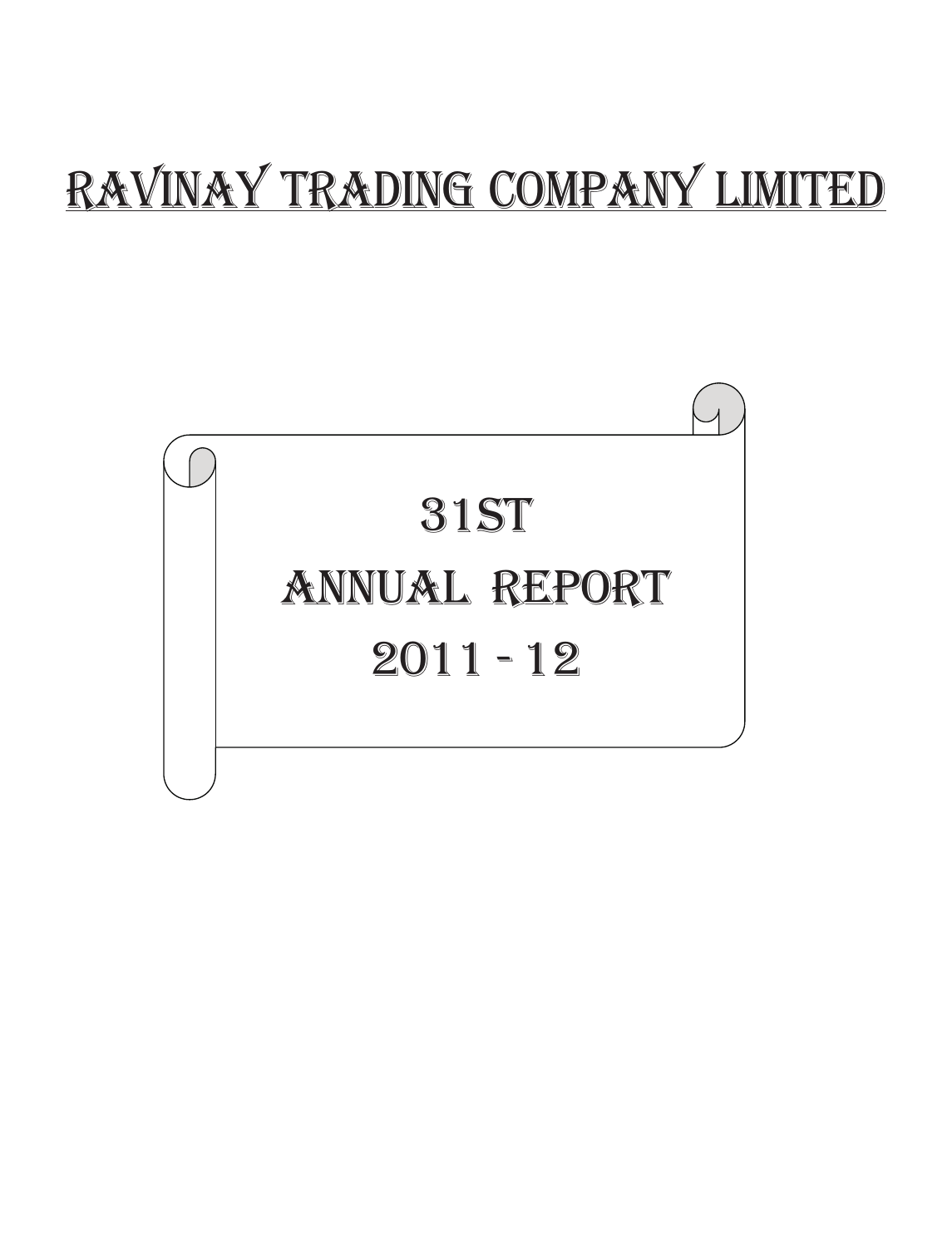# 31<sup>ST</sup> ANNUAL REPORT (2011-12)

# BOARD OF DIRECTORS:

Mr. Ravindrakumar Ruia **Executive Director** Mr. Vardhman Mishrilal Jain Executive Director

Mr. Durgesh Kabra Non Executive & Independent Director Mr. Vivek Moolchand Sharma Non Executive & Independent Director

# REGISTERED OFFICE

State Bank Building Annex, 1<sup>st</sup> Floor, Bank Street, Fort, Mumbai - 400 023 E-mail : ravinay.trading@gmail.com

Website: www.clb.co.in E-mail : sharexindia@vsnl.com E-mail: info@clb.co.in

# AUDITORS REGISTRAR & SHARE TRANSFER AGENT M/s. CLB & Associates, Sharex Dynamic (India) Private Limited

Chartered Accountants, Unit No. 1, Luthra Industrial Premises, 77, Mulji Jetha Bldg, 3<sup>rd</sup> Floor, Andheri Kurla Road, Safed Pool, 185/187, Princess Street, Andheri (East), Mumbai - 400 072. Marine Lines, Mumbai- 400 002 Tele: 28515606 / 28528087 / 28516338 Tel: 022- 22052224 / 22066860 Website : www.sharexindia.com

| <b>Contents</b>                                                               | Page. No. |
|-------------------------------------------------------------------------------|-----------|
| Notice of 31 <sup>st</sup> Annual General Meeting (2011-12)                   | $2 - 4$   |
| Directors' Report including Compliance Certificate U/s 383A of Cos. Act, 1956 | $5 - 11$  |
| <b>Management Discussion and Analysis</b>                                     | 12        |
| Report on Corporate Governance                                                | $13 - 21$ |
| Declaration on Code of Conduct                                                | 22        |
| Certification by Director                                                     | 22        |
| Auditors' Certificate on Corporate Governance                                 | 23        |
| Auditors' Report including Annual Accounts & annexures thereto                | $24 - 37$ |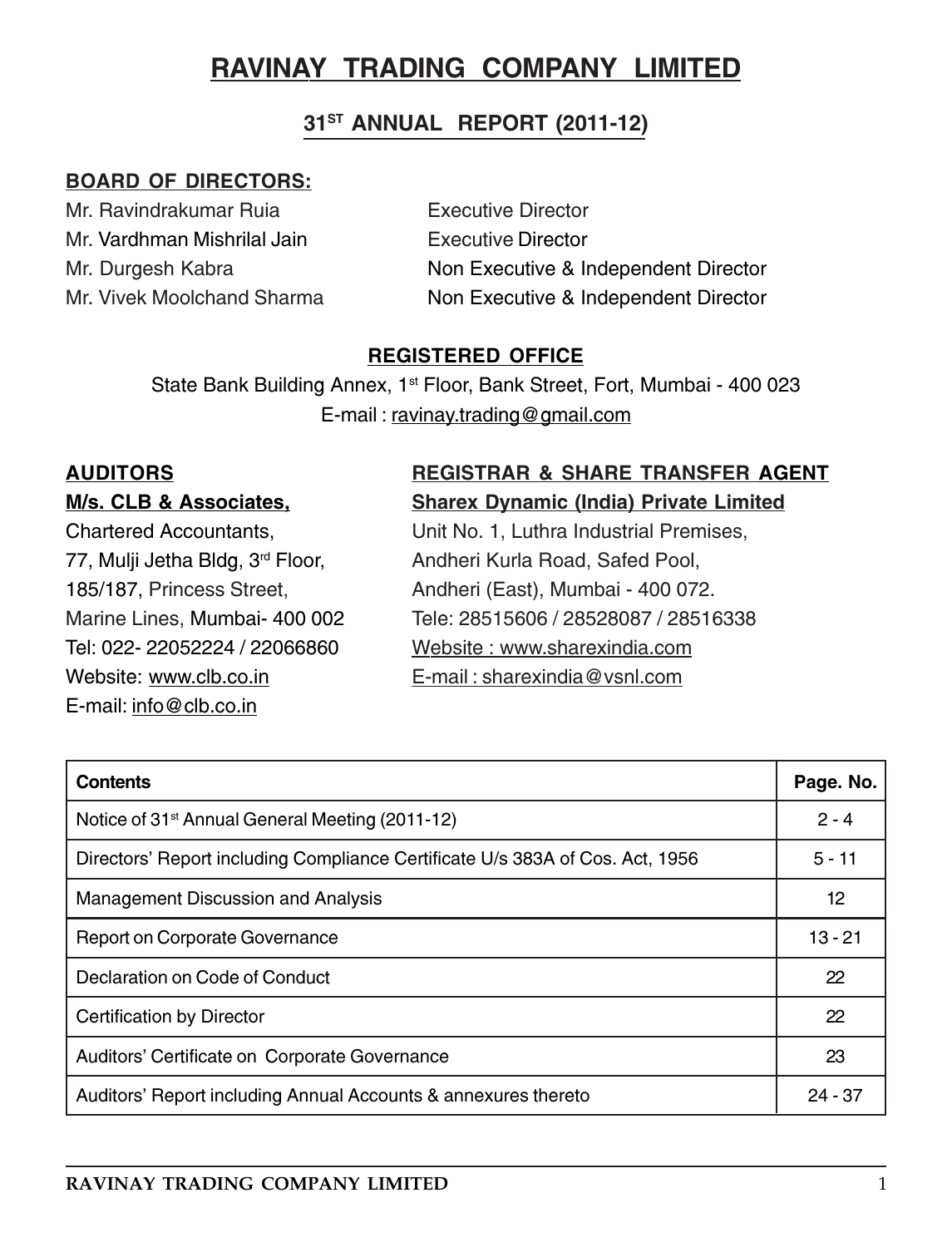# N O T I C E

NOTICE is hereby given that the 31<sup>st</sup> Annual General Meeting of the Members of RAVINAY TRADING COMPANY LIMITED will be held at the Registered Office of the Company at State Bank Building Annex, 1<sup>st</sup> Floor, Bank Street, Fort, Mumbai - 400 023 on Friday, the 28<sup>th</sup> day of September, 2012 at 4.00 P.M. to transact the following business:

#### ORDINARY BUSINESS :

- 1. To receive, consider and adopt the Balance Sheet as at 31<sup>st</sup> March, 2012 and Profit and Loss Account and annexures thereto for the year ended on that date together with Reports of the Directors and Auditors thereon.
- 2. To appoint a Director in place of Mr. Vardhman Mishrilal Jain, who retires by rotation at the ensuing Annual General Meeting and being eligible, offers himself for re-appointment.
- 3. To re-appoint M/s. CLB & Associates., Chartered Accountants as the Statutory Auditors of the Company, to hold office from the conclusion of this meeting, until the conclusion of the next Annual General Meeting, on such remuneration as shall be fixed by the Board of the Directors of the Company.

#### SPECIAL BUSINESS:

#### 4. Alteration of Articles of Association

To consider and if thought fit to pass with or without modification, the following resolution as Special Resolution:

"RESOLVED THAT pursuant to provisions of Section 31 of the Companies Act, 1956 and all other applicable provisions, if any, of the Companies Act, 1956, the existing Article no. 186 (a) & (b) of the Articles of Association of the Company be substituted by the following new Article 186 (a) and (b) so as to authorise the Board of Directors of the Company to issue Bonus shares as and when they deem fit and expedient to do so.

- "186 (a) The Board of the Directors of the Company is authorized to resolve that any moneys, investments or other assets forming part of the undivided profits of the Company standing to the credit of the Reserve Account or Fund, or any Capital Redemption Reserve Account, or in the hands of the Company and available for dividend (or representing premium received on the issue of shares and standing to the credit of the Shares Premium Account) be capitalised and distributed amongst such of the shareholders as would be entitled to receive the same if distributed by way of dividend and in the same proportions on the footing that they become entitled thereto as capital and that all or any part of such capitalised value or sum or fund be applied on behalf of such shareholders in paying up in full either at par or at such premium as the resolution may provide, any unissued shares or debentures or debenture stock of the Company which shall be distributed accordingly or in or towards payment of the uncalled liability on any issued shares or debentures or debenture stock and that such distribution or payment shall be accepted by such shareholders in full satisfaction of their interest in the said capitalised sum, provided that a Share Premium account and a Capital Redemption Reserve Account may, for the purpose of this Article, only be applied in the paying of any unissued shares to be issued to members of the Company as fully paid bonus shares.
	- (b) The Board of the Directors of the Company is authorized to resolve that any surplus moneys arising from the realisation of any capital assets of the Company, or any investments representing the same, or any other undistributed profits of the Company not subject to charge may be distributed among the members on the footing that they receive the same as capital."

RESOLVED FURTHER THAT Mr. R.V. Ruia, the Director of the Company be and is hereby authorized to file Form no. 23 with Registrar of Companies and to take all such relevant steps as may be deemed expedient by him for giving effect to this resolution for and on behalf of the Company."

#### For Ravinay Trading Company Limited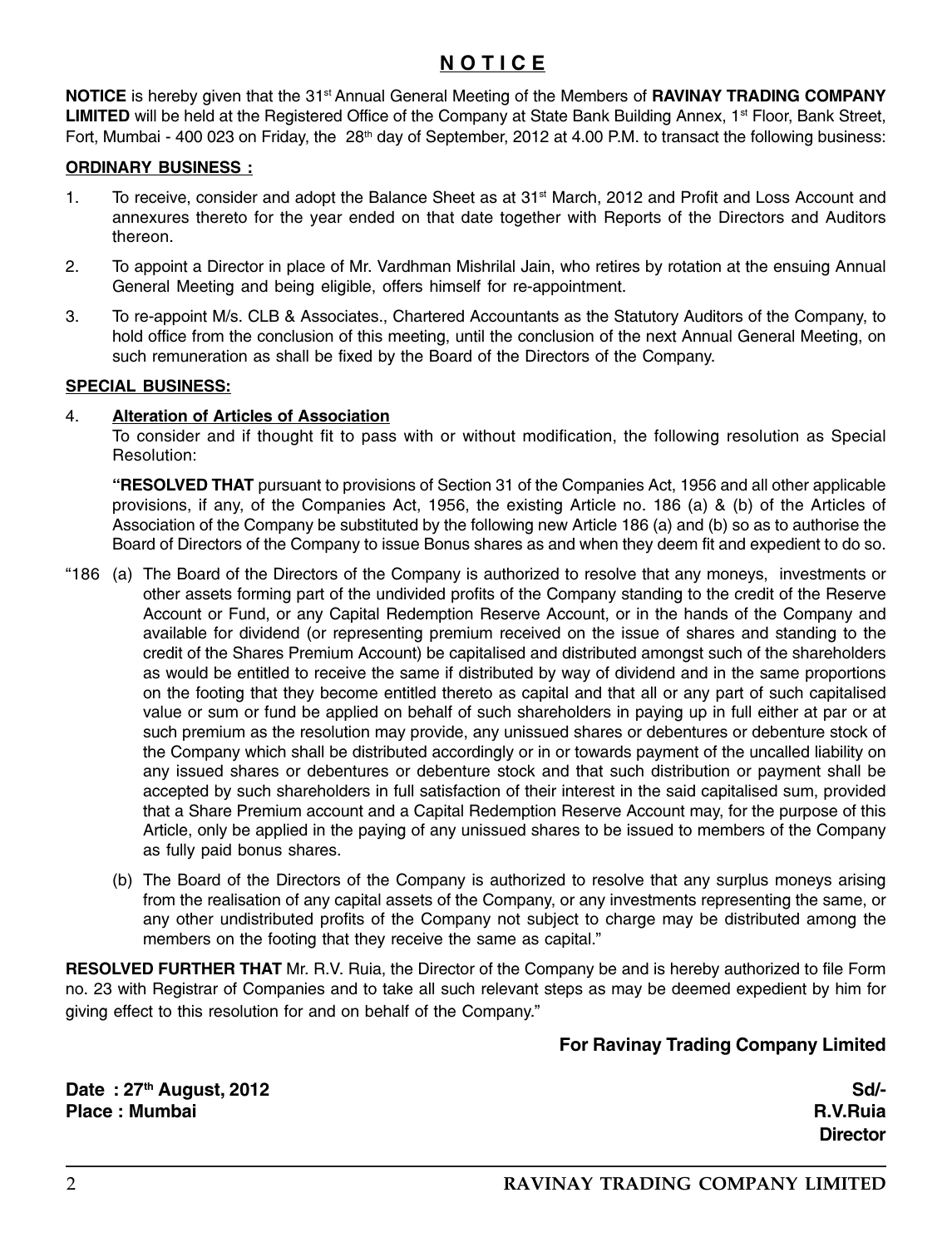# NOTES :

- 1. A MEMBER ENTITLED TO ATTEND AND VOTE AT THE MEETING IS ENTITLED TO APPOINT A PROXY TO ATTEND AND ON A POLL, TO VOTE INSTEAD OF HIMSELF/HERSELF AND THE PROXY NEED NOT BE A MEMBER. THE INSTRUMENT APPOINTING PROXY SHOULD, HOWEVER, BE DEPOSITED AT THE REGISTERED OFFICE OF THE COMPANY NOT LESS THAN FORTY-EIGHT HOURS BEFORE THE COMMENCEMENT OF THE MEETING.
- 2. Corporate Members are requested to send a duly certified copy of Board Resolution authorizing their representative(s) to attend and vote on their behalf at the Meeting.
- 3. Members desirous of obtaining any information concerning the accounts and operations of the Company are requested to address their queries to the Mr. R.V Ruia, Compliance Officer of the Company, so as to reach the registered office of the Company at least seven days before the date of the meeting, to enable the Company to make available the required information at the meeting, to the extent possible.
- 4. The Register of Members and Share Transfer Books will remain closed from Monday, 24<sup>th</sup> September, 2012 to Friday, 28<sup>th</sup> September, 2012 (both days inclusive)
- 5. As required under Clause 49 of the Listing Agreement particulars of Directors seeking re-appointment are annexed to this notice below.
- 6. Members are requested to notify immediately any change in their address / bank mandate to their respective Depository Participant (DP) in respect of their electronic share accounts and to the Company's Registrar & Share Transfer Agent at SHAREX DYNAMIC (INDIA) PRIVATE LIMITED Unit No. 1, Luthra Industrial Premises, Andheri Kurla Road, Safed Pool, Andheri (East), Mumbai-400 072 in respect of their physical share folios.
- 7. Depository System:

The Company has entered into agreements with NSDL and CDSL. Members, therefore now have the option of holding and dealing in the shares of the Company in electronic form through NSDL or CDSL.

- 8. Members are requested to bring their copy of Annual Report to the Meeting.
- 9. Members are requested to bring the Attendance Slip sent herewith duly filled for attending the Meeting.
- 10. An Explanatory Statement pursuant to Section 173(2) of the Companies Act, 1956, in respect of Item No. 4 of the Notice set out is annexed hereto.

#### For Ravinay Trading Company Limited

Date : 27<sup>th</sup> August, 2012 **State 2012** Sd/-Place : Mumbai R.V.Ruia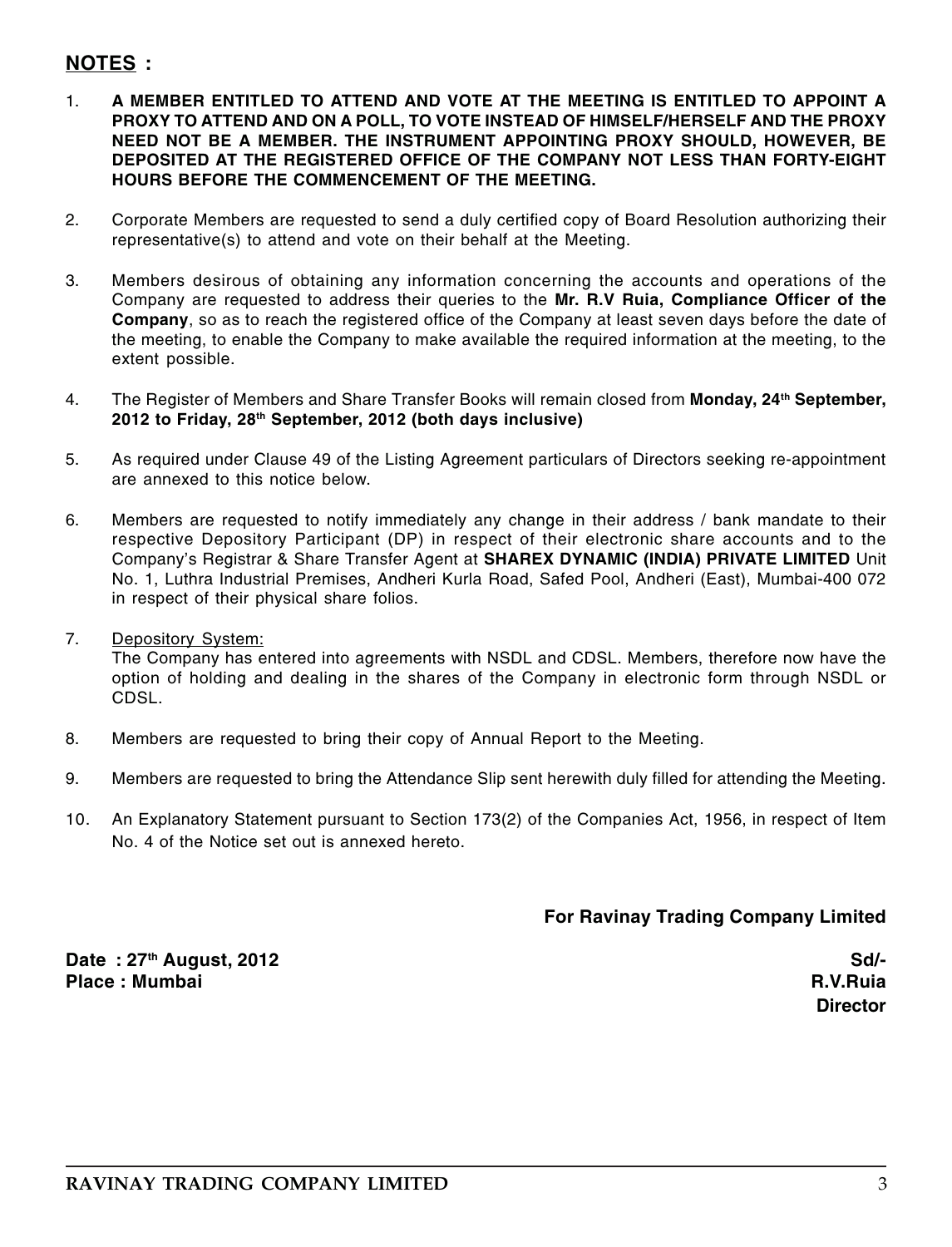#### EXPLANATORY STATEMENT PURSUANT TO SECTION 173(2) OF THE COMPANIES ACT, 1956

The Board of Directors is of the view that Article no. 186 (a) and (b) of the Articles of Association of the Company be and are amended suitably to empower the Board of Directors of the Company to Capitalize reserve and issue Bonus Shares as and when they deem fit and expedient to do so without obtaining approval of the shareholders in the general meeting.

Further, the Board will ensure that the Company will do necessary compliances as per Regulation 95 (1) of Chapter IX of SEBI (Issue of Capital & Disclosure Requirements) Regulations, 2009 and subsequent amendment made thereto, it is specifically stated that "An issuer, announcing a bonus issue after the approval of its board of directors and not requiring shareholders' approval for capitalization of profits or reserves for making the bonus issue, shall implement the bonus issue within fifteen days from the date of approval of the issue by its Board of Directors".

The members are, therefore, requested to accord their approval authorizing the Board to capitalize reserve as set out in the special resolution.

The Board of Directors recommends the said resolutions for your approval.

None of Your Directors are interested in the above resolutions except to the extent of their shareholding in the Company

#### Details of Directors seeking Appointment / Re – appointment in the forthcoming Annual General Meeting (in pursuance of Clause 49 of Listing Agreement)

| <b>MR. VARDHAMAN MISHRILAL JAIN</b>                                  |                                                  |  |  |
|----------------------------------------------------------------------|--------------------------------------------------|--|--|
| Date of Birth                                                        | 8 <sup>th</sup> July, 1981                       |  |  |
| Qualifications                                                       | Bachelors of Commerce (B.Com)                    |  |  |
| Expertise in specific areas                                          | Jeweler                                          |  |  |
| Directorship held in other<br>Companies                              | Nil                                              |  |  |
| Membership of committee<br>of board in other Companies               | Nil                                              |  |  |
| No. of Shares held in the<br>Company                                 | Nil                                              |  |  |
| Disclosure of relationship<br>with other directors of the<br>Company | No Relation with other Directors of the Company. |  |  |

For Ravinay Trading Company Limited

Date : 27<sup>th</sup> August, 2012<br>Place : Mumbai Sd<sup>/-</sup><br>Place : Mumbai State State State State State State State State State State State State State State State State S Place : Mumbai R.V.Ruia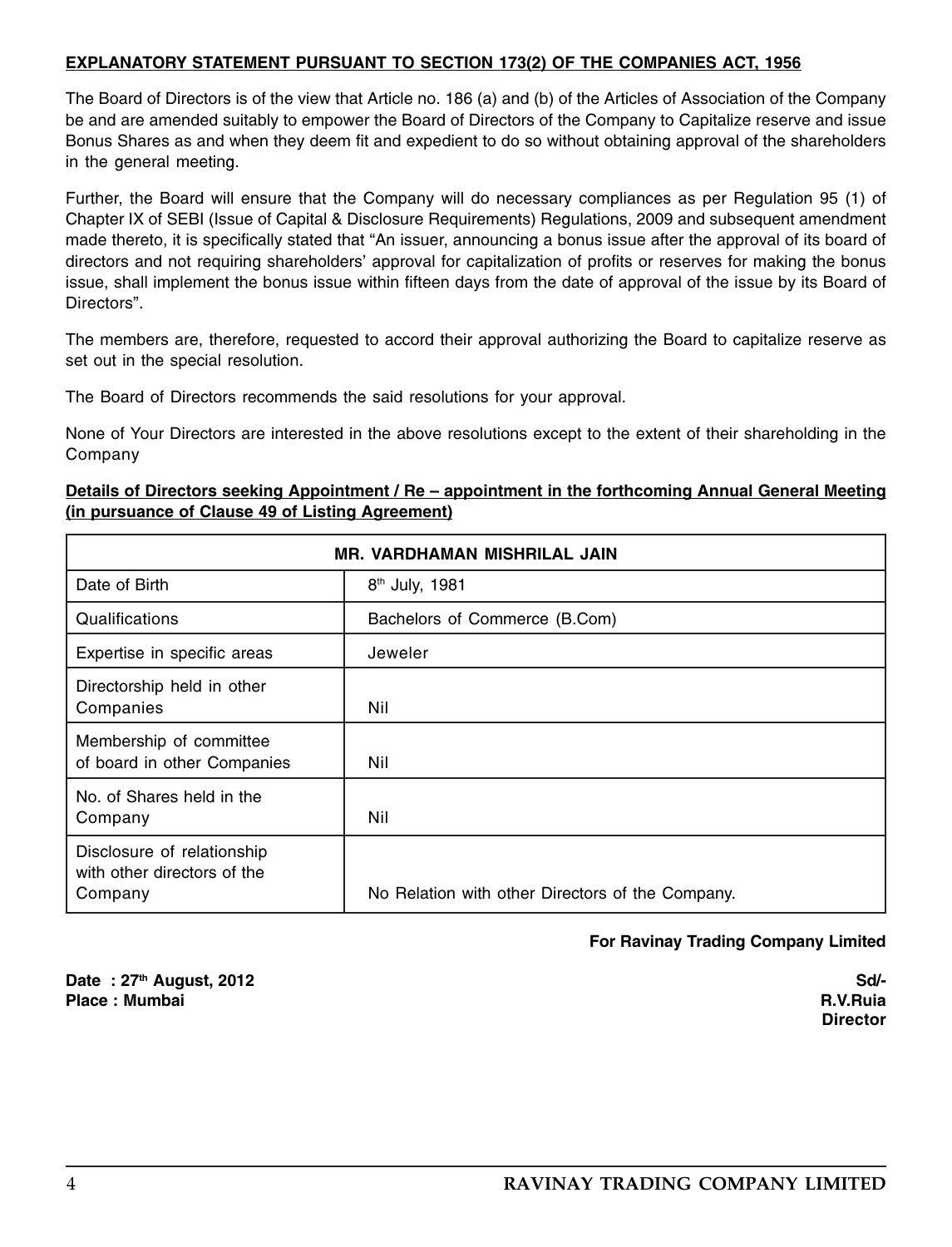# DIRECTORS' REPORT

#### To, The Members of Ravinay Trading Company Limited

Your Directors have pleasure in presenting their Report on the operations of the Company, together with the Audited Accounts for the financial year ended 31<sup>st</sup> March, 2012.

#### FINANCIAL HIGHLIGHTS :

| <b>Particulars</b>                              | Year ended<br>31.03.2012 | Year ended<br>31.03.2011 |
|-------------------------------------------------|--------------------------|--------------------------|
| Total Income                                    | 9,54,42,951              | 23,53,559                |
| <b>Total Expenditure</b>                        | 9,21,49,472              | 6,23,276                 |
| Profit / (Loss) Before Taxes                    | 32,93,479                | 17,30,283                |
| Less: Provision for Tax                         | 7,00,000                 | 5,45,000                 |
| Less: Provision for Deferred Taxation           | 1,426                    | 1,798                    |
| Less: Short/ (Excess) Provision of Tax          | (1,45,749)               | 96,793                   |
| Less: Income tax in respect of earlier year     | 3,70,070                 |                          |
| Profit / (Loss) After Tax                       | 23,67,732                | 10,86,692                |
| Add: Balance brought forward from previous year | 4, 11, 22, 187           | 41,86,341                |
| <b>Balance Carried to Balance Sheet</b>         | 4,34,89,919              | 52,73,033                |

#### BUSINESS OUTLOOK:

The Profit after tax is  $\bar{\tau}$  23,67,732/- as compared to previous year (2010-11) which was  $\bar{\tau}$  10,86,692/-

#### FUTURE PROSPECTS:

During the year, "Om Vashistha Developers" which was a partnership firm converted into proprietorship firm w.e.f. 18<sup>th</sup> November, 2010 & the Company is controlling 100% stake in the said firm. It is developing a residential cum commercial project at Ramwadi Bail Bazar, Kalyan (W) and the project is in full swing, as on date 7th Floor of the building is completed i.e. 25% of the construction has been completed and the work is under progress. The project is expected to be completed by the end of 2014.

"Mark Developers" is a partnership firm with 50% share of Company & is developing a residential cum commercial complex at Dindoli within the limit of Surat Municipal Corporation. The project is under construction i.e. 50% of the work is done as of date. Further the Company is planning to adopt more projects in real estate in the near future.

#### SCHEME OF ARRANGEMENT

The Board of the Directors of your Company has unanimously approved at its meeting held on  $8<sup>th</sup>$  October, 2011, the Scheme of Arrangement under Section 391 to 394 of the Companies Act, 1956, comprising of Merger of Wholly owned Subsidiary Company i.e. M/s. Vinaykumar Family Trading (the Transferor Company) and Holding Company Limited with Ravinay Trading Company Limited (the Transferee Company). Further, The High Court, Mumbai has approved/ sanctioned under Sections 391 to 394 of the Companies Act, 1956, the Scheme of Amalgamation of Vinaykumar Family Trading and Holding Company Limited with Ravinay Trading Company Limited vide order dated 3<sup>rd</sup> August, 2012.

#### DIVIDEND:

Your Directors do not recommend any dividend for the financial year 2011-12 with a view to conserve the resources for future.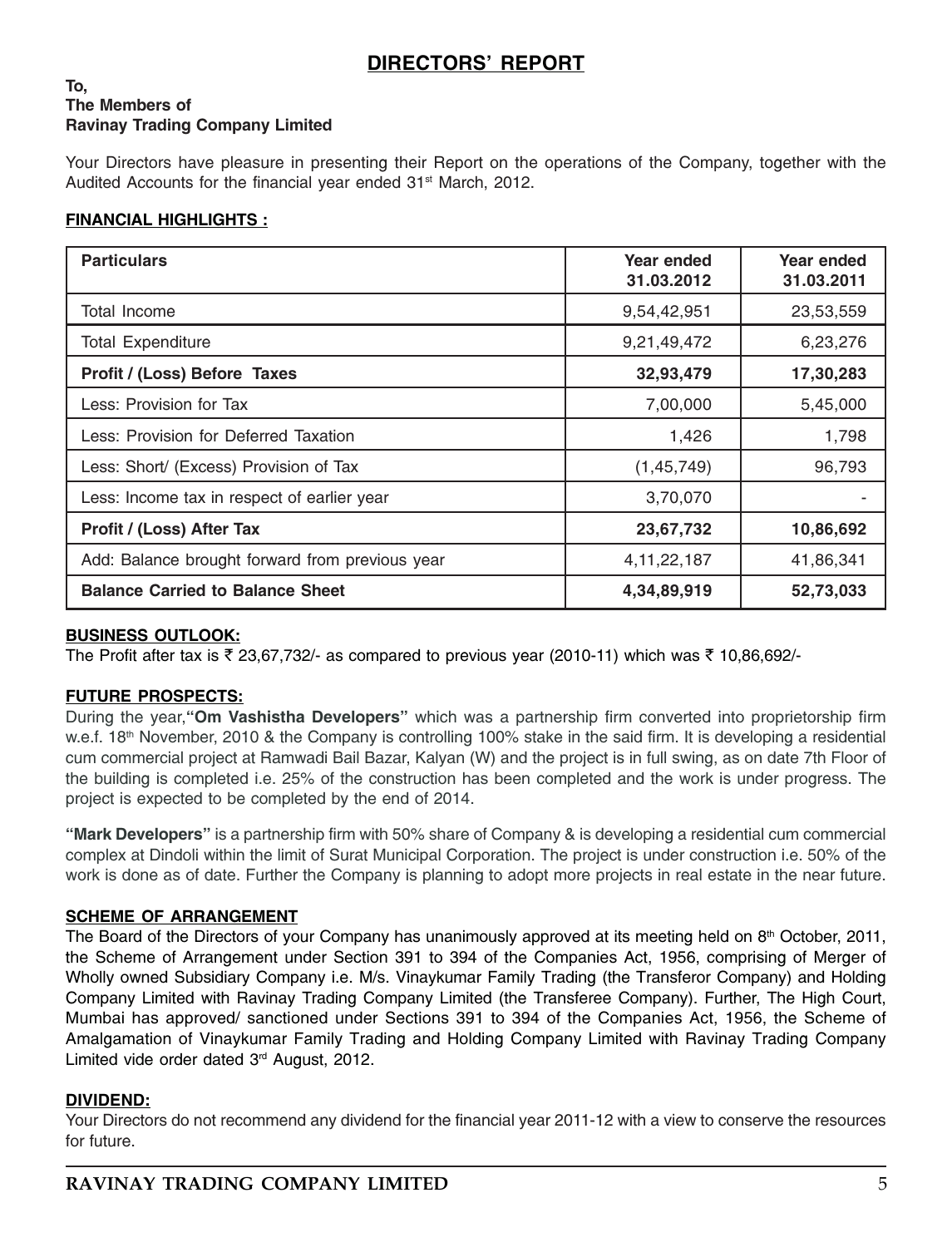#### DIRECTORS:

Mr. Vardhman Mishrilal Jain, Director of the Company, retires by rotation and being eligible, offers himself for reappointment at the ensuing Annual General Meeting.

#### CONSERVATION OF ENERGY, TECHNOLOGY ABSORPTION, FOREIGN EXCHANGE EARNINGS AND OUTGO:

The provision of Section 217(1)(e) of the Companies Act, 1956 read with Companies (Disclosure of Particulars in the Report of Board of Directors) Rules 1998, are not applicable to the Company as the Company is not doing any manufacturing activity.

The Company has not earned or expended any foreign exchange during the year under the review.

#### PARTICULARS OF EMPLOYEES:

The Company does not have any employee in receipt of remuneration equal to or exceeding the limits prescribed under Section 217(2A) of the Companies Act, 1956, read with the Companies (Particulars of Employees) Rules, 1975 as amended.

#### DIRECTORS' RESPONSIBILITY STATEMENT:

Pursuant to the requirement under Section 217 (2AA) of the Companies Act, 1956 with respect to the Director's Responsibilities Statement, it is hereby confirmed:

- (i) That in the preparation of the Annual Accounts for the financial year ended 31st March 2012, the applicable accounting standards had been followed along with proper explanation relating to material departures.
- (ii) That the Directors had selected such accounting policies and applied them consistently and made judgments and estimates that were reasonable and prudent so as to give a true and fair view of the state of affairs of the Company at the end of the financial year and of the profit or loss of the Company for the year under review.
- (iii) That the Directors had taken proper and sufficient care for the maintenance of adequate accounting records in accordance with the provisions of the Companies Act, 1956 for safeguarding the assets of the Company and for preventing and detecting fraud and other irregularities.
- (iv) That the Directors had prepared the Annual Accounts for the financial year ended 31st March 2012 on a 'going concern' basis.

#### AUDITORS:

The Auditors of the Company, M/s. CLB & Associates., Chartered Accountants hold office till the conclusion of the 31st Annual General Meeting and being eligible offer themselves for re-appointment.

#### COMMENT ON AUDITORS' REPORT:

M/s. CLB & Associates., Chartered Accountants, Mumbai, the Statutory Auditors of your Company, submitted their reports for the year ended 31st March, 2012 which are self explanatory and requires no comments or explanation under Section 217(3) of the Companies Act, 1956.

#### PUBLIC DEPOSITS:

During the Financial Year 2011-12, the Company has not accepted any fixed deposits from public within the meaning of the Companies Act, 1956.

#### LISTING:

At present, 30,00,000 Equity Shares of the Company are listed at the Bombay Stock Exchange Limited (BSE). The Company has paid the applicable Annual listing fees to the BSE for the year 2012-13.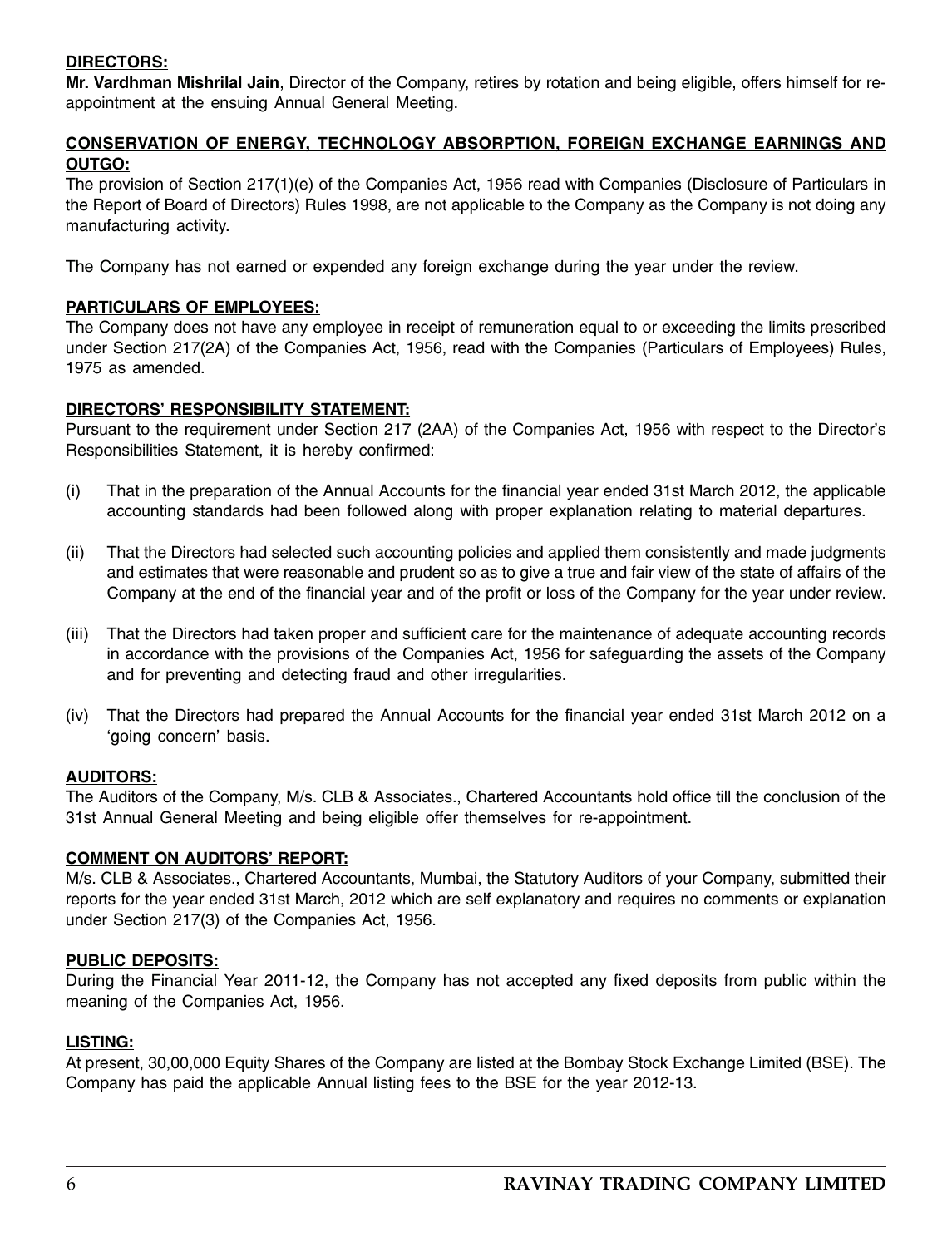#### SUBSIDIARY COMPANY:

The Company does not have any Subsidiary Company by virtue of High Court Order dated 3rd August, 2012.

#### DEMATERIALISATION OF SHARES:

The Company has established the connectivity with National Securities Depository Limited (NSDL) and Central Depository Services (India) Limited with activated ISIN- INE812K01019, the shareholders have option to dematerialize their shares with CDSL as well as NSDL.

#### CORPORATE GOVERNANCE:

Your Company is committed to maintain the highest standards of Corporate Governance. Your Directors adhere to the stipulations set out in the Listing Agreement with the Stock Exchanges.

A report on Corporate Governance as stipulated under Clause 49 of the Listing Agreement with the Stock Exchanges, forms part of this Annual Report.

Certificate from the Auditors of the Company, M/s. CLB & Associates., Chartered Accountants regarding compliance of conditions of Corporate Governance as stipulated under the aforesaid Clause 49, is annexed to this Annual Report.

#### MANAGEMENT DISCUSSION AND ANALYSIS REPORT:

Management Discussion and Analysis Report for the year under review, as stipulated under Clause 49 of the Listing Agreement with the Stock Exchange, is annexed to this Annual Report.

#### SECRETARIAL COMPLIANCE REPORT:

Since your Company comes within the purview of the Section 383A of the Companies Act, 1956, it has to obtain Compliance Certificate from the Practicing Company Secretary. The Company had approached M/s. Deep Shukla & Associates., Practicing Company Secretaries, Mumbai for Secretarial Audit Report of the Company for the financial year 2011-12 and the same is attached with this report.

#### ACKNOWLEDGEMENTS:

The Directors take the opportunity to thank all investors, business partners, clients, vendors, bankers, employees, Statutory Auditors and advisors for their continuous support during the year.

#### For Ravinay Trading Company Limited

Date : 27<sup>th</sup> August, 2012 **Sd/-** Scl/- Sd/- Sd/- Sd/- Sd/- Sd/-Place : Mumbai R.V.Ruia Vardhman M. Jain Director Director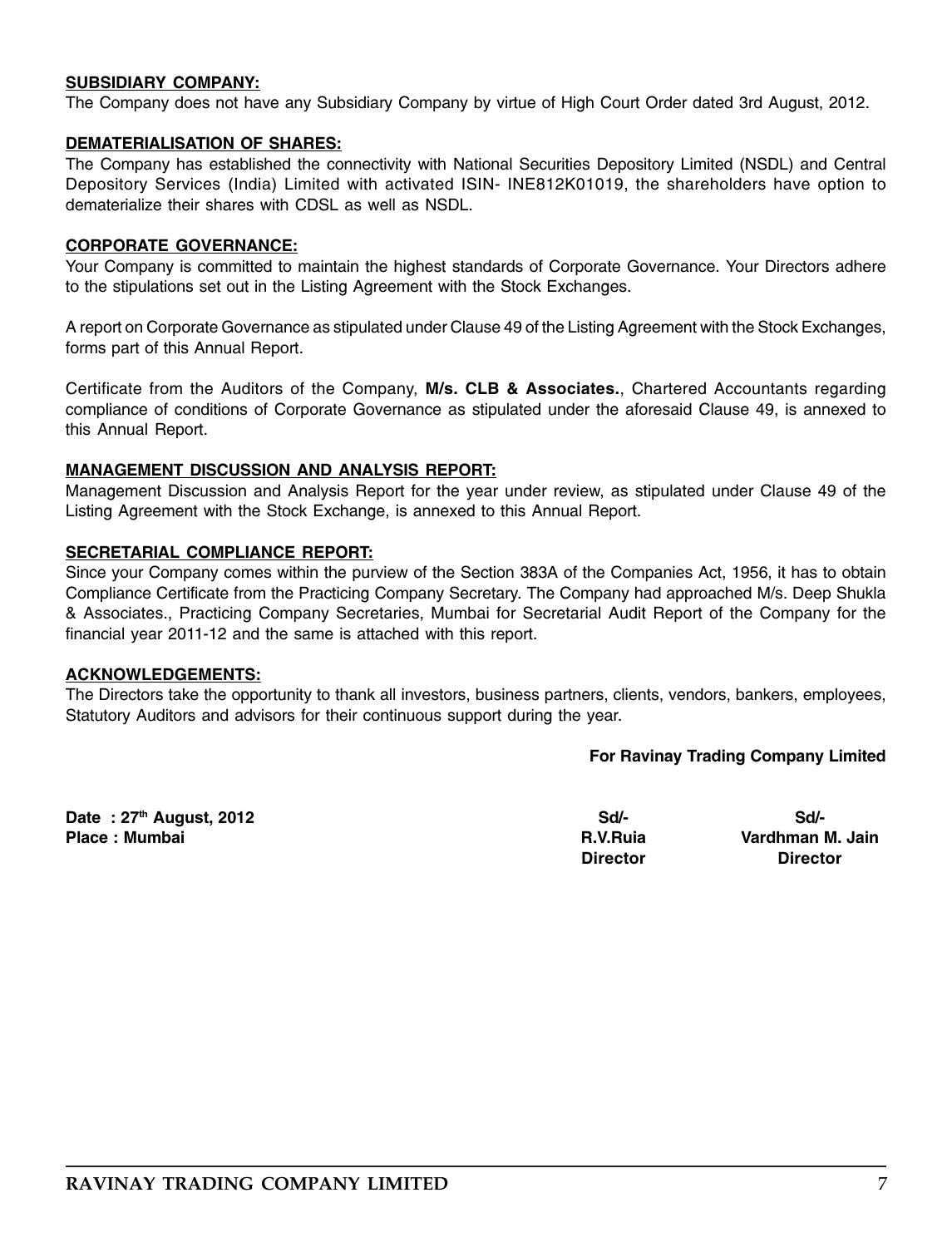# COMPLIANCE CERTIFICATE U/S. 383A OF THE COMPANIES ACT, 1956 FOR THE FINANCIAL YEAR 2011-12

FORM

#### [SEE RULE 3]

Registration No. : L51900MH1981PLC024341 Nominal Capital : ₹ 5,20,00,000/-Paid-up Capital : ₹ 3,00,00,000/-

To, The Members, RAVINAY TRADING COMPANY LIMITED State Bank Building Annexe, 1st Floor, Bank Street, Fort, Mumbai – 400 023.

I have examined the registers, records, books and papers of RAVINAY TRADING COMPANY LIMITED (the Company) as required to be maintained under the Companies Act, 1956 (the Act) and the rules made there under and also the provisions contained in the Memorandum and Articles of Association of the Company for the financial year ended on 31st March, 2012. In my opinion and to the best of my information and according to the examinations carried out by me and explanations furnished to me by the Company, its officers and agents, I certify that in respect of the aforesaid financial year:

- 1. The Company has kept and maintained all registers as stated in **Annexure `A'** to this Certificate, as per the provisions of the Companies Act, 1956 (herein after referred to as the Act) and the rules made there under and all entries therein have been duly recorded.
- 2. The Company has duly filed the forms and returns as stated in **Annexure `B**' to this Certificate, with the Registrar of Companies, Maharashtra, within the time prescribed under the Act [except specifically mentioned] and the rules made there under for the financial year under review.
- 3. The Company being public limited Company, comments in this regard are not required.
- 4. The Board of Directors duly met 06 times on 14/05/2011, 12/08/2011, 24/08/2011, 08/10/2011, 14/11/2011 & 13/02/2012 in respect of which meetings proper notices were given and the proceedings were properly recorded and signed in the Minutes Book maintained for the purpose.
- 5. During the financial year under review, the Company has closed its Register of Members and Share Transfer Books from Monday, 26th September, 2011 to Friday, 30th September, 2011 (both days inclusive) pursuant to Section 154 of the Act.
- 6. The Annual General Meeting for the financial year ended on March 31, 2011 was held on September 30, 2011 after giving due notice to the members of the Company and the resolutions passed thereat were duly recorded in Minutes Book maintained for the purpose.
- 7. During the year under review, One Court Convened Meeting was held on 14th March, 2012 pursuant to Section 391 to 394 of the Companies Act, 1956 for approval of scheme of amalgamation with Vinaykumar Family Trading And Holding Company Limited, being the transferor Company.
- 8. Since the Company has not advanced Loans to Directors of the Company or Firms or Companies referred in Section 295 of the Act, the provisions of the said section regarding loans advanced do not apply and hence there is nothing to report in this matter.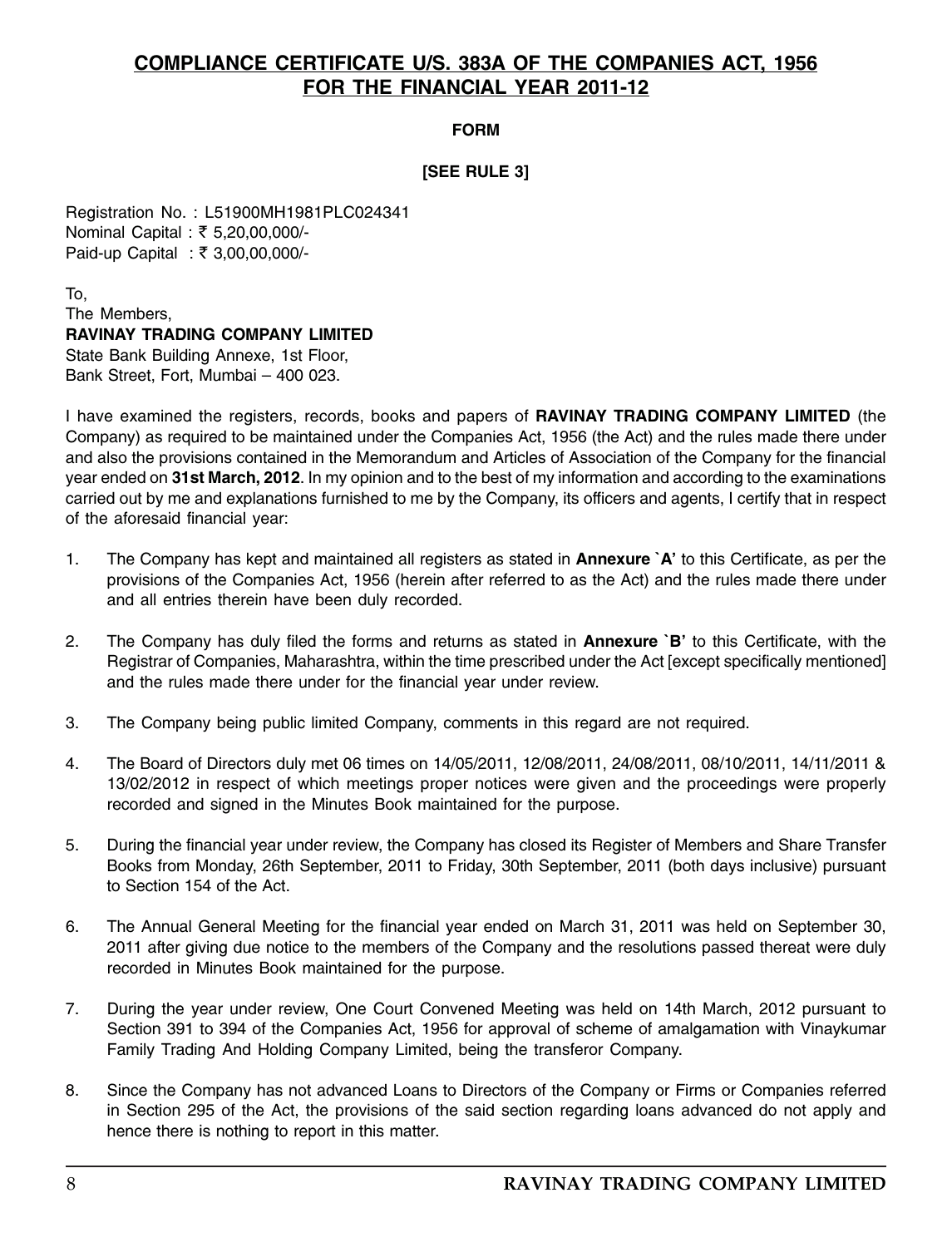- 9. The Company has not entered into any contracts falling within the purview of Section 297 of the Act, and there is no need to report anything in this regard for the year under review has been made.
- 10. As the Company has not entered into contract in which Director(s) of the Company is/are interested pursuant to Section 301 of the Act for the year under review, and no any entry in this regard is made in the Register as maintained by the Company for this purpose.
- 11. None of the Directors of the Company holds office or place of profit pursuant to the provisions of Section 314 of the Companies Act, 1956.
- 12. The Company did not issue any Duplicate Share Certificates for the financial year under review; hence there is nothing to report in this matter.

13.

- i. The Company has not allotted any securities but has transferred equity shares during the financial year under review.
- ii. The Company has not deposited any amount in a separate Bank Account as no dividend was declared during the financial year under review.
- iii. The Company was not required to pay/post warrants for dividends to all its members within the period of 30 (Thirty) days as no dividend was declared during the financial year under review and the Company was not required to transfer any Unclaimed/Unpaid dividend to any Unpaid Dividend Account of the Company during the financial year under review.
- iv. The Company was not required to transfer the amounts in unpaid dividend account, application money due for refund, matured deposits and the interest accrued thereon which have remained unclaimed or unpaid or a period of seven years to Investor Education and Protection Fund during the financial year under review.
- v. The Company has duly complied with the requirements of Section 217 of the Act for the financial year under review.
- 14. The Board of Directors of the Company is duly constituted.
- 15. There are no appointments of Managing Director/Whole-time Director/Manager of the Company pursuant to Section 269 read with Schedule XIII of the Act and hence there is nothing to report in this matter.
- 16. The Company has not appointed any sole-selling agents during the financial year under review in compliance of the provisions of the Act.
- 17. The Company was not required to obtain any approvals of the Central Government, Company Law Board, Regional Director, Registrar of Companies except of the High Court for the Scheme of Amalgamation entered with by the Company with Vinaykumar Family Trading and Holding Company Limited during the financial year under review.
- 18. The Directors have disclosed their interest in other firms/companies to the Board of Directors pursuant to the provisions of the Act and the rules made there under for the financial year under review.
- 19. The Company has not issued any Equity Shares during the financial year under review and hence there is nothing to report in this manner.
- 20. The Company has not bought back any shares during the financial year under review.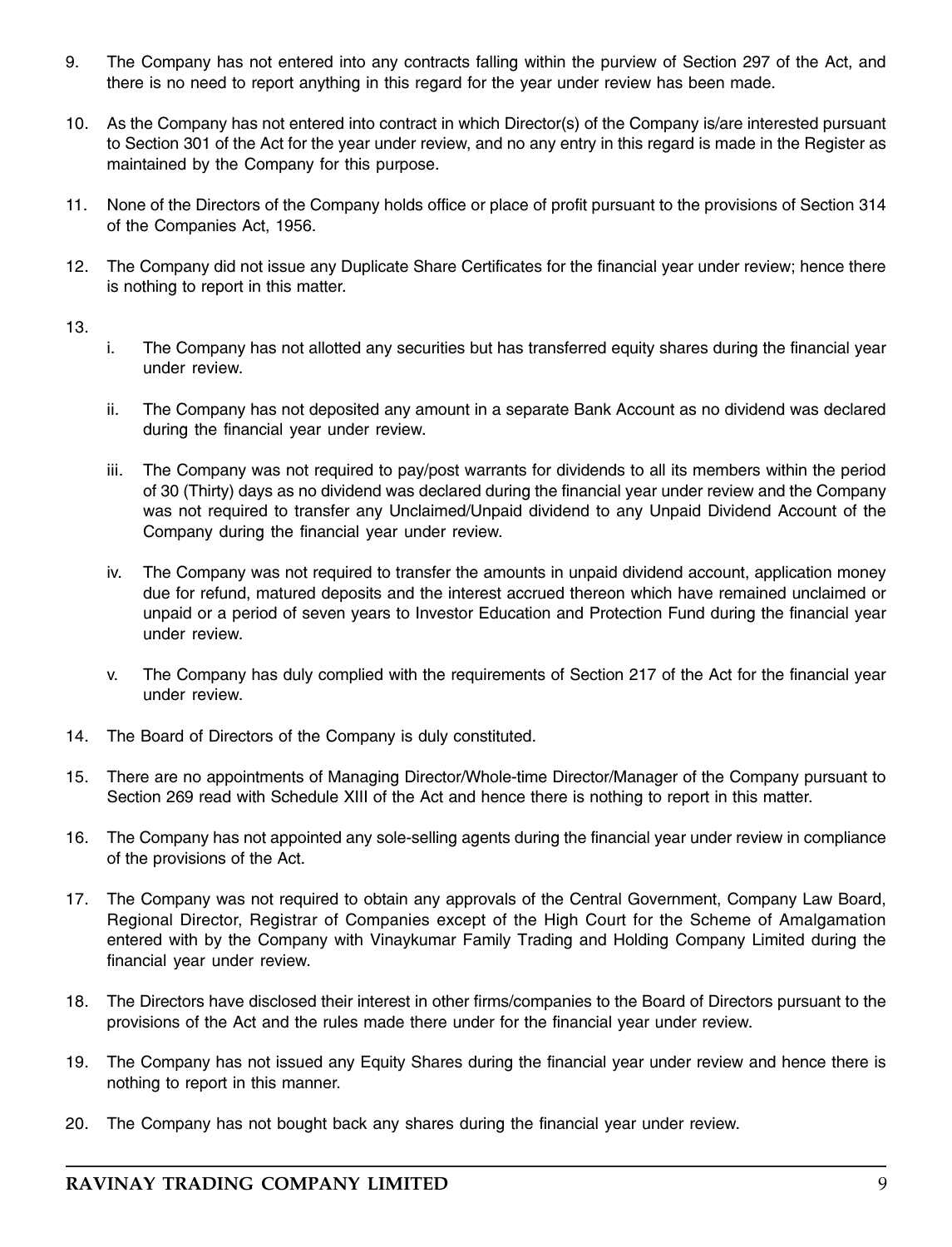- 21. The Company has not redeemed any preference shares/debentures during the financial year under review.
- 22. There were no transactions requiring the company to keep in abeyance the rights to dividend, rights shares and bonus shares pending registration of transfer of shares in compliance with the provisions of the Act during the financial year under review.
- 23. During the financial year under review, the Company has accepted deposits from other Companies in the form of inter-corporate loan which are exempted pursuant to rule 2(b)(iv) of the Companies (Acceptance of Deposits) Rules, 1975.
- 24. The Company has not exceeded the limits pursuant to the provisions of Section 293(1)(d) of the Act and hence there is nothing to report in this matter during the financial year under review.
- 25. The Company has not made any loans or investments, or given guarantees or provided securities, in other bodies corporate in accordance to the provisions of Sec.372A of the Act, during the financial year under review.
- 26. The Company has not altered the provisions of the Memorandum with respect to situation of the company's registered office from one state to another during the year under scrutiny.
- 27. The Company has not altered the provisions of the Memorandum with respect to the objects of the company during the year under scrutiny.
- 28. The Company has not altered the provisions of the Memorandum with respect to name of the company during the year under scrutiny.
- 29. The Company has not altered the Memorandum with respect to share capital of the Company during the year under scrutiny.
- 30. The Company has not altered its Articles of Association during the financial year under scrutiny.
- 31. There was no prosecution initiated against or show cause notices received by the Company for alleged offences under the Act and also no fines and penalties or any other punishment was imposed on the Company during the financial year under review.
- 32. The Company has not received any money as security from its employees during the year under certification to be deposited as per provisions of Section 417(1) of the Act during the financial year under review.
- 33. There is nothing to report regarding employee's and employer's contribution to Provident Fund with prescribed authorities pursuant to the provisions of Section 418 of the Act for the financial year under review.

#### For: M/s. DEEP SHUKLA & ASSOCIATES COMPANY SECRETARIES

Sd/- PROPRIETOR FCS: 5652 C.P.NO.5364

Place: Mumbai Date: 27/08/2012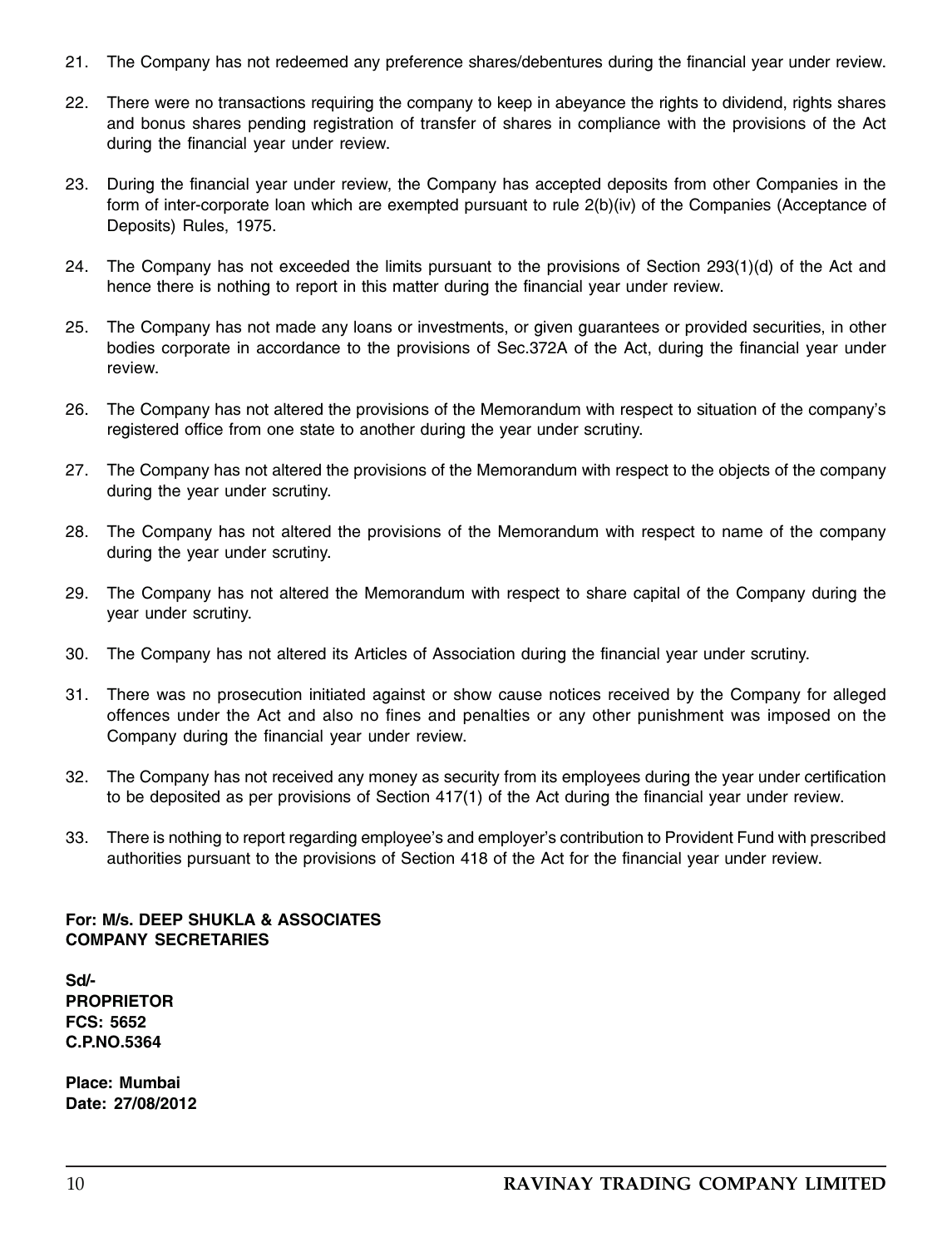# Annexure A

#### The Company has maintained the following Registers during the financial year ending on 31st March, 2012:

- i. Register of Members and Shareholders u/s 150 of the Companies Act, 1956.
- ii. Register of Transfer of Shares.
- iii. Register of Directors, Managing Directors, etc. u/s 303 of the Companies Act, 1956.
- iv. Register of Directors' Shareholdings u/s 307 of the Companies Act, 1956.
- v. Returns u/s.163 of the Companies Act, 1956.
- vi. Minutes Book of the Meetings of:
	- Board Meetings.
	- General Meetings.

\*\*\*\*\*\*\*\*\*\*\*\*\*\*\*\*

# Annexure B

Forms and Returns as filed by the Company with the Registrar of Companies, Regional Director, Central Government or other authorities during the financial year ending on 31st March, 2012:

| Sr. No. | Form No./<br>Return/Particulars | Filed under<br>Section | For                                                       | Whether filed<br>within prescribed<br>time | If Delay in filing<br>whether requisite<br>additional fees paid |
|---------|---------------------------------|------------------------|-----------------------------------------------------------|--------------------------------------------|-----------------------------------------------------------------|
| 01      | Annual Return                   | 159                    | AGM held<br>on 30/09/2011                                 | Yes                                        | No                                                              |
| 02      | <b>Balance Sheet</b>            | 220                    | F. Y. 2010-2011                                           | Yes<br>[Filed under<br>XBRL mode]          | No                                                              |
| 03      | Compliance<br>Certificate       | 383A                   | F. Y. 2010-2011                                           | No                                         | Yes                                                             |
| 04      | Form-32                         | 303(2)                 | "Appointment of<br><b>Director</b><br>w.e.f. 12/08/2011"  | Yes                                        | No                                                              |
| 05      | Form-32                         | 303(2)                 | "Appointment of<br><b>Director</b><br>w.e.f. 12/09/2011"  | No                                         | Yes                                                             |
| 06      | Form-32                         | 303(2)                 | "Resignation of<br><b>Directors</b><br>w.e.f. 12/08/2011" | Yes                                        | No                                                              |

\*\*\*\*\*\*\*\*\*\*\*\*\*\*\*\*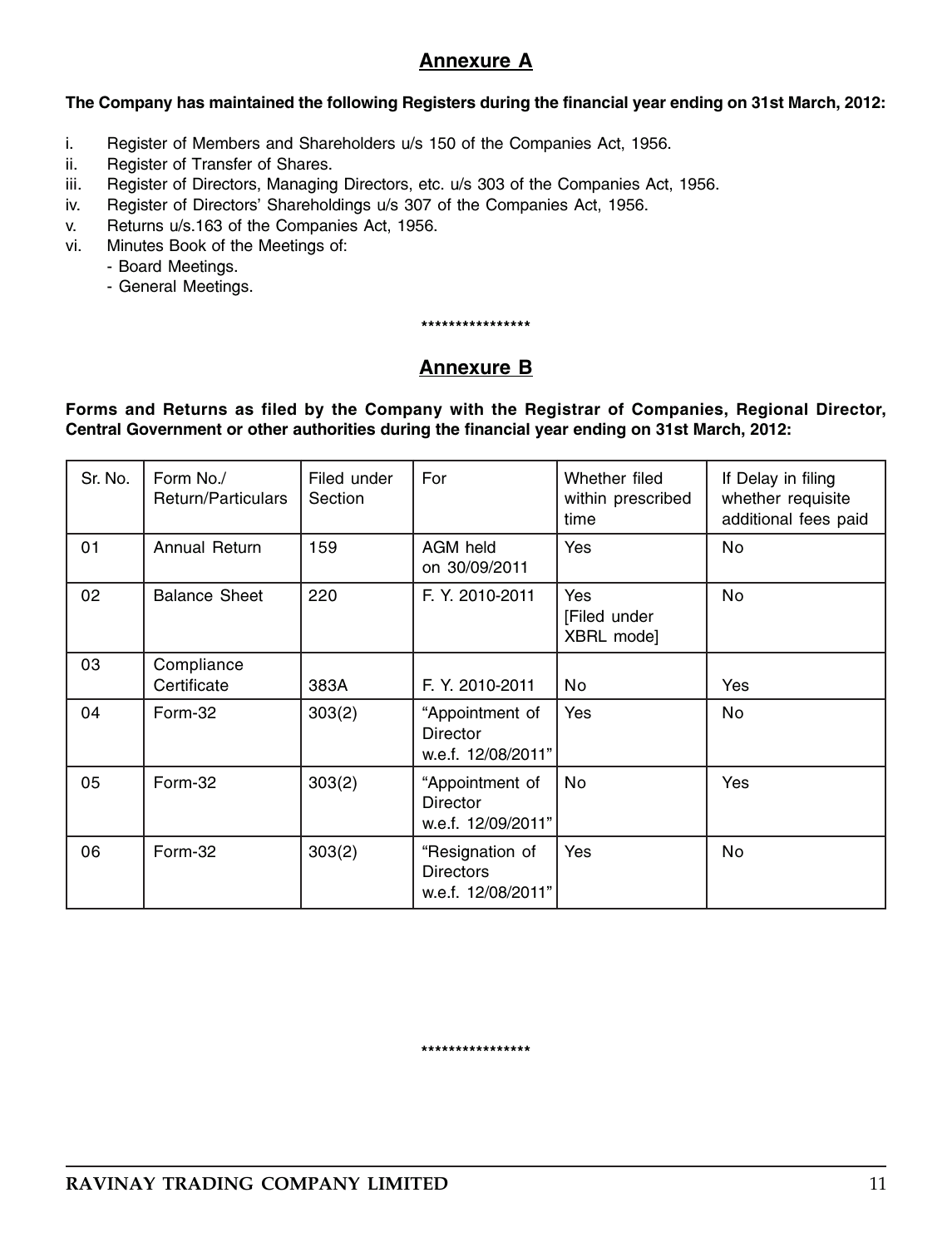# MANAGEMENT DISCUSSION AND ANALYSIS

#### (i) Industry Structure and Developments:

Your Company is engaged in business or commerce of exporters, importers, merchants, agents, brokers, factors, commission agents, adatias, and dealers in merchandise and, undertakes and carries on commercial, trading agency and other occupations. It has commenced residential cum commercial projects, at Ramwadi Bail Bazar, Kalyan (W) with its proprietorship firm i.e. "Om Vashistha Developers" & at Dindoli within the limit of Surat Municipal Corporation with its partnership firm i.e. "Mark Developers".

The Company is constantly working towards achieving further improvements in the quality and technological & operational efficiencies of its products, projects and processes.

#### (ii) Opportunities and Threats:

#### (a) Opportunities:

- Move up the value chain & have presence in manufacturing and retailing.
- Industry moving towards consolidation.

#### (b) Threats:

- Threats from the other countries.
- Change in Government's Support & Incentives.
- Threats from world economy slowdown.
- Possible Long Term threat from other brands & Chinese export.

#### (iii) Segment wise or product wise performance:

The said clause is not applicable to the Company.

#### (iv) Outlook:

It has commenced residential cum commercial projects, at Ramwadi Bail Bazar, Kalyan (W) with its proprietorship firm i.e. "Om Vashistha Developers" & at Dindoli within the limit of Surat Municipal Corporation with its partnership firm i.e. "Mark Developers" and looking forward to complete the projects within the time specified for the said projects.

#### (v) Risks and Concerns:

The Company's risk management system has identified some risks collated at the department level and planned suitable mitigation measures. These are subject to quarterly review by a Risk Co-ordination Committee and the Audit Committee.

#### (vi) Internal Control System and their Adequacy:

The Company has in place adequate internal control systems and procedures covering all the financial and operating functions. The Audit Committee regularly reviews the adequacy of internal controls, compliance with the accounting standards as well as recommends to the Board the adoption of the quarterly and annual results of the Company and appointment of Auditors. The Audit Committee also reviews the related party transactions, entered into by the Company during each quarter.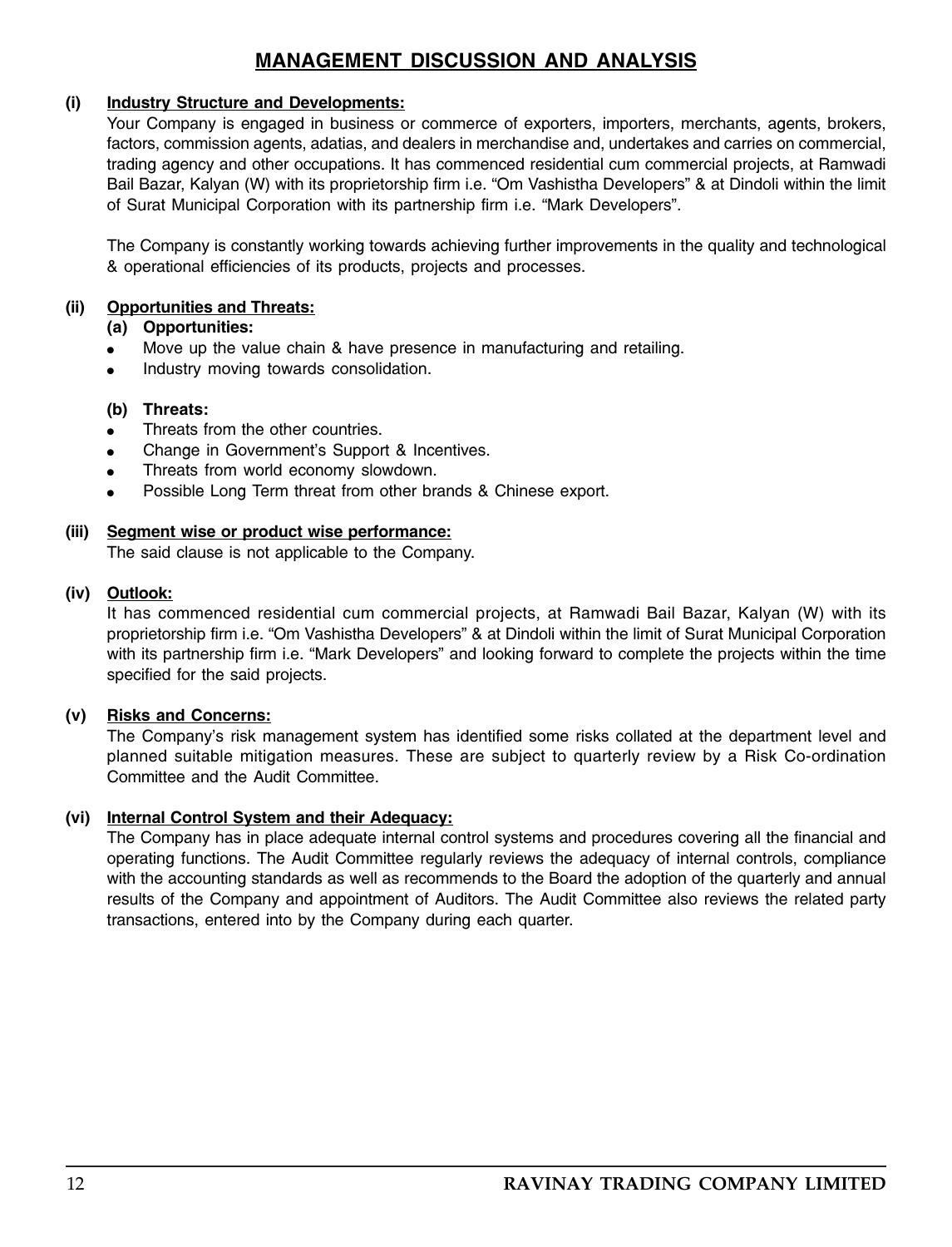# REPORT ON CORPORATE GOVERNANCE (F.Y. 2011-12)

The Company presents its report on compliance of Corporate Governance conditions specified in Clause 49 of Listing Agreement.

#### 1. COMPANY'S PHILOSOPHY ON CORPORATE GOVERNANCE

The Company's philosophy on Corporate Governance is conducting business in fair and transparent manner, enhancing stakeholders' value. The Company will continue to focus on its resources, strength and strategies for creation and safeguarding of shareholders wealth and interest. The Company emphasises the need for full transparency and accountability in all its transactions, in order to protect the interests of its stakeholders. The Board considers itself as a Trustee of its shareholders and acknowledges its responsibilities towards them for creation and safeguarding their wealth.

Corporate Governance is a journey for constantly improving sustainable value creation and is an upward moving target. We have undertaken several initiatives towards maintaining the highest standards.

#### 2. BOARD OF DIRECTORS:

(i) The Board of the Directors as on 31st March, 2012 comprises of following Executive and Non Executive Directors. The details of the which are as given below:

| Sr. No. | Name of the Directors      | <b>Category of Directorship</b>        |
|---------|----------------------------|----------------------------------------|
|         | Mr. Ravindrakumar V. Ruja  | Executive Director                     |
| 2.      | Mr. Vardhman M. Jain       | Executive Director                     |
| З.      | Mr. Durgesh Kabra          | Non Executive and Independent Director |
|         | Mr. Vivek Moolchand Sharma | Non Executive and Independent Director |

The Composition of the Board is in conformity with Clause 49 of the Listing Agreement entered into with the Stock Exchange.

- (ii) None of the Directors on the Board are Member of more than ten Committees or Chairman of more than Five Committees across all the Public Companies in which they are Directors. Necessary disclosures regarding Committee positions in other public companies as on 31st March, 2012 have been made by the Directors.
- (iii) Six Board Meetings were held during the Financial Year 2011-12 and the gap between two meetings did not exceed four months. The dates on which the said Meetings were held are as follows:

14th May, 2011, 12th August, 2011, 24th August, 2011, 8th October, 2011, 14th November, 2011 and 13th February, 2012.

The necessary quorum was present for all the meetings. Directors' Attendance Record at the Board Meetings and the Last annual General Meeting

| <b>Name of Directors</b>       | No. of Board Meetings attended<br>during the F.Y. 2011-12 | Attendance at the Last AGM<br>held on 30th September, 2011 |
|--------------------------------|-----------------------------------------------------------|------------------------------------------------------------|
| Mr. Ravindrakumar V. Ruja      | 6                                                         | Yes                                                        |
| Mr. Vardhman M. Jain           | 6                                                         | Yes                                                        |
| Mr. Durgesh Kabra*             |                                                           | Yes                                                        |
| Mr. Vivek Moolchand Sharma*    |                                                           | Yes                                                        |
| Ms. Rekha R. Ruja**            |                                                           | Not Applicable                                             |
| Mr. Shushil Kumar R. Nevatia** |                                                           | Not Applicable                                             |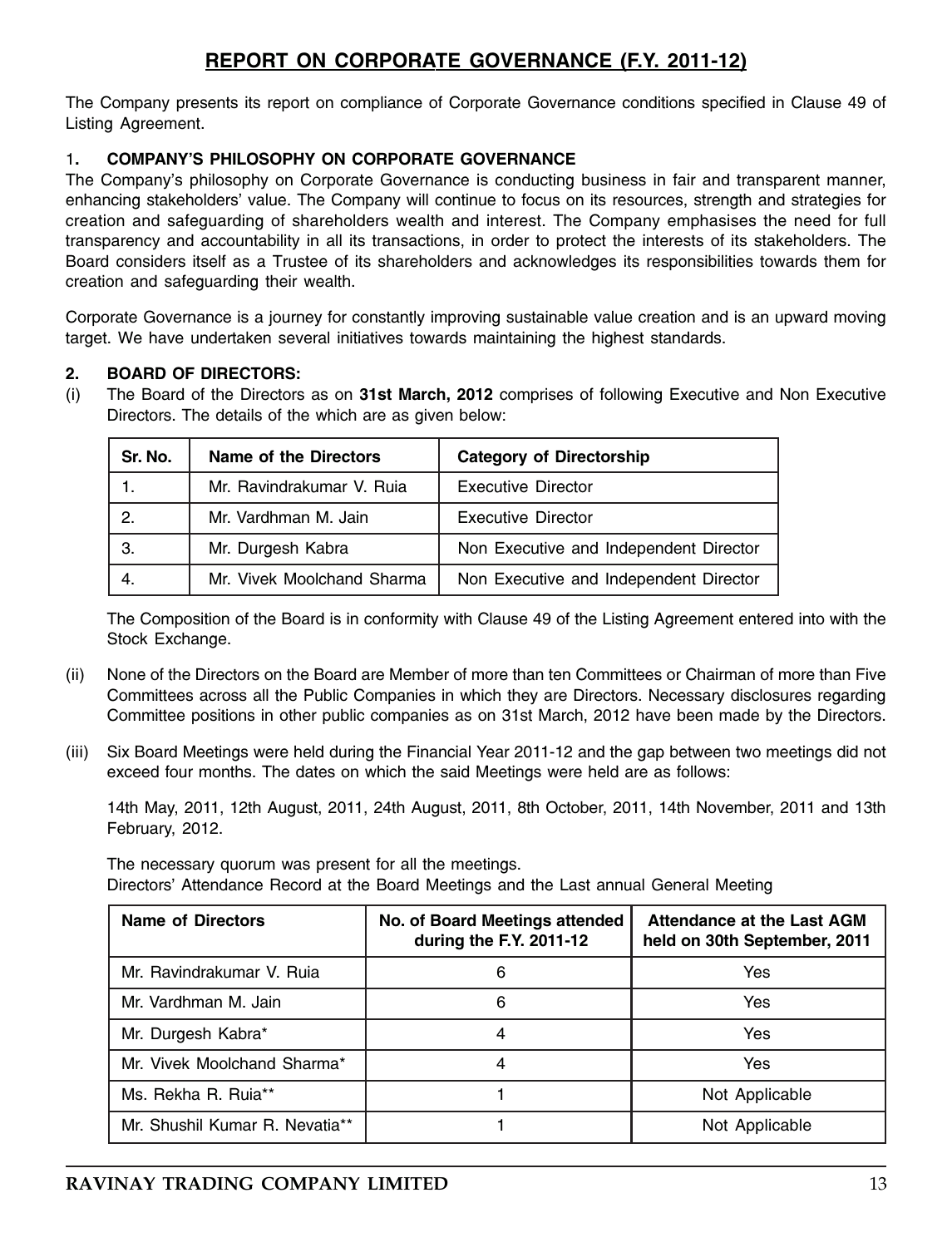\* Appointed as a Non Executive and Independent Director w.e.f. 12th August, 2011.

- \*\* Ceased to be a Director w.e.f. 12th August, 2011.
- (iv) Directorship held as on March 31, 2012 in companies other than Ravinay Trading Company Limited:

| Name of<br>the Director        | <b>Position</b>                           | Directorship in<br>other Indian Public<br><b>Companies</b> | <b>Public Companies</b> | <b>Number of Committee</b><br>positions held in other |
|--------------------------------|-------------------------------------------|------------------------------------------------------------|-------------------------|-------------------------------------------------------|
|                                |                                           |                                                            | Chairman                | <b>Member</b>                                         |
| Mr. Ravindrakumar<br>V. Ruia   | Executive<br>Director                     | 1. Bajaj Hindusthan<br>Limited                             |                         |                                                       |
|                                |                                           | 2. DCW Limited                                             |                         |                                                       |
|                                |                                           | 3. Special Paints<br>Limited                               | 1                       |                                                       |
| Mr. Vardhman M. Jain           | Executive Director                        | Nil                                                        | Nil                     | Nil                                                   |
| Mr. Durgesh Kabra*             | Non Executive and<br>Independent Director | M/s. Dhanlaxmi<br><b>Fabrics Limited</b>                   | Nil                     | Nil                                                   |
| Mr. Vivek Moolchand<br>Sharma* | Non Executive and<br>Independent Director | Nil                                                        | Nil                     | Nil                                                   |

\* Appointed as a Non Executive and Independent Director w.e.f. 12th August, 2011.

Directorship and Committee Membership/ Chairmanship in foreign companies, private limited companies and companies registered under Section 25 of the Companies Act, 1956 are excluded.

The above information includes Chairmanship/ Membership in Audit Committee and Shareholders'/ Grievances Committee of Public Limited Companies, whether listed or not.

#### 3. AUDIT COMMITTEE:

#### (i) Composition:

During the year under review, the Audit Committee was reconstituted w.e.f. 12th August, 2011 and the Composition of the Committee is as follows:

The Audit Committee comprises of three Directors, out of which two Directors are Non Executive Independent Directors and one Director is Executive Director.

During the financial year 2011-12, Four Audit Committee Meetings were held on 14th May, 2011; 12th August, 2011; 14th November, 2011 and 13th February, 2012. All the members including Chairperson of Audit Committee have attended all the meetings of Audit Committee.

|  | The Re-Constitution of Audit Committee is as under: |  |  |  |  |  |  |
|--|-----------------------------------------------------|--|--|--|--|--|--|
|--|-----------------------------------------------------|--|--|--|--|--|--|

| Name of the Director        | Category                                 |
|-----------------------------|------------------------------------------|
| Mr. Durgesh Kabra           | Chairman, Non Executive and Independent  |
| Mr. Vivek Moolchand Sharma  | Member and Non Executive and Independent |
| Mr. Vardhman Mishrilal Jain | Member and Executive Director            |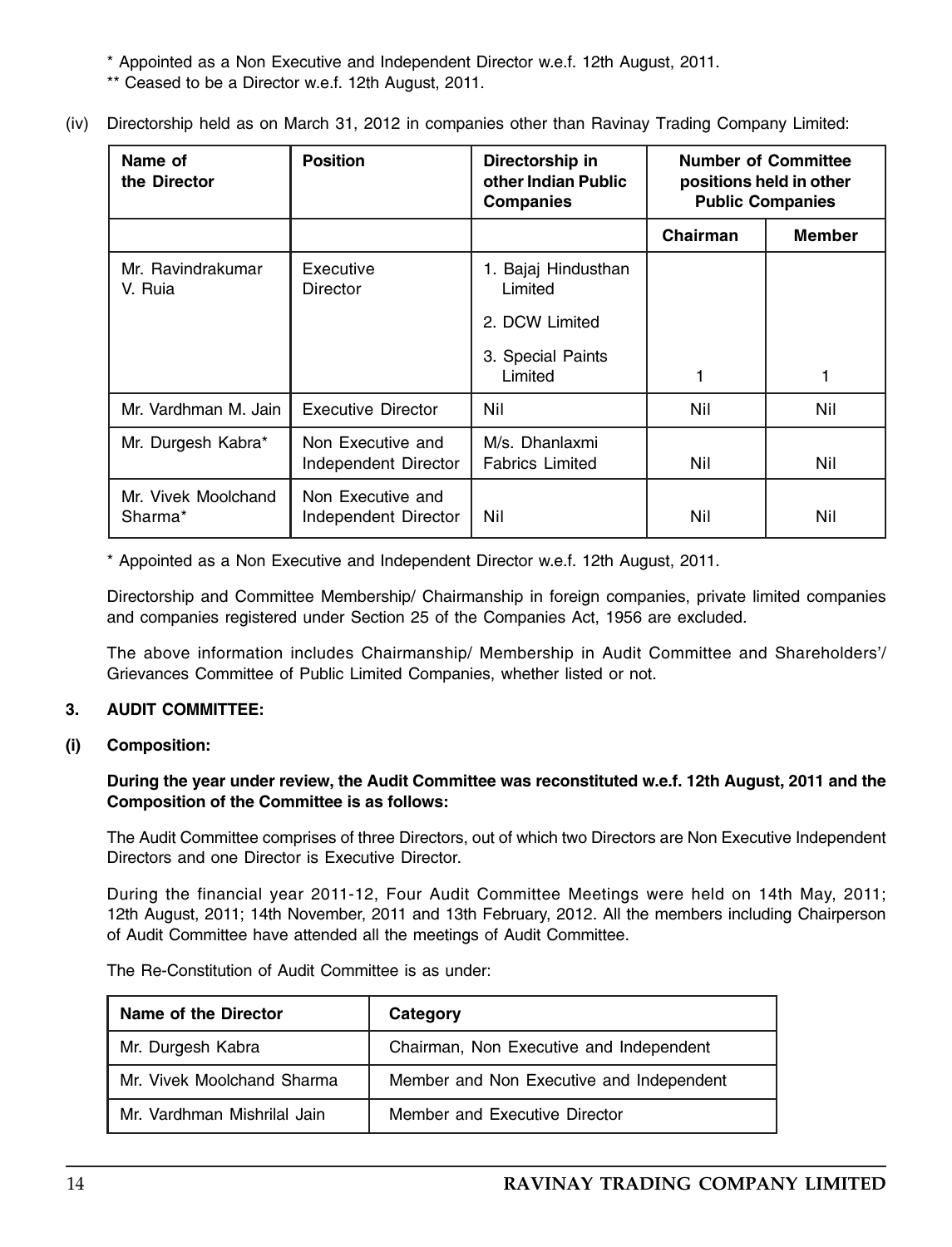The Attendance of the Audit Committee meeting is as under:

| Name of the Director        | Category                                 | No. of meetings<br>attended |
|-----------------------------|------------------------------------------|-----------------------------|
| Mr. Durgesh Kabra           | Chairman, Non Executive and Independent  |                             |
| Mr. Vivek Moolchand Sharma  | Member and Non Executive and Independent |                             |
| Mr. Vardhman Mishrilal Jain | Member and Executive Director            |                             |

#### (ii) Powers of the Audit Committee:

The Audit Committee has been vested with the following powers:

- To investigate any activity in terms of its reference;
- To seek information from any employee;
- To obtain outside legal or other professional advice;
- To secure the attendance of outsiders with relevant expertise, if it considers necessary.

#### (iii) Terms of Reference:

The terms of reference of the Audit Committee include the matters specified under Clause 49 (II) of the Listing Agreement entered into with the Bombay Stock Exchange Limited, which include the following:

- Oversight of the Company's financial reporting process and the disclosure of its financial information to ensure that the financial statement is correct, sufficient and credible.
- Recommending to the Board, the appointment, re-appointment and, if required, the replacement or removal of the statutory auditor and the fixation of audit fees.
- Approval of payment to statutory auditors for any other services rendered by the statutory auditors.
- Reviewing, with the management, the annual financial statements before submission to the board for approval, with particular reference to:
	- a. Matters required being included in the Director's Responsibility Statement to be included in the Board's report in terms of clause (2AA) of Section 217 of the Companies Act, 1956
	- b. Changes, if any, in accounting policies and practices and reasons for the same
	- c. Major accounting entries involving estimates based on the exercise of judgment by management
	- d. Significant adjustments made in the financial statements arising out of audit findings
	- e. Compliance with listing and other legal requirements relating to financial statements
	- f. Disclosure of any related party transactions
	- g. Qualifications in the draft audit report.
- Reviewing, with the management, the quarterly financial statements before submission to the board for approval.
- Reviewing, with the management, the statement of uses / application of funds raised through an issue (public issue, rights issue, preferential issue, etc.), the statement of funds utilized for purposes other than those stated in the offer document/prospectus/notice and the report submitted by the monitoring agency, monitoring the utilization of proceeds of a public or rights issue, and making appropriate recommendations to the Board to take up steps in this matter.
- Reviewing, with the management, performance of statutory and internal auditors, and adequacy of the internal control systems.
- Reviewing the adequacy of internal audit function, if any, including the structure of the internal audit department, staffing and seniority of the official heading the department, reporting structure coverage and frequency of internal audit.
- Discussion with internal auditors any significant findings and follow up there on.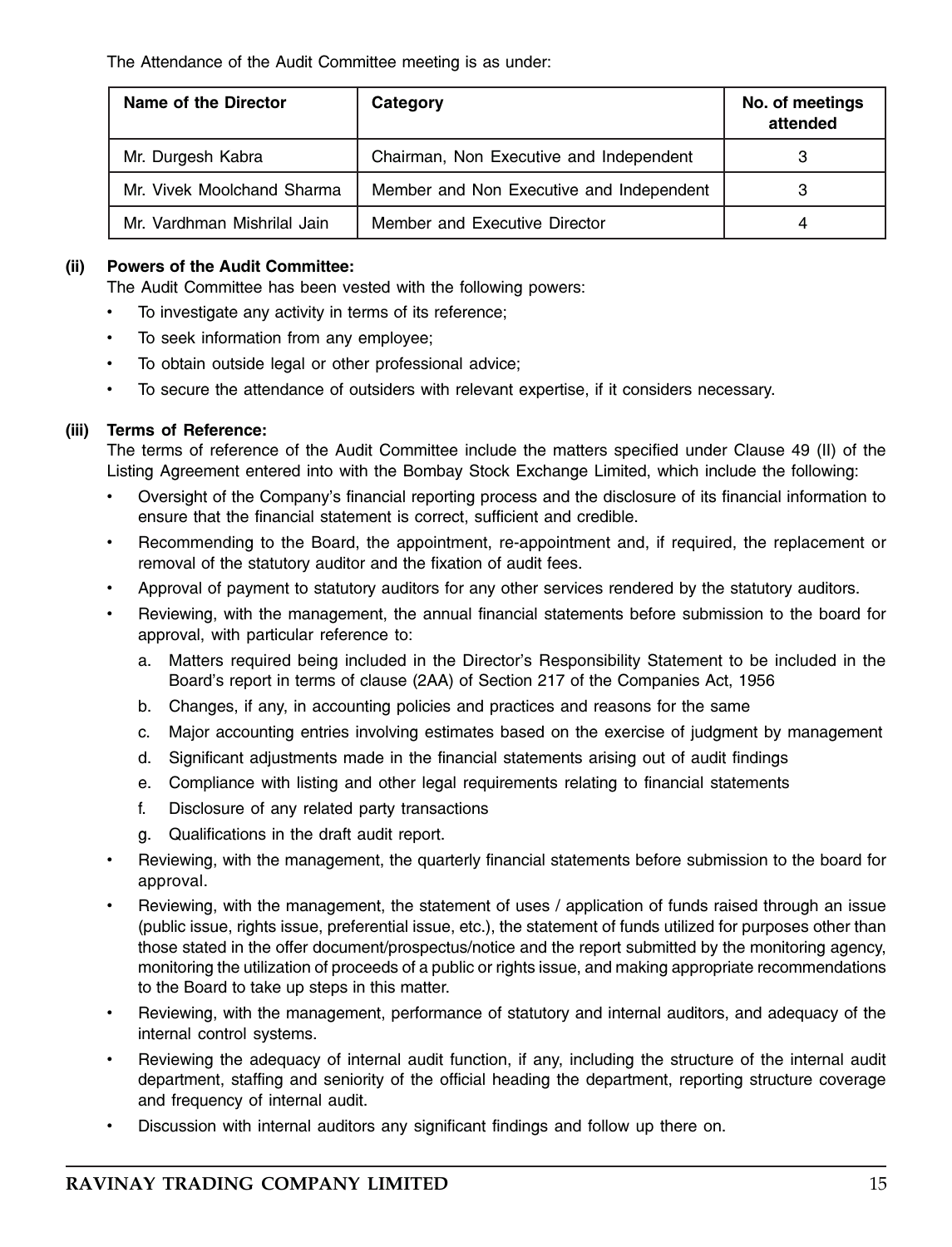- Reviewing the findings of any internal investigations by the internal auditors into matters where there is suspected fraud or irregularity or a failure of internal control systems of a material nature and reporting the matter to the board.
- Discussion with statutory auditors before the audit commences, about the nature and scope of audit as well as post-audit discussion to ascertain any area of concern.
- To look into the reasons for substantial defaults in the payment to the depositors, debenture holders, shareholders (in case of nonpayment of declared dividends) and creditors.
- To review the functioning of the Whistle Blower mechanism, in case the same is existing.
- Approval of appointment of CFO (i.e., the whole-time Finance Director or any other person heading the finance function or discharging that function) after assessing the qualifications, experience & background, etc. of the candidate.
- Carrying out any other function as is mentioned in the terms of reference of the Audit Committee.

#### 4. REMUNERATION COMMITTEE:

The Company has not constituted Remuneration Committee which is also a non mandatory requirement of Listing Agreement. However, the Company is not paying any remuneration to any of the director of the Company. There is no relationship &/or transaction between the Company and any of the non executive directors of the Company.

| Name of the Director       | <b>Category of Directorship</b>        | No. of shares held |
|----------------------------|----------------------------------------|--------------------|
| Mr. Ravindrakumar V. Ruja  | Executive Director                     | 64.400             |
| Mr. Vardhman M. Jain       | Executive Director                     | Nil                |
| Mr. Durgesh Kabra          | Non Executive and Independent Director | Nil                |
| Mr. Vivek Moolchand Sharma | Non Executive and Independent Director | Nil                |

Details of the Shares of the Company held by the Directors as on 31st March, 2012 are as follows:

The Company has not issued any convertible instruments.

#### 5. SHAREHOLDERS' / INVESTORS' GRIEVANCE COMMITTEE:

The Company has a Shareholder, / Investors' Grievance Committee of Directors to look into the redressal of complaints of investors such as transfer of shares, non-receipt of notices/ annual reports, etc.

#### (i) Composition

The Re constitution of Shareholders'/ Investors' Grievance Committee is as under:

| Sr. No. | Name of the Directors      | <b>Category of Directorship</b>       |
|---------|----------------------------|---------------------------------------|
|         | Mr. Vivek Moolchand Sharma | Chairman & Non Executive, Independent |
|         | Mr. Durgesh Kabra          | Member & Non Executive, Independent   |
|         | Mr. Ravindrakumar V. Ruja  | Member and Executive Director         |

#### (ii) Compliance Officer:

Mr. R.V Ruia, Executive Director of the Company is the Compliance officer of the Company.

#### (iii) Details of shareholders' complaints received, not solved and pending share transfers:

During the Financial year ended 31st March, 2012, the Company had received 1 complaint from the Shareholder. However, the same has been resolved during the financial year 2011-12. Hence, there are no complaints pending to be replied or attended to.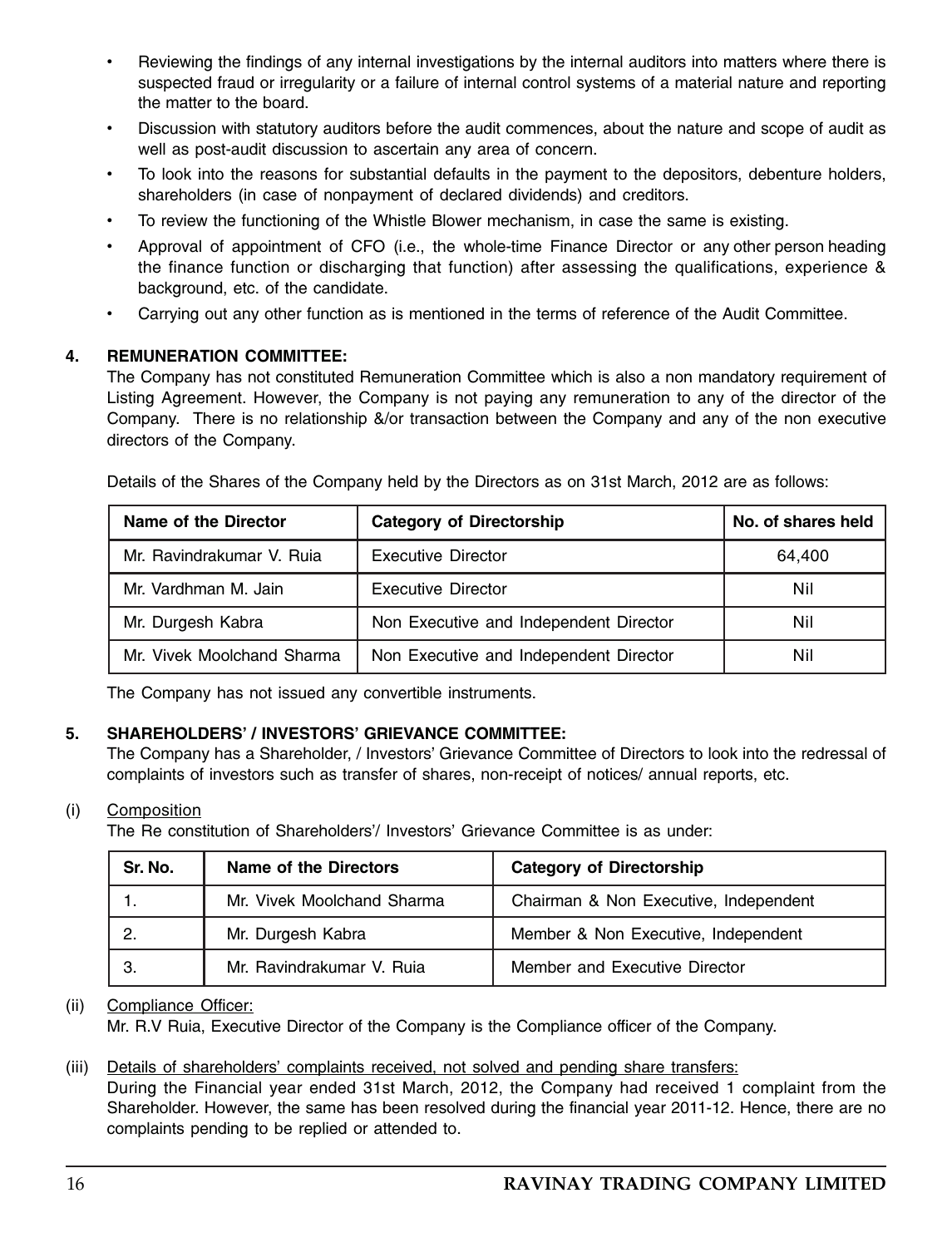#### 6. GENERAL BODY MEETINGS:

(i) The details of last three Annual General Meetings (AGM) of the Company are as under:

| <b>Financial Year</b> | Date of the AGM      | Location                                                                   | Time      |
|-----------------------|----------------------|----------------------------------------------------------------------------|-----------|
| 2008-09               | 31st July, 2009      | State Bank Building Annex, 1st Floor,<br>Bank Street, Fort, Mumbai-400 023 | 3.00 p.m. |
| 2009-10               | 20th September, 2010 | State Bank Building Annex, 1st Floor,<br>Bank Street, Fort, Mumbai-400 023 | 4.00 p.m. |
| 2010-11               | 30th September, 2011 | State Bank Building Annex, 1st Floor,<br>Bank Street, Fort, Mumbai-400 023 | 4.00 p.m. |

(ii) The details of Special Resolution passed in last three Annual General Meetings (AGM) of the Company are as under:

| <b>Financial</b><br>Year | Date of the AGM      | No. of Special<br><b>Resolution passed</b> | <b>Details of Special</b><br><b>Resolution passed</b>                                                                                                                                                            |
|--------------------------|----------------------|--------------------------------------------|------------------------------------------------------------------------------------------------------------------------------------------------------------------------------------------------------------------|
| 2008-09                  | 31st July, 2009      | 3                                          | 1. Alteration of Article 3 of Articles of<br>Association of the Company<br>consequent upon increase in<br>Authorised Share Capital to Rs. 1<br>Crores (divided into 10,00,000<br>equity shares of Rs. 10/- each) |
|                          |                      |                                            | 2. Preferential Issue of 8,50,000 equity<br>shares of Rs. 10/- each at a<br>premium of Rs. 15/- to Promoter/<br>Promoter Group & Other Investors.                                                                |
|                          |                      |                                            | 3. Delisting of Company's Shares<br>from Pune Stock Exchange                                                                                                                                                     |
| 2009-10                  | 20th September, 2010 | 3                                          | 1. Alteration of Article 3 of Articles of<br>Association of the Company<br>consequent upon increase in<br>Authorised Share Capital to Rs. 5<br>Crores (divided into 50,00,000<br>equity shares of Rs. 10/- each) |
|                          |                      |                                            | 2. Preferential Issue of 20,00,000<br>equity shares of Rs. 10/- each at a<br>premium of Rs. 15/- to Promoter/<br>Promoter Group & Other Investors.                                                               |
|                          |                      |                                            | 3. Adoption of new set of Articles of<br>Association of the Company.                                                                                                                                             |
| 2010-11                  | 30th September, 2011 | <b>NIL</b>                                 | N.A.                                                                                                                                                                                                             |

Notes:

- 1. The Company has not passed any Special Resolution through Postal Ballot in the last year (2010-11) & in the Current year (2011-12).
- 2. The Board of Directors has not yet proposed any Special Resolution to be passed through Postal Ballot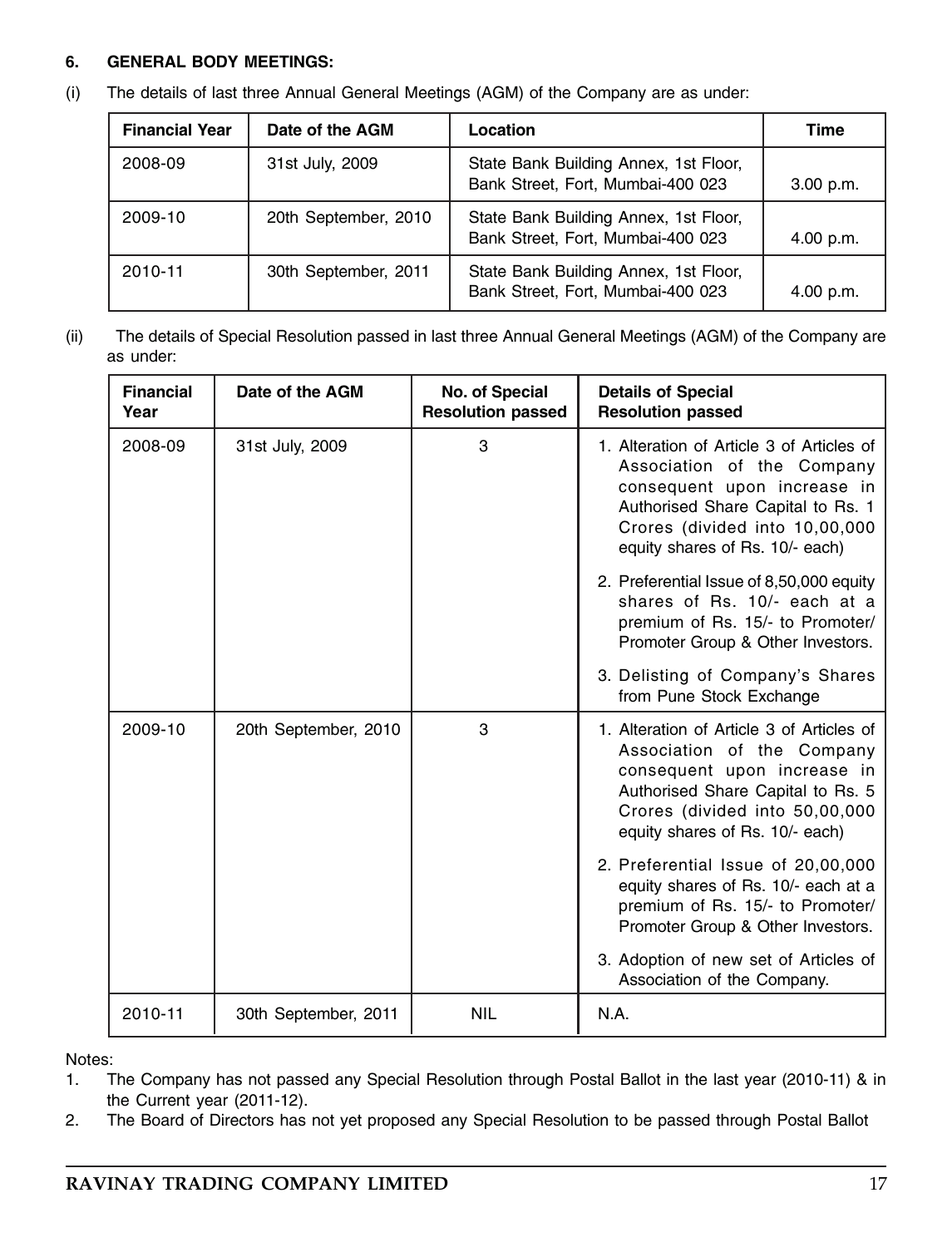3. The Court convened meeting of the Equity Shareholders of the Company was held on 14th March, 2012 at State Bank Building Annex, 1st Floor, Bank Street, Fort, Mumbai-400 023 at 3.00 p.m. to transact Special Business regarding approval of Scheme of Amalgamation between Vinaykumar Family Trading and Holding Company Limited (the Transferor Company) and Ravinay Trading Company Limited (the Transferee Company).

#### 7. DISCLOSURES:

- (i) The details regarding related party transactions, are given in the Notes to Accounts to the Annual Accounts for the year ended 31st March, 2012.
- (ii) During the year 2011-12, except of filing of Corporate Governance Report under Clause 49 of Listing Agreement with BSE for the quarter ended 30th June, 2011, the Company has complied with all the provisions of Companies Act, 1956, Listing Agreement and other provisions of applicable laws.

There are no instances of penalties, strictures imposed on the Company by the Bombay Stock Exchange Limited or SEBI or any Statutory Authority, on any matter related to capital markets, during the last three years.

- (iii) The Company has yet not established a mechanism for Whistle Blower Policy. However, No personnel has been denied access to the Audit Committee.
- (iv) The Company has complied with all the mandatory requirements of Clause 49 of Listing Agreement. However, the composition of the Board of Directors of the Company with reference to number of Executive and Non-Executive Directors & composition of Audit Committee with reference to number of Independent Directors was not complied with the requirements of Clause 49 of the Listing Agreement during the quarter ended 30th June, 2011. But the same requirement was complied during the quarter ended 30th September, 2011.

#### 8. MEANS OF COMMUNICATION:

- (i) The Company publishes its quarterly audited & unaudited financial in one English daily newspaper circulating in the whole or substantially the whole of India and in one daily newspaper published in the language of the region (Maharashtra), where the registered office of the Company is situated.
- (ii) The Company normally published its financial results in the one English Newspaper i.e. "The Asian Age Mumbai" and in one language of the region (Maharashtra) i.e. "Mahanayak".
- (iii) The Company also sends the financial results to the Stock Exchange immediately after it is approved by the Board & it is displayed on the website of BSE.
- (iv) The Company informs all the official news releases to the BSE & it is displayed on the website of BSE.
- (v) The presentations, if any, made to Institutional Investors or to the analysts will be covered in the Company's website, which is under process.

#### 9. GENERAL SHAREHOLDERS' INFORMATION:

|     | Annual General Meeting |                                                                                                                                                                                                                                                                         |  |  |
|-----|------------------------|-------------------------------------------------------------------------------------------------------------------------------------------------------------------------------------------------------------------------------------------------------------------------|--|--|
|     | Day, Date and Time     | Friday, 28th September, 2012 at 4.00 p.m.                                                                                                                                                                                                                               |  |  |
|     | Venue                  | Regd. Office: State Bank Building Annex, 1st Floor,<br>Bank Street, Fort, Mumbai - 400 023                                                                                                                                                                              |  |  |
| ii. | Financial Year         | 1st April, 2011 to 31st March, 2012<br>During the year under review, the results were<br>announced as under -<br>First Quarter - 12th August, 2011<br>Second Quarter - 14th November, 2011<br>Third Quarter - 13th February, 2012<br>Fourth Quarter<br>- 14th May, 2012 |  |  |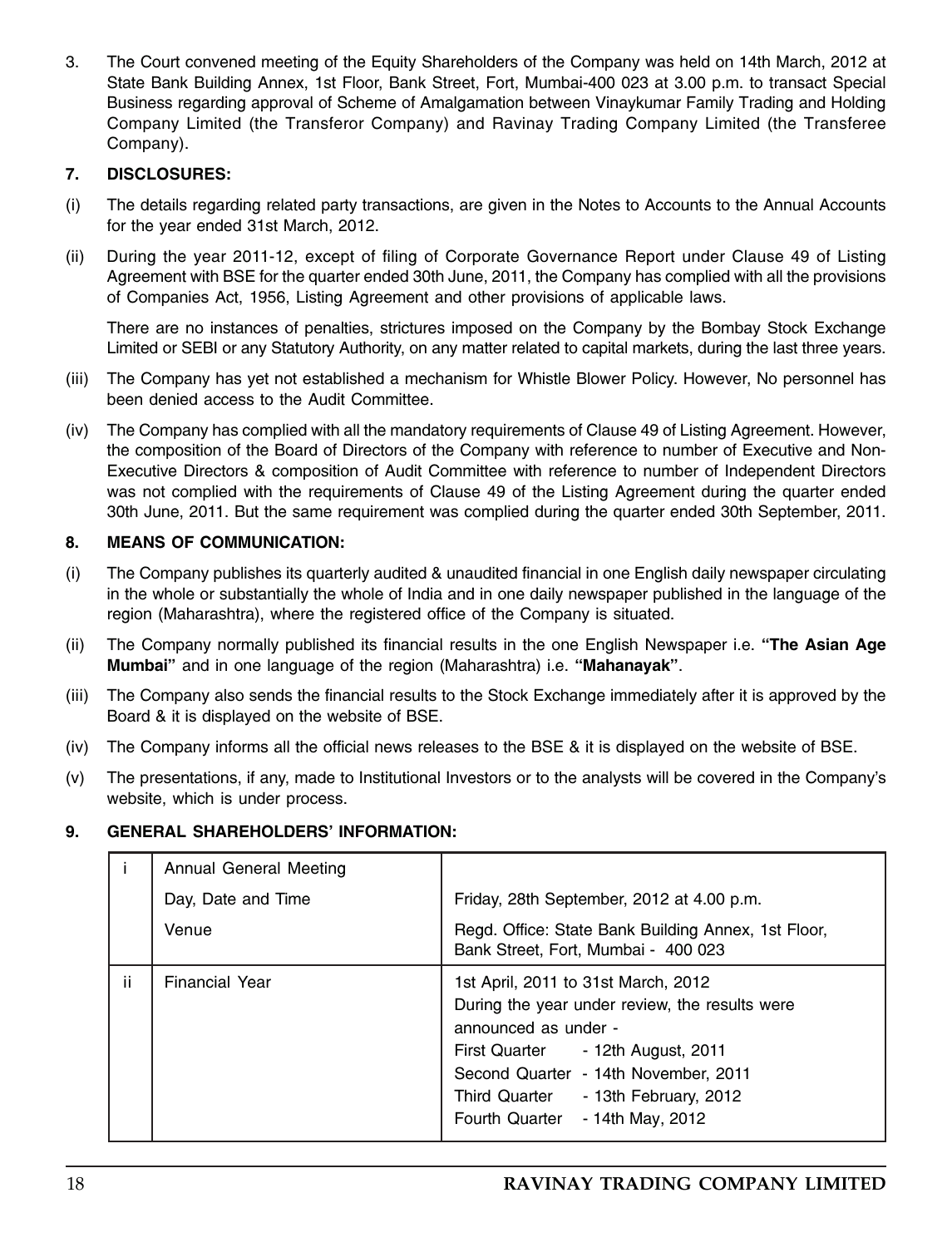| iii          | Tentative Calendar for the Financial<br>year ending 31st March 2013 | The tentative dates of meeting of the Board of Directors<br>for consideration of quarterly financial results for the<br>financial year ending 31st March, 2013 are as follows:<br>First Quarter<br>- Upto 14th August, 2012<br>Second Quarter - Upto 14th November, 2012<br>Third Quarter<br>- Upto 14th February, 2013<br>Fourth Quarter<br>- Upto 15th May, 2013 |
|--------------|---------------------------------------------------------------------|--------------------------------------------------------------------------------------------------------------------------------------------------------------------------------------------------------------------------------------------------------------------------------------------------------------------------------------------------------------------|
| iv           | Date of Book Closure                                                | From Monday, 24th September, 2012 to Friday,<br>28th September, 2012 (both days inclusive)                                                                                                                                                                                                                                                                         |
| $\mathsf{v}$ | Dividend Payment date                                               | N.A                                                                                                                                                                                                                                                                                                                                                                |
| vi           | Listing on Stock Exchange                                           | Bombay Stock Exchange Limited<br>Phiroze Jeejeebhoy Towers,<br>Dalal Street, Mumbai- 400 001<br>Web: www.bseindia.com                                                                                                                                                                                                                                              |
| vii          | Scrip Code<br>ISIN                                                  | 504378<br>INE812K01019                                                                                                                                                                                                                                                                                                                                             |

#### (vii) Market Price Data:

The monthly high and low price and volume of shares traded on Bombay Stock Exchange Limited during the financial year 2011-12 are as follows:

| Year | Month     | High (Rs.) | Low (Rs.) | No. of Shares traded |
|------|-----------|------------|-----------|----------------------|
| 2011 | April     | 176.45     | 150.95    | 40,961               |
|      | May       | 238.45     | 163.50    | 93,858               |
|      | June      | 286.50     | 220.00    | 82,757               |
|      | July      | 294.00     | 262.25    | 22,050               |
|      | August    | 286.00     | 260.25    | 49,078               |
|      | September | 307.00     | 255.00    | 1,69,509             |
|      | October   | 360.00     | 285.00    | 2,55,325             |
|      | November  | 380.20     | 272.25    | 3,84,315             |
|      | December  | 333.00     | 219.05    | 6,99,782             |
| 2012 | January   | 432.00     | 306.80    | 7,40,407             |
|      | February  | 322.20     | 175.30    | 4,24,548             |
|      | March     | 171.80     | 116.20    | 18,49,724            |

#### (viii) Company's performance in comparison to BSE Sensex

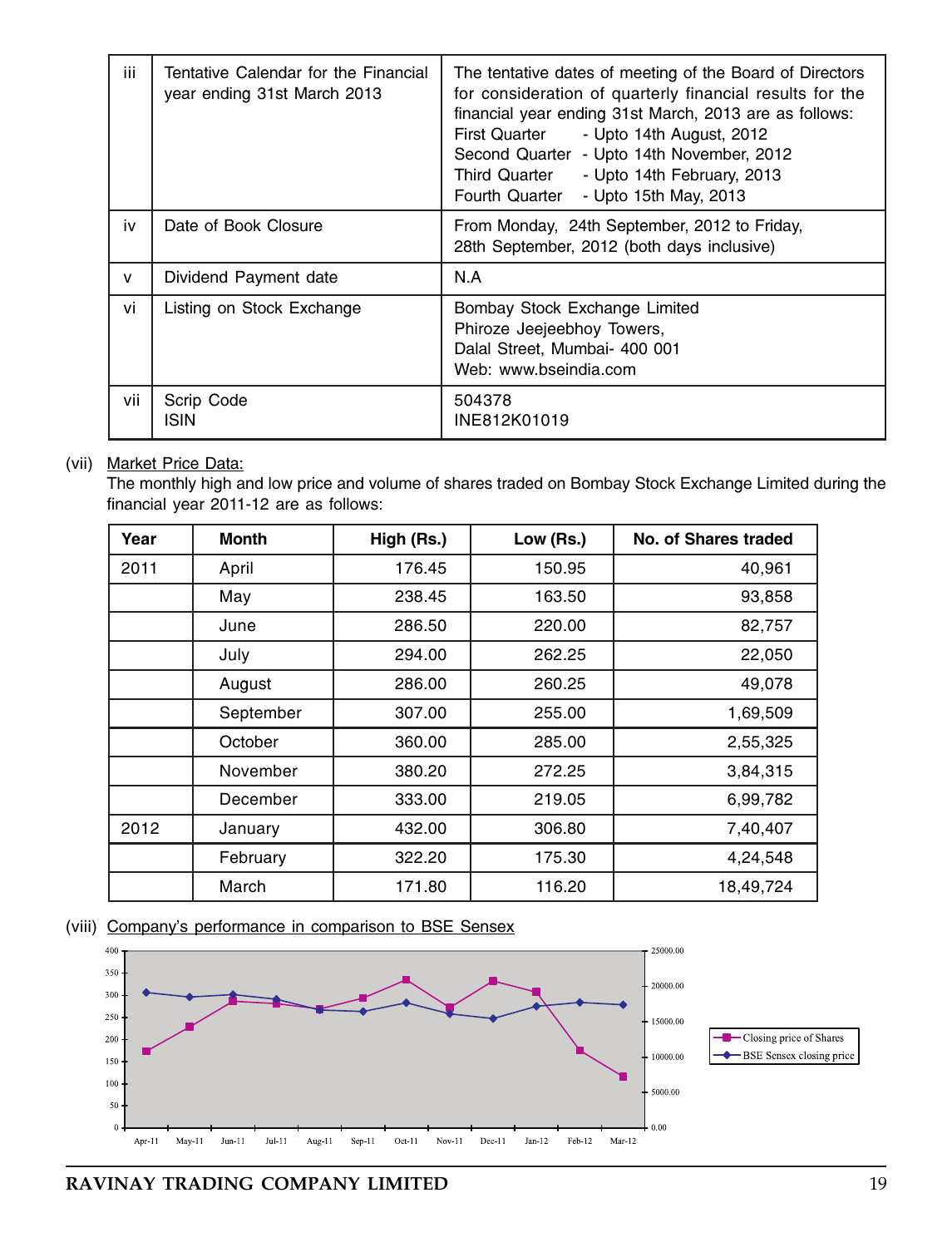(ix) Registrar & Share Transfer Agent:

The Company entrusted the entire work relating to processing of transfer of securities to M/s. Sharex Dynamic (India) Private Limited, a SEBI Registered R & T Agent.

The Registrar & Share Transfer Agent be contacted at-Sharex Dynamic (India) Private Limited Corporate Office: Luthra Indus. Estate, 1st Floor, Safed Pool, Andheri-Kurla Road, Mumbai: 400 072. Tel. Nos. : 022- 28515606/28528087/28516338 Fax No. : 022-28512885 E-mail: sharexindia@vsnl.com Web Site: www.sharexindia.com

(x) Share Transfer System:

Shares sent for transfer in physical to Sharex Dynamic (India) Private Limited (R&T Agents), are registered and returned within a period of 30 days from the date of receipt, if the documents are in order. The Share Transfer Committee meets generally on a fortnightly basis to consider the transfer proposal. All requests for dematerialization of shares are processed by the Company and Sharex Dynamic (India) Private Limited within 21 days.

| Shareholding of<br><b>Nominal Value</b> | No. of<br><b>Shareholders</b> | % to the total<br><b>Shareholder</b> | Paid up Capital<br>(Amount in Rs.) | % of Total Paid<br>up Capital |
|-----------------------------------------|-------------------------------|--------------------------------------|------------------------------------|-------------------------------|
| 5000<br>Upto                            | 74                            | 33.64                                | 95.500.00                          | 0.32                          |
| 10000<br>5001<br>to                     | 22                            | 10.00                                | 1,88,220.00                        | 0.63                          |
| 10001<br>to 20000                       | 23                            | 10.45                                | 3,49,780.00                        | 1.17                          |
| 20001<br>30000<br>to                    | 13                            | 5.91                                 | 3,47,780.00                        | 1.16                          |
| 30001<br>40000<br>to                    | 10                            | 4.55                                 | 3,78,300.00                        | 1.26                          |
| 40001<br>50000<br>to                    | 13                            | 5.91                                 | 6,21,440.00                        | 2.07                          |
| 50001<br>100000<br>to                   | 20                            | 9.09                                 | 15,69,670.00                       | 5.23                          |
| 100001&<br>Above                        | 45                            | 20.45                                | 2,64,49,310.00                     | 88.16                         |
| <b>Total</b>                            | 220                           | 100.00                               | 3,00,00,000.00                     | 100.00                        |

(xi) Distribution of Shareholding as on 31st March, 2012:

Shareholding Pattern as on 31st March, 2012

| Category                                                                                              | No. of Shares held | % of holding |
|-------------------------------------------------------------------------------------------------------|--------------------|--------------|
| <b>Promoter &amp; its Group</b>                                                                       | 756705             | 25.22        |
| <b>Public Holdings</b>                                                                                |                    |              |
| Financial Institutions, Insurance Companies, Banks<br>and Mutual Funds, Central/State Government etc. | 0                  | 0            |
| Foreign Institutional Investors                                                                       | 0                  | 0            |
| <b>Bodies Corporates</b>                                                                              | 1259192            | 41.97        |
| NRIs / OCBs                                                                                           | 0                  | 0            |
| Indian Public                                                                                         | 741533             | 24.72        |
| <b>Clearing Members</b>                                                                               | 242570             | 8.09         |
| Total                                                                                                 | 3000000            | 100.00       |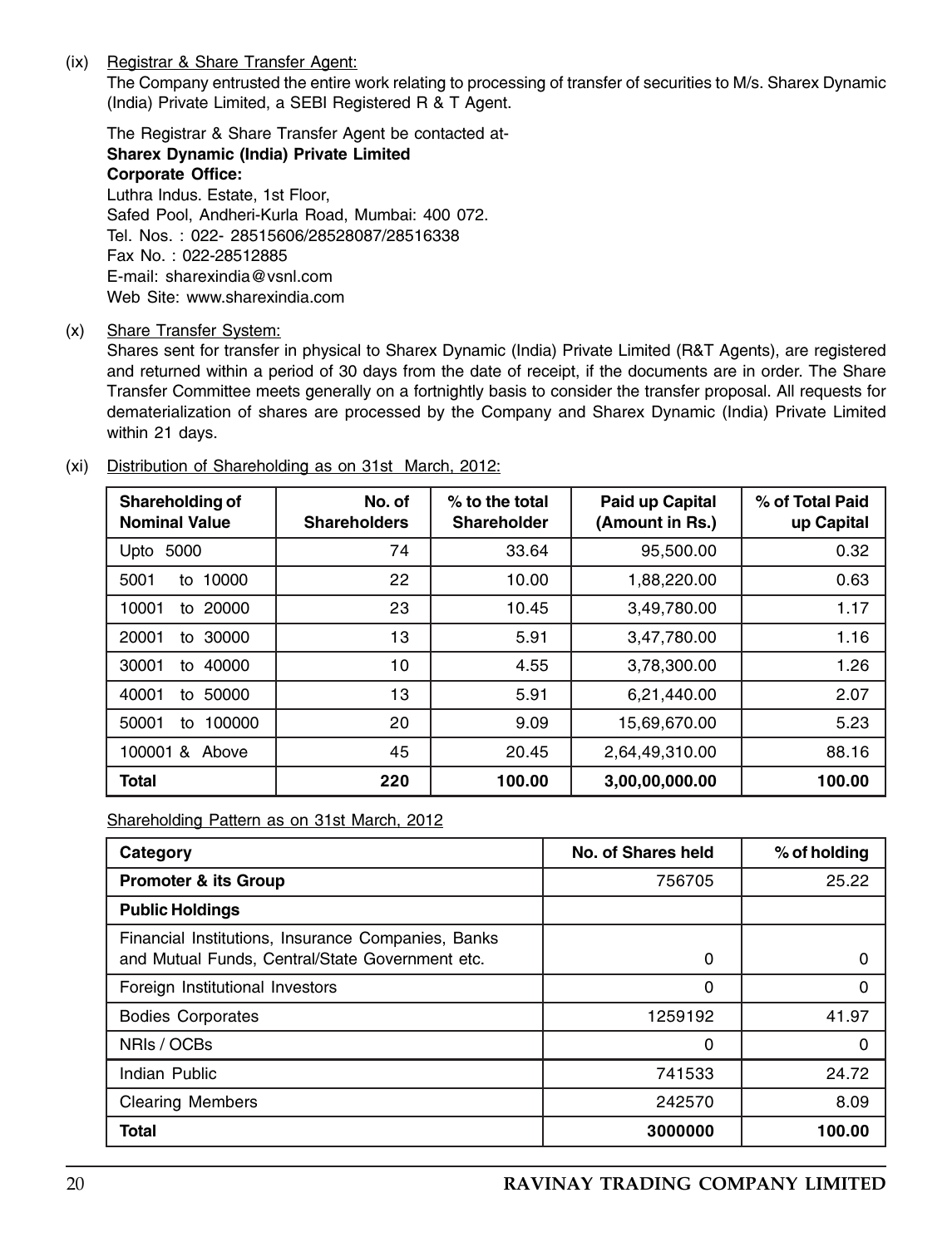

(xii) Dematerialization of Shares :

Equity Shares of the Company can only be traded in dematerialized form, so it is advisable that the shareholders who have shares in physical form get their shares dematerialized. As on 31st March, 2012, 29,99,600 of Rs. 10/- each comprising 99.98% of the total paid up share capital were held in dematerialized form with NSDL and CDSL.

- (xiii) There is no outstanding GDR/ADR/Warrant, Convertible Instruments etc. or any Conversation date, which is likely to impact on Equity Shares.
- (xiv) Plant / Construction Location:

The Company has commenced a residential/ commercial project at Ramwadi Bail Bazar, Kalyan (W) with its proprietorship firm i.e. "Om Vashistha Developers" & also commenced developing a residential cum commercial complex at Dindoli within the limit of Surat Municipal Corporation with its partnership firm i.e. "Mark Developers".

(xv) Address for Correspondence State Bank Building Annex, 1st Floor, Bank Street, Fort, Mumbai - 400 023. E-mail: ravinay.trading@gmail.com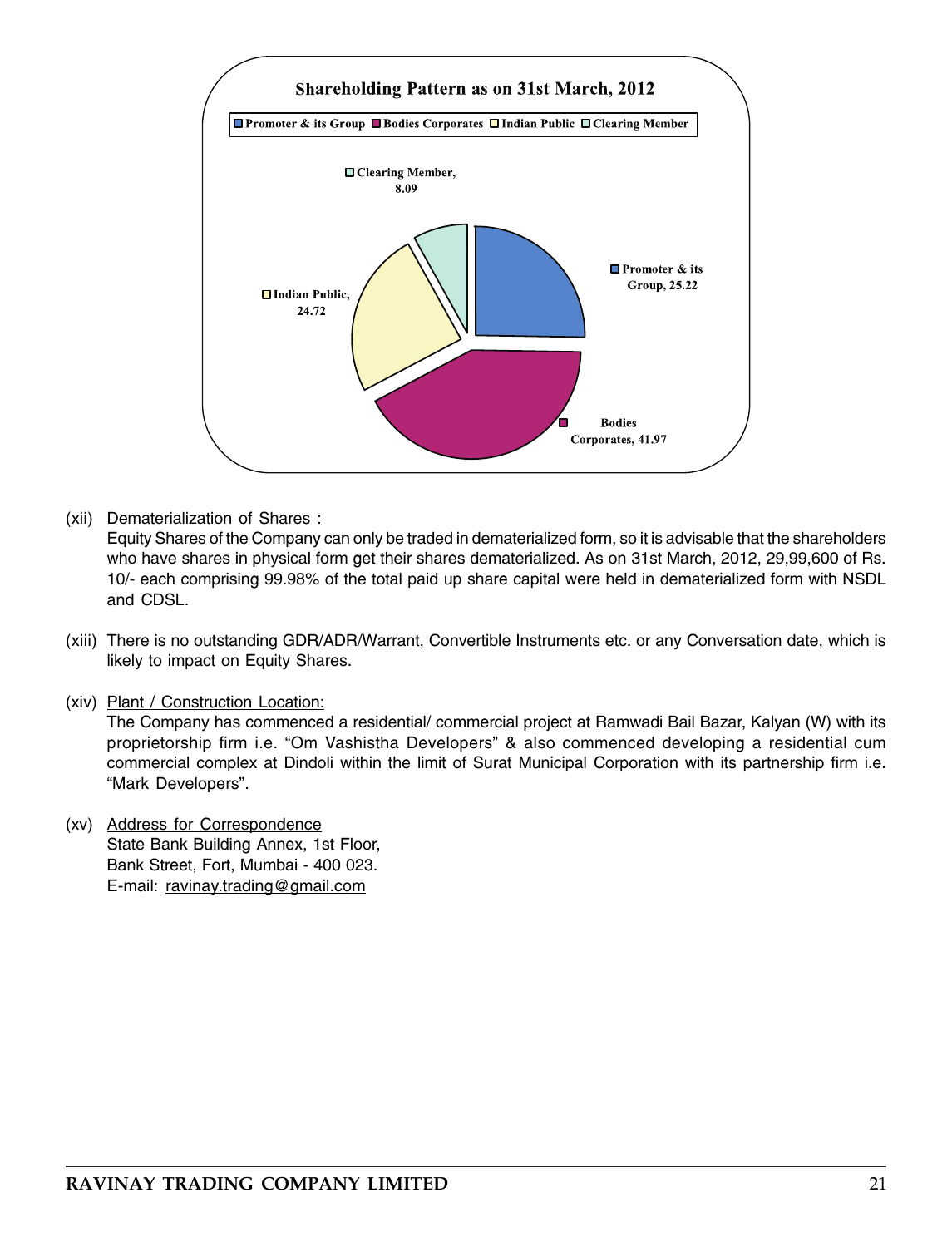# DECLARATION ON CODE OF CONDUCT

The Board has laid down a Code of Conduct for all Board Members and Senior Management of the Company. In terms of Clause 49 of Listing Agreement, the Company has received the annual affirmations with regard to the adherence to Code of Conduct from all Board Members and Senior Management of the Company, for the Financial Year 2011-12.

#### For Ravinay Trading Company Limited

Date : 27th August, 2012 Sd/- Place : Mumbai R.V.Ruia

**Director** 

# CERTIFICATION BY DIRECTOR

I, R. V. Ruia, Director of RAVINAY TRADING COMPANY LIMITED, to the best of my knowledge and belief, certify that:

- (a) I have reviewed financial statements and the cash flow statement for the year and that to the best of my knowledge and belief:
- (i) These statements do not contain any materially untrue statement or omit any material fact or contain statements that might be misleading;
- (ii) These statements together present a true and fair view of the Company's affairs and are in compliance with existing accounting standards, applicable laws and regulations.
- (b) There are, to the best of my knowledge and belief, no transactions entered into by the Company during the year which are fraudulent, illegal or violative of the Company's code of conduct.
- (c) I accept responsibility for establishing and maintaining internal controls for financial reporting and that I have evaluated the effectiveness of internal control systems of the Company pertaining to financial reporting and there is no deficiency in the design or operation of such internal controls.
- (d) (i) There has been not any significant change in internal control over financial reporting during the year;
	- (ii) There has been not any change in accounting policies during the year
	- (iii) There has been not any instance of fraud and the involvement therein, of the management or an employee having a significant role in the Company's internal control system over financial reporting.

#### For Ravinay Trading Company Limited

Date : 27th August, 2012<br>Place : Mumbai Sd<sup>/-</sup><br>Place : Mumbai Sd<sup>/-</sup> Place : Mumbai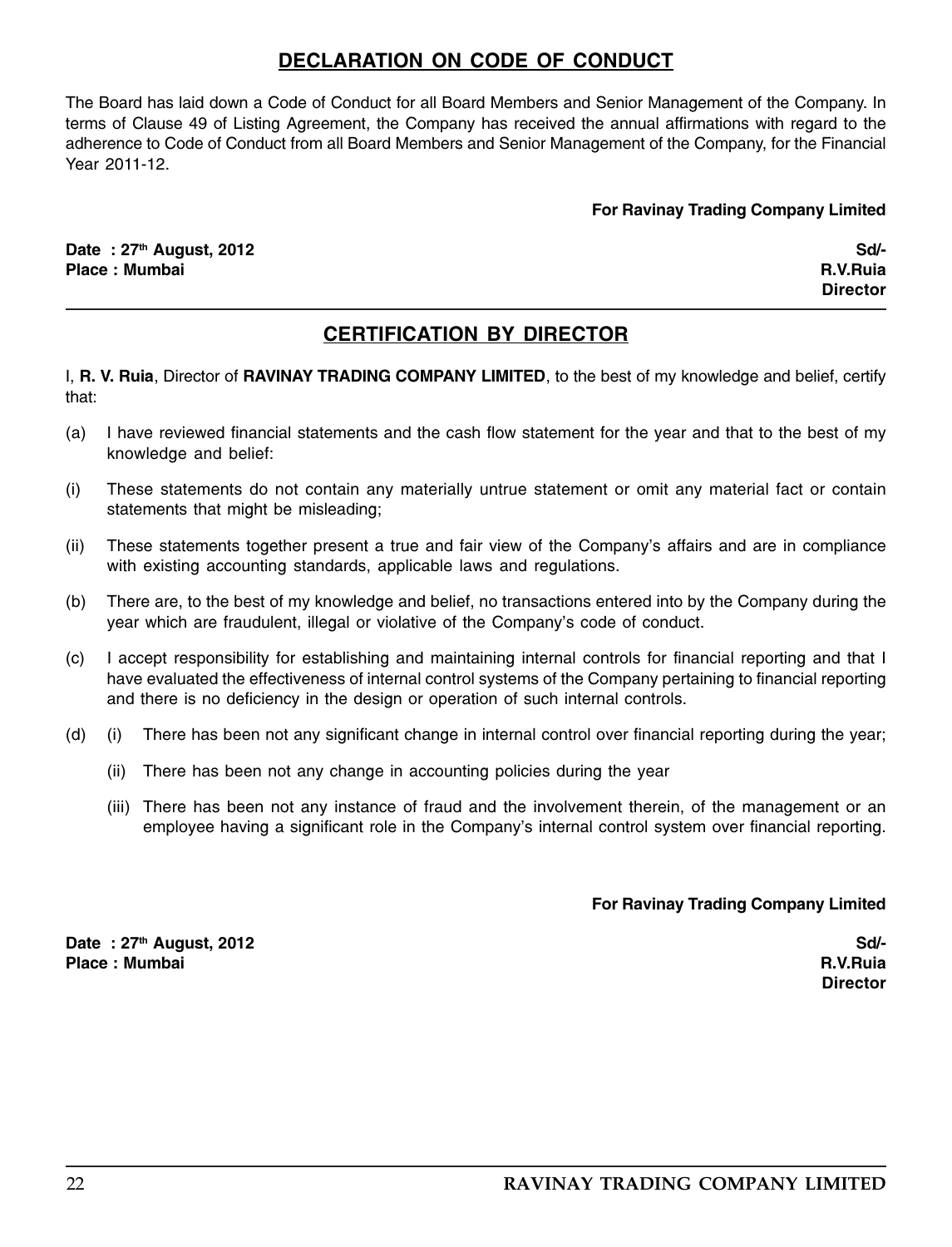# AUDITORS' CERTIFICATE ON CORPORATE GOVERNANCE

#### To The Members of RAVINAY TRADING COMPANY LIMITED

We have examined the compliance of conditions of Corporate Governance by RAVINAY TRADING COMPANY LIMITED for the year ended on 31st March, 2012, as stipulated in Clause 49 of the Listing Agreement of the said Company with Stock exchange.

The compliance of conditions of Corporate Governance is the responsibility of the Management. Our examination has been limited to procedures and implementations thereof, adopted by the Company for ensuring the compliance of the conditions of the Corporate Governance. It is neither an audit nor an expression of opinion on the financial statements of the Company.

In our opinion and to the best of our information and according to the explanations given to us, we certify that the Company has complied with all the mandatory requirements of Clause 49 of Listing Agreement. However, the composition of the Board of Directors of the Company with reference to number of Executive and Non-Executive Directors & composition of Audit Committee with reference to number of Independent Directors was not complied with the requirements of Clause 49 of the Listing Agreement during the quarter ended 30th June, 2011. But the same requirement was complied during the quarter ended 30th September, 2011.

We further state that such compliance is neither an assurance as to the future viability of the Company nor the efficiency or effectiveness with which the Management has conducted the affairs of the Company.

For CLB & Associates Chartered Accountants

Sd/- S. Sarupria **Partner** M.No. 35783

Date: 27th August, 2012 Place: Mumbai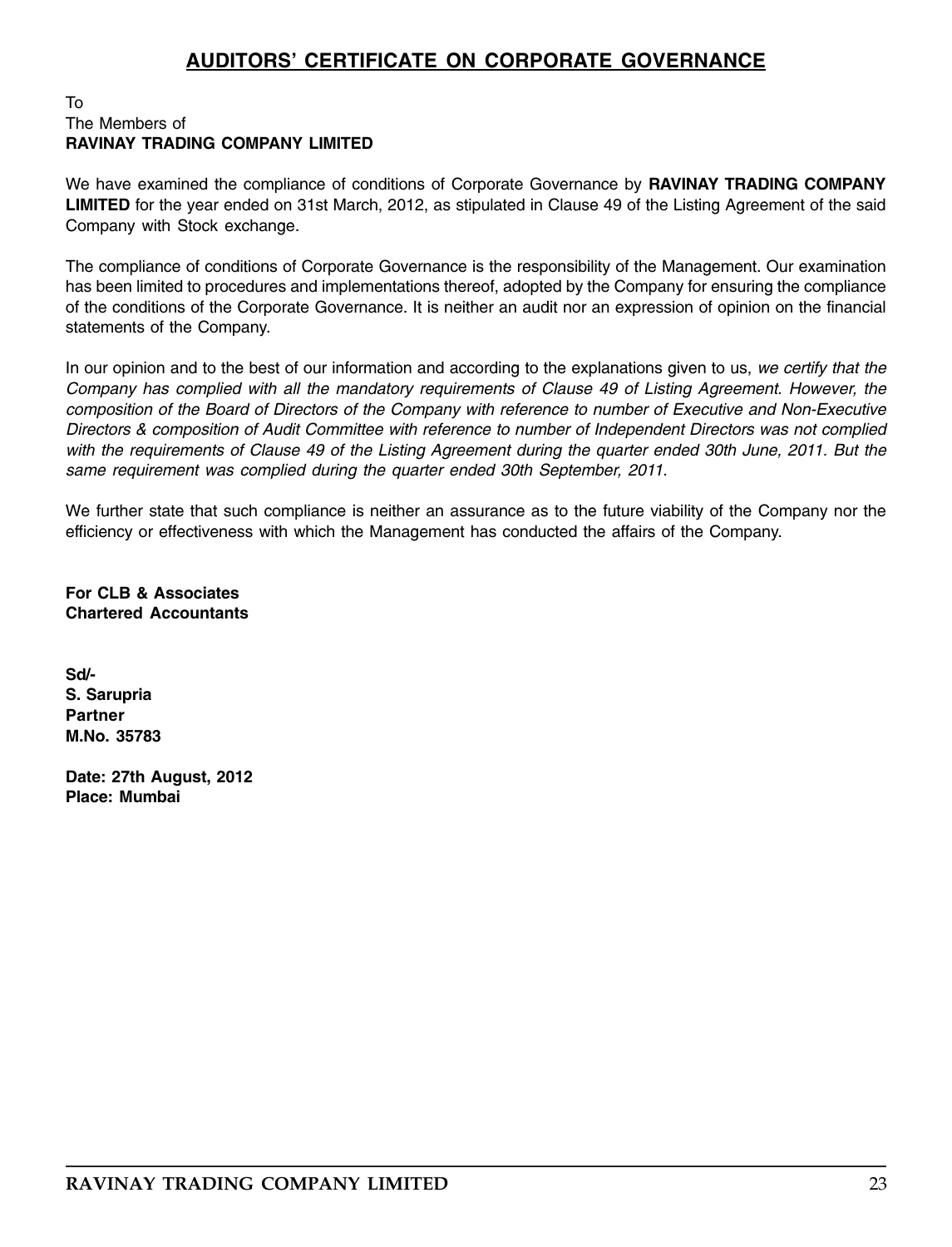# AUDITORS REPORT

#### TO THE MEMBERS OF RAVINAY TRADING COMPANY LIMITED.

- 1. We have audited the attached Balance Sheet of RAVINAY TRADING COMPANY LIMITED, as at 31st March, 2012, the Statement of Profit and Loss and the cash flow statement for the year ended on that date annexed thereto, these financial statements are the responsibility of the company's management. We hereby express our opinion on these financial statements based on our audit.
- 2. We have conducted our audit in accordance with auditing standards generally accepted in India. Those standards require that we plan and perform the audit to obtain reasonable assurance about whether the financial statements are free from material misstatements. An audit includes examining, on a test basis, evidence supporting the amounts and disclosures in the financial statements. An audit also includes assessing the accounting principles used and significant estimates made by the management, as well as evaluating the overall financial statement presentation. We believe that our audit provides a reasonable basis for our opinion.
- 3. As required by the Companies (Auditor's Report) Order, 2003 (Order) issued by the Company Law Board in terms of Section 227 (4A) of the Companies Act, 1956, and on the basis of such checks as considered appropriate and according to the information and explanations given to us during the course of audit, we annex hereto a Statement on the matters specified in Paragraphs 4 and 5 of the said Order.
- 4. Further to our comments in the Annexure referred in para 3 above, we report that:
	- i. We have obtained all the information and explanations, which to the best of our knowledge and belief were necessary for the purpose of our audit.
	- ii. In our opinion, proper books of account as required by law have been kept by the company so far as appears from our examination of those books.
	- iii. The balance sheet, and Statement of profit and loss dealt with by this report are in agreement with the books of accounts.
	- iv. In our opinion the balance sheet and the statement of profit & loss dealt with by this report comply with the accounting standards referred to in sub-section (3C) of Section 211 of the Companies Act, 1956,
	- v. On the basis of written representations received from the directors, as on 31st March 2012 and taken on record by the Boards of Directors , we report that none of the directors are disqualified as on 31st March 2012 from being appointed as directors in terms of section 274 (1) (g) of the Companies Act, 1956.
	- vi. In our opinion and to the best of our information and according to the explanations given to us, the said accounts, subject to remark in para (iv) above, give the information in the manner as required by the Companies Act, 1956, and also give a true and fair view in conformity with the accounting principles generally accepted in India:
		- a) In the case of the balance sheet, of the state of affairs of the Company as at March 31, 2012,
		- b) In the case of the statement of profit and Loss, of the profit for the year ended on that date.
		- c) In the case of the cash flow statement, of the cash flow for the year ended on that date.

For CLB & Associates Chartered Accountants

> Sd/- S. Sarupria

Place: Mumbai Partner Date: 27/08/2012 M. No. 35783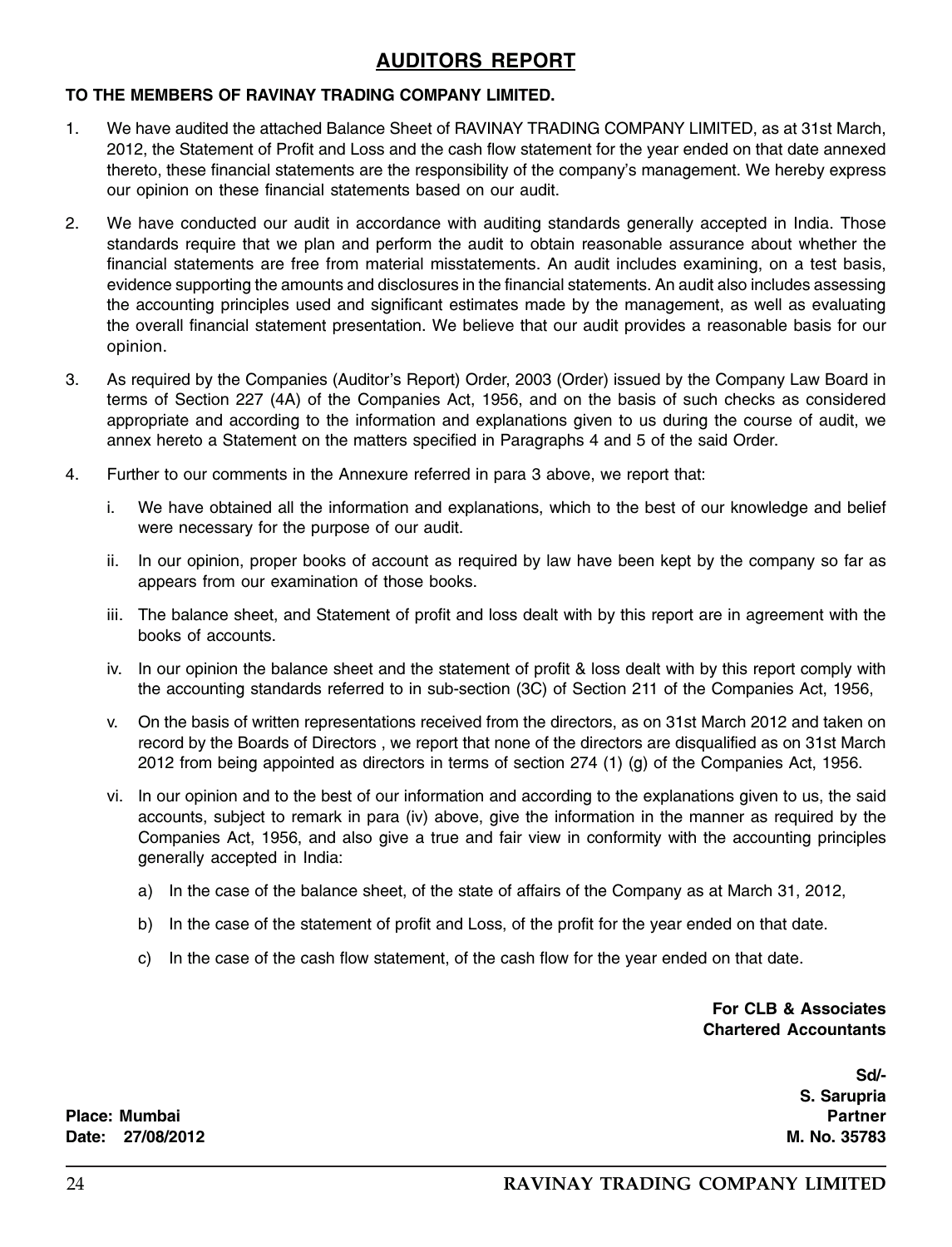# ANNEXURE TO THE AUDITORS REPORT

Statement referred to in paragraph 3 of our report of even date on the accounts for the year ended 31st March, 2012 to the Members of the RAVINAY TRADING COMPANY LIMITED.

- 1 Fixed Assets
	- i. The company has maintained proper records showing full particulars, including quantitative details and situation of fixed assets.
	- ii. As explained to us, all the fixed assets have been physically verified by the management in phase periodical manner, which is our opinion reasonable. No material discrepancies were noticed on such verification.
	- iii. In our opinion and according to the information and explanations given to us none of fixed Assets has been disposed off by the company during the year and the going concern status of the Company is not affected.
- 2 Inventories
	- i. The inventories of shares and securities have been physically verified during the year by the management. In our opinion, the frequency of verification is reasonable.
	- ii. In our opinion, and according to information and explanations to us, the procedures of physical verification of the inventory followed by the management are reasonable and adequate in relation to the size of the Company and the nature of its business.
	- iii. The Company has maintained proper records of its inventory. As explained to us there is no material discrepancies noticed on physical verification of inventories as compared to book records.
- 3 Unsecured Loans
	- i. The company has neither granted nor taken any loans, secured or unsecured to companies, firms or other parties covered in the register maintained under section 301 of the Companies Act, 1956. Hence clause iii (b), iii (c), iii (d) iii (f) and iii (g) of paragraph 4 of the Order are not applicable.
- 4 In our opinion and according to the explanations given to us, there are adequate internal control procedures, commensurate with the size of the company and the nature of its business with regard to purchase of share and fixed assets and for the sale of shares and services. During the courses of our audit we have not observed any continuing failure to correct major weakness in the internal control procedures of the Company.
- 5 i. Based on the information & explanations given to us, we are of the opinion that the particulars of contracts or arrangement referred to in section 301 of the Companies Act, 1956 have been entered in the register required to be maintained under that section.
	- ii. In our opinion and according to the information and explanation given to us, the transaction made in pursuance of such contracts or arrangement and exceeding the value of Rupees Five Lakhs in respect of any party during the year have been made at prices which are reasonable having regard to the prevailing market prices at the relevant time.
- 6 According to the information and explanations given to us the Company has not accepted any deposits from the public. Therefore, the provisions of Clause (vi) of paragraph 4 of the Order are not applicable to the company.
- 7 In our opinion, the company has an internal audit system commensurate with the size and nature of its business.
- 8 Maintenance of cost records under section 209(1) (d) of The Companies Act, 1956 are not applicable to the Company.
- 9 Taxes and Duties
	- i. According to the books and records as examined by us and according to the information and explanations given to us, in our opinion, the company have been generally regular in deposited with appropriate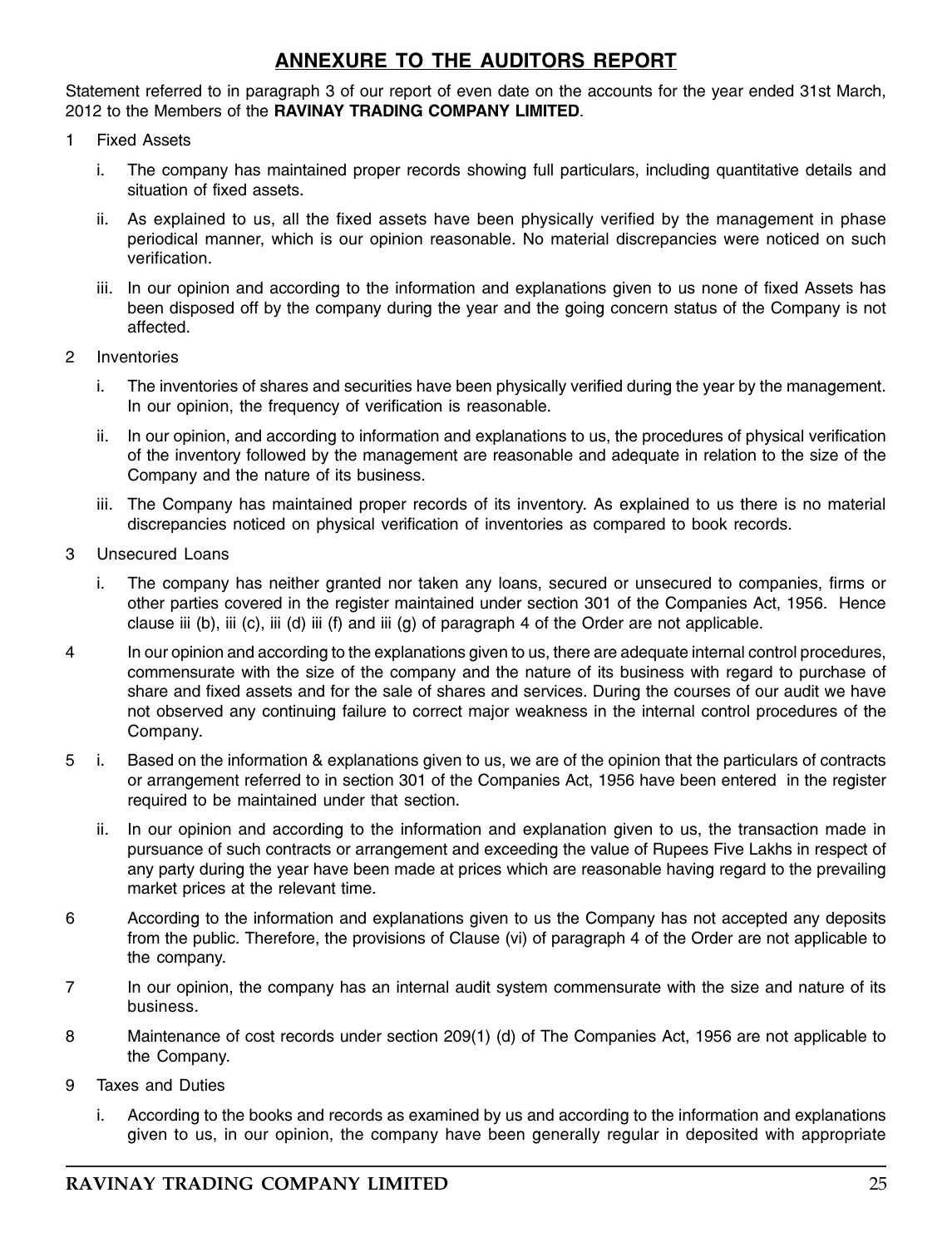authorities undisputed statutory dues including Provident fund, Investor Education and Protection Fund, Employee's State Insurance, Income Tax, Sales Tax, Wealth Tax, Custom duty, Excise duty, Cess and other material statutory dues to the extent applicable to it.

- ii. According to the information and explanations given to us and records of the Company examined by us, there were no undisputed Amounts payable in respect of Income-Tax, Wealth-Tax, Sales-Tax, Customs Duty, Excise duty and Cess ,which have remained outstanding as at last day of financial year, for a period of more than six months from the date they became payable.
- iii. According to the information and explanations provided to us, there are no disputed dues in respect of Sales Tax, Income Tax, Wealth Tax, Customs Duty, Excise Duty, and Cess.
- 10 The company does not have any accumulated losses as at the end of the financial year. The company has not incurred cash loss during the current year and the immediately preceding financial year.
- 11 Based on our audit procedures and according to the records of the company examined by us and the information and explanations given to us, the company has not defaulted in repayment of dues to any bank. The company has neither taken any loans from a financial institution nor issued any debentures.
- 12 Based on our examination of records and information and explanations given to us, the company has not granted any loans and advances on the basis of security by way of pledge of shares, debentures and other securities. Therefore, the provisions of the clause 4 (xii) of the Order are not applicable to the Company.
- 13 The Company is not a Chit Fund/Nidhi/Mutual benefit fund/Society. Therefore, the provisions of the clause 4 (xiii) of the Order are not applicable to the Company.
- 14 The company has maintained proper records of transactions and contracts in respect of Investment in securities, debentures and other investments and timely entries have been made therein. All shares, debentures and other investments have been held by the Company in its own name except for the shares which are lodged for transfer or pending to be received from the Company or lying with the Broker as certified by the management.
- 15 As per information and explanations given to us, in our opinion, the Company has not given corporate / counter guarantees for loans taken by others.
- 16 The Company has raised new terms loans during the year. The term loans raised during the year have been applied for the purpose for which they were raised.
- 17 According to the information and explanations given to us and on an overall examination of the balance sheet of the company, we report that no funds raised on short-term basis have been used for long-term investment. No Long Term Funds have been used to finance short term assets except permanent working capital.
- 18 The Company has not made any preferential allotment of shares to parties & companies covered in the Register maintained under section 301 of the Companies Act, 1956 during the year.
- 19 The company has not issued debentures and hence the question of creating securities in respect thereof does not arise.
- 20 The company has not raised any money by public issue during the year.
- 21 To the best of our knowledge and belief and according to the information & explanations given to us, no fraud on or by the Company has been noticed or reported during the course of our audit.

For CLB & Associates Chartered Accountants

> sd/- S. Sarupria

Place: Mumbai Partner Date: 27/08/2012 M. No. 35783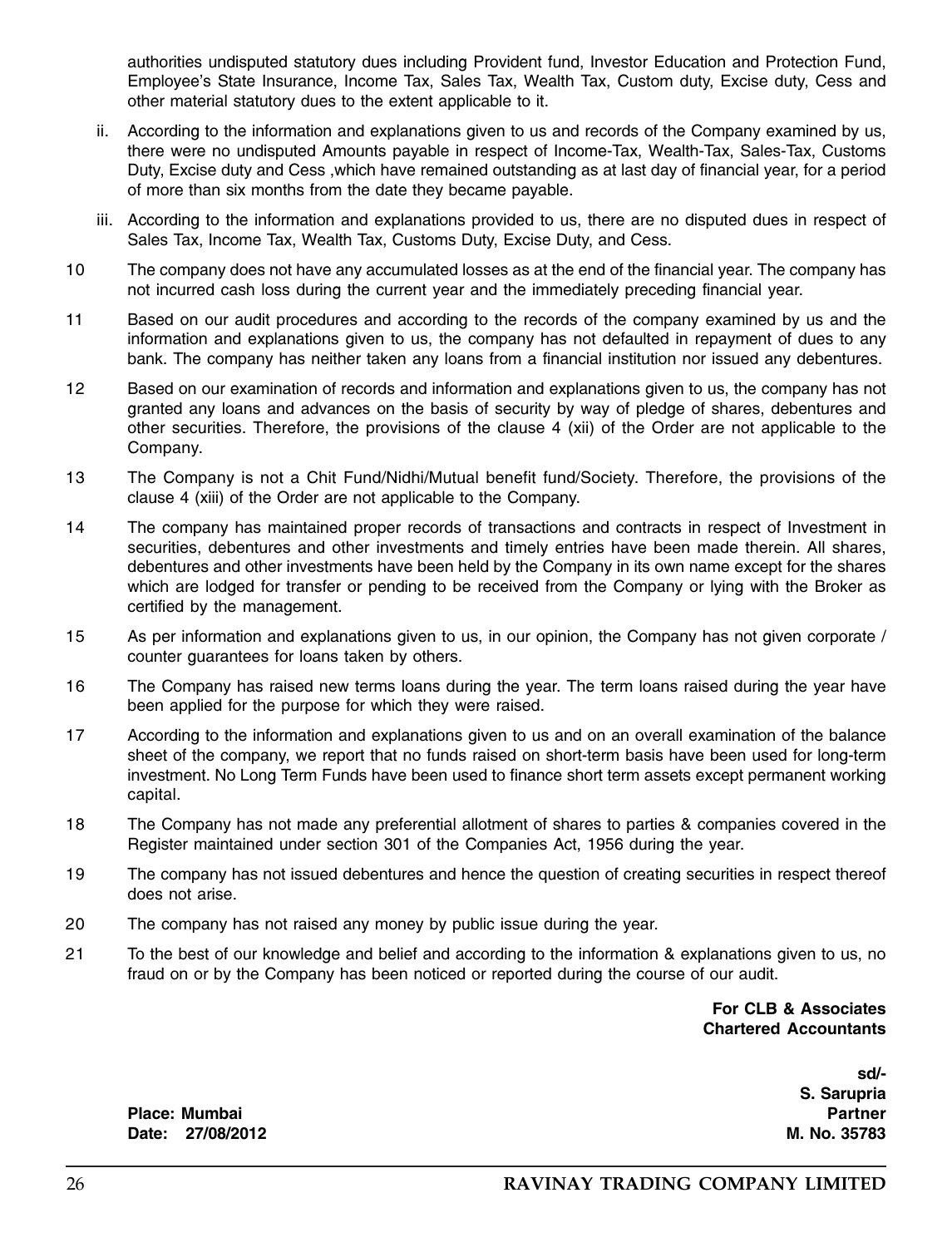# BALANCE SHEET AS AT 31<sup>ST</sup> MARCH, 2012

| <b>Particulars</b>                 | Note No.       | 31.03.2012  | 31.03.2011  |
|------------------------------------|----------------|-------------|-------------|
| <b>I. EQUITY AND LIABILITIES</b>   |                |             |             |
| (1) Shareholder's Funds            |                |             |             |
| (a) Share Capital                  | 1              | 30,000,000  | 30,000,000  |
| (b) Reserves and Surplus           | $\overline{c}$ | 87,264,889  | 48,023,033  |
| (2) Non-Current Liabilities        |                |             |             |
| (a) Deferred Tax Liabilities (Net) | 3              | 3,224       | 1,798       |
| (3) Current Liabilities            |                |             |             |
| (a) Short-Term Borrowings          | 4              | 5,248,239   |             |
| (b) Trade Payables                 | 5              | 1,528,221   | 210,139     |
| (c) Other Current Liabilities      | 6              | 156,519,888 | 127,494,850 |
| (d) Short-Term Provisions          | 7              | 2,675,000   | 835,000     |
|                                    |                |             |             |
| <b>Total</b>                       |                | 283,239,460 | 206,564,820 |
| <b>II. ASSETS</b>                  |                |             |             |
| (1) Non-Current Assets             |                |             |             |
| (a) Fixed Assets                   |                |             |             |
| (i) Tangible Assets                | 8              | 36,000      | 20,766      |
| (b) Non-Current Investments        | 9              | 25,424,280  | 25,986,604  |
| (c) Long Term Loans and Advances   | 10             | 35,700,000  | 33,400,000  |
| (2) Current Assets                 |                |             |             |
| (a) Inventories                    | 11             | 212,184,603 | 97,692,413  |
| (b) Cash and Cash Equivalents      | 12             | 715,242     | 1,848,097   |
| (c) Short-Term Loans and Advances  | 13             | 9,179,335   | 47,605,316  |
| (d) Other Current Assets           | 14             |             | 11,625      |
| <b>Total</b>                       |                | 283,239,460 | 206,564,820 |

The schedule referred above to form an integral part of the Balance Sheet in our report of even date.

FRN No. 124305W

M.No. 035783

Place: Mumbai Date: 27<sup>th</sup> August 2012.

#### For CLB & Associates For and on Behalf of the Board of Ravinay Trading Company Limited

Sd/- Sd/- Sd/- S. SARUPRIA R. V. Ruia Vardhman Mishrilal Jain Partner (Director) (Director)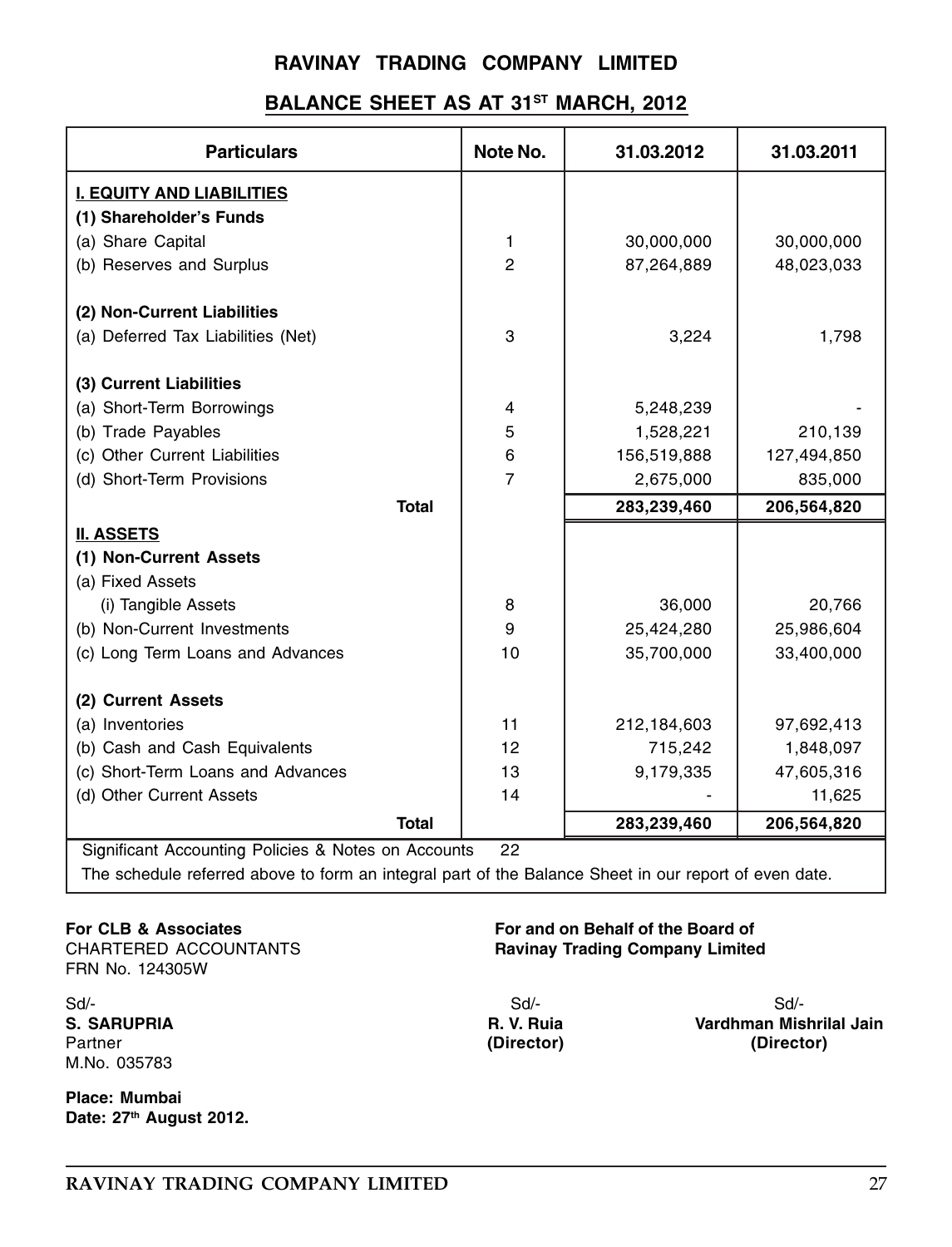# STATEMENT OF PROFIT AND LOSS FOR THE YEAR ENDED 31ST MARCH, 2012

| <b>Particulars</b>                                                                                                                                           | <b>Note No</b> | F.Y. 2011-12   | F.Y. 2010-11 |
|--------------------------------------------------------------------------------------------------------------------------------------------------------------|----------------|----------------|--------------|
| I. Revenue from Operations                                                                                                                                   | 15             | 95,262,756     |              |
| II. Other Income                                                                                                                                             | 16             | 180,195        | 2,353,559    |
| III. Total Revenue (I +II)                                                                                                                                   |                | 95,442,951     | 2,353,559    |
| <b>IV. Expenses:</b>                                                                                                                                         |                |                |              |
| Purchase of Stock-in-Trade                                                                                                                                   | 17             | 103,488,094    |              |
| Changes in inventories of finished goods.                                                                                                                    | 18             | (13, 359, 157) |              |
| Employee Benefit Expense                                                                                                                                     | 19             | 97,250         | 24,000       |
| Financial costs                                                                                                                                              | 20             | 1,646,970      | 7,543        |
| Other Expenses                                                                                                                                               | 21             | 276,314        | 591,733      |
| <b>Total Expenses</b>                                                                                                                                        |                | 92,149,472     | 623,276      |
| V. Profit before exceptional and extraordinary items and tax                                                                                                 | $(III - IV)$   | 3,293,479      | 1,730,283    |
| VI. Exceptional Items                                                                                                                                        |                |                |              |
| VII. Profit before extraordinary items and tax                                                                                                               | $(V - VI)$     | 3,293,479      | 1,730,283    |
| VIII. Extraordinary Items                                                                                                                                    |                |                |              |
| IX. Profit Before Tax                                                                                                                                        | $(VII - VIII)$ | 3,293,479      | 1,730,283    |
| X. Tax Expense:                                                                                                                                              |                |                |              |
| (1) Current Tax                                                                                                                                              |                |                |              |
| - Income Tax                                                                                                                                                 |                | 700,000        | 545,000      |
| (2) Earlier Year Tax                                                                                                                                         |                |                |              |
| - Short/(Excess) Provision of Tax                                                                                                                            |                | (145, 749)     | 96,793       |
| - Income Tax                                                                                                                                                 |                | 370,070        |              |
| (3) Deferred Tax                                                                                                                                             |                | 1,426          | 1,798        |
| XI. Profit(Loss) from the perid from continuing operations                                                                                                   | $(IX-X)$       | 2,367,732      | 1,086,692    |
| XII. Earning per equity share:                                                                                                                               |                |                |              |
| (1) Basic                                                                                                                                                    |                | 0.79           | 0.36         |
| (2) Diluted                                                                                                                                                  |                | 0.79           | 0.36         |
| Significant Accounting Policies & Notes on Accounts<br>The schedule referred above to form an integral part of the Profit & Loss in our report of even date. | 22             |                |              |

FRN No. 124305W

Partner (Director) M.No. 035783

Place: Mumbai Date: 27<sup>th</sup> August 2012.

#### For CLB & Associates For and on Behalf of the Board of Ravinay Trading Company Limited

Sd/- Sd/- Sd/- S. SARUPRIA R. V. Ruia Vardhman Mishrilal Jain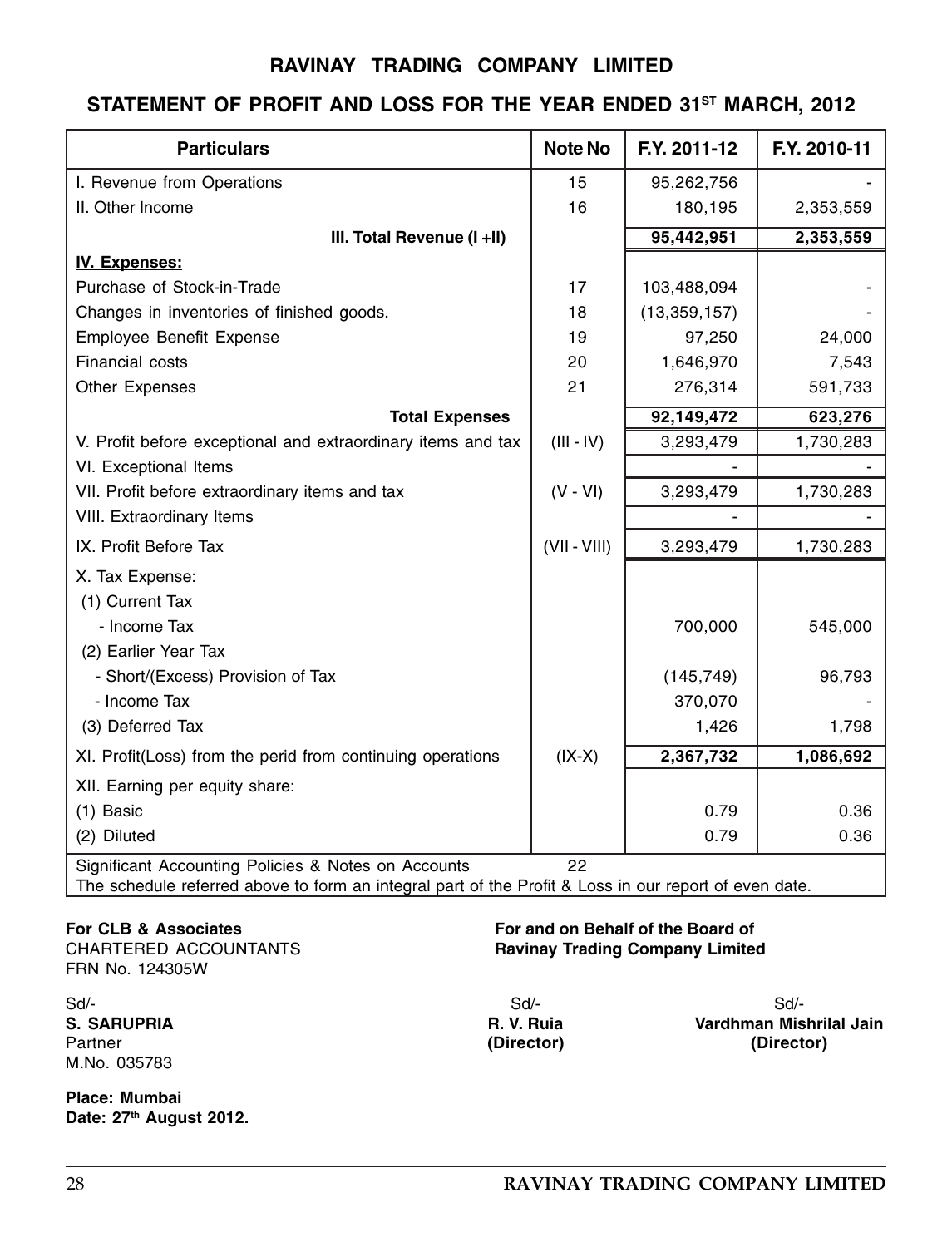# CASH FLOW STATEMENT FOR THE YEAR ENDED 31ST MARCH 2012

|                                                           | <b>Current year</b> | <b>Previous year</b> |
|-----------------------------------------------------------|---------------------|----------------------|
|                                                           | ₹                   | ₹                    |
| A. CASH FLOW FROM OPERATING ACTIVITIES:                   |                     |                      |
| Net Profit before tax                                     | 3,293,479           | 1,730,283            |
| Add: Depreciation                                         | 6,411               |                      |
| Less: Taxes Paid                                          | (924, 321)          | (643, 591)           |
| Less: Dividend Received                                   | (180, 195)          | (11,604)             |
| Changes in Working Capital:-                              |                     |                      |
| Less: Increase in Inventory                               | (99, 913, 980)      |                      |
| Add: Increase in Current Liabilities                      | 35,300,333          |                      |
| Add: Decrease in Misc. Assets                             | 11,625              |                      |
| <b>Net Cash Flow from Operating Activities(A)</b>         | (62, 406, 648)      | 1,075,088            |
| <b>B. CASH FLOW FROM INVESTING ACTIVITIES</b>             |                     |                      |
| <b>Investments in Mutual Funds</b>                        | (52, 196)           | 63,396               |
| Sale of investments                                       |                     | (24, 350, 000)       |
| Income from Dividend                                      | 180,195             | 11,604               |
| <b>Fixed Assets Puchased</b>                              | (21, 645)           | (20, 766)            |
| <b>Net Cash Flow from Invesing Activities(B)</b>          | 106,354             | (24, 295, 766)       |
| <b>C. CASH FLOW FROM FINANCING ACTIVITIES</b>             |                     |                      |
| Proceeds from Issue of Shares                             |                     | 50,000,000           |
| Repayment of Loan                                         | (6,517,707)         |                      |
| <b>Reduction in Advances Given</b>                        | 64,819,621          |                      |
| <b>Net Cash Flow from Financing Activities(C)</b>         | 58,301,914          | 50,000,000           |
| Net increase/(decrease) in cash & cash equivalents(A+B+C) | (3,998,380)         | 26,779,322           |
| Cash and Cash equivalents (Opening Balance)               | 4,713,622           | 23,418               |
| <b>Cash and Cash equivalents (Closing Balance)</b>        | 715,242             | 26,802,740           |

FRN No. 124305W

For CLB & Associates For and on Behalf of the Board of Ravinay Trading Company Limited

Sd/- Sd/- Sd/- M.No. 035783

Place: Mumbai Date: 27<sup>th</sup> August 2012. (Director)

S. SARUPRIA R. V. Ruia Vardhman Mishrilal Jain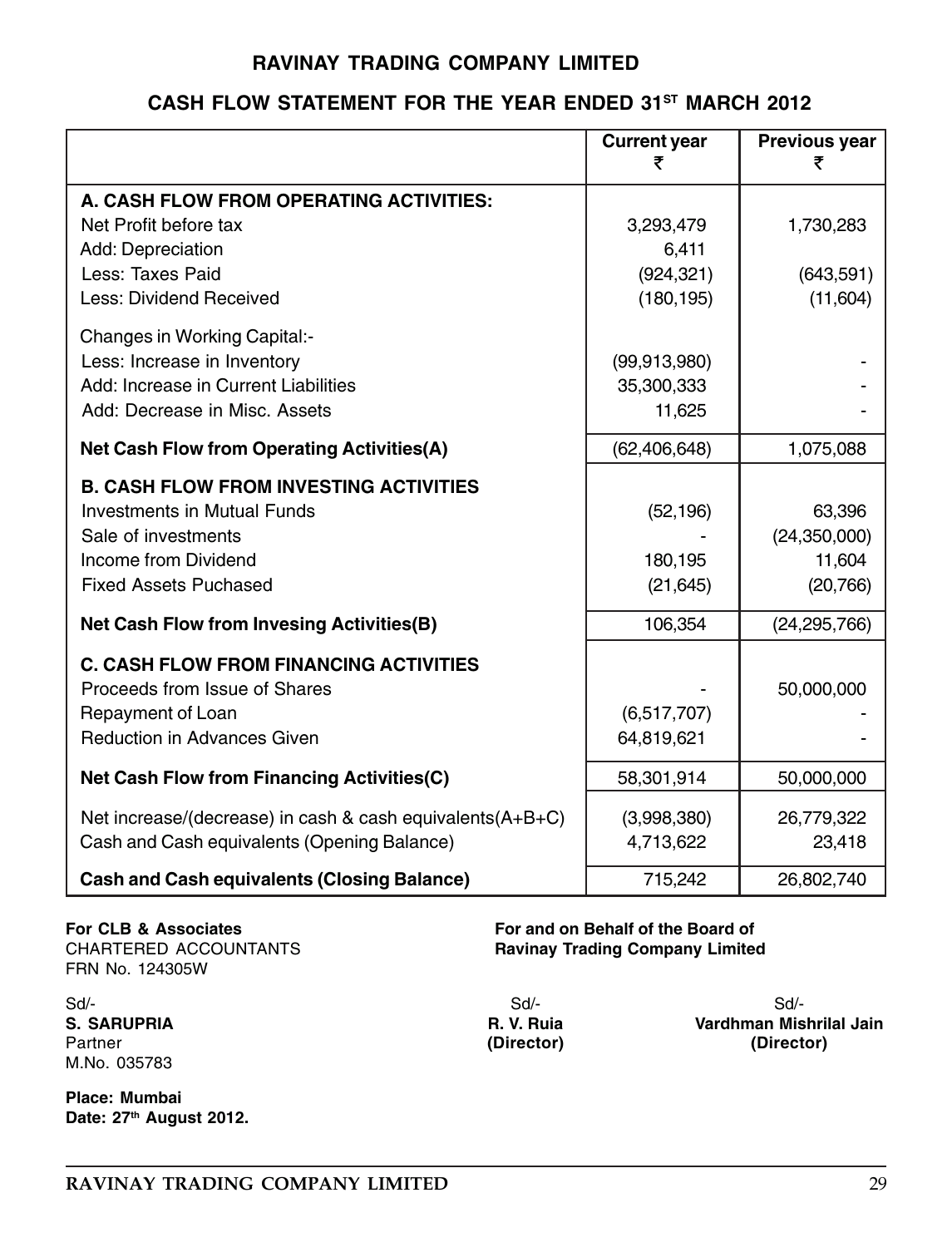# NOTES FORMING PART OF FINANCIAL STATEMENTS

The previous year's figures have been reworked, regrouped, rearranged and reclassified wherever necessary

#### NOTE 1: SHARE CAPITAL

| <b>Particulars</b>                                                                         | As at 31 March, 2012 |            | As at 31 March, 2011 |            |
|--------------------------------------------------------------------------------------------|----------------------|------------|----------------------|------------|
|                                                                                            | Number of<br>shares  | Amt. (₹)   | Number of<br>shares  | Amt. $(5)$ |
| (a) Authorised:<br>52,00,000 Equity Shares of ₹ 10/- each                                  | 5,200,000            | 52,000,000 | 5,000,000            | 50,000,000 |
| (Previous year 50,00,000 Equity Shares of<br>$\bar{z}$ 10/- each)                          |                      |            |                      |            |
| (b) Issued, subscribed and fully paid-up shares:<br>30,00,000 Equity Shares of ₹ 10/- each |                      |            |                      |            |
| fully paid up                                                                              | 3,000,000            | 30,000,000 | 3,000,000            | 30,000,000 |
| Total Issued, subscribed and fully paid-up shares                                          | 3,000,000            | 30,000,000 | 3,000,000            | 30,000,000 |

#### (a) Reconciliation of the shares outstanding at the beginning and end of the reporting year

|                                                                                |                     | As at 31 March, 2012 | As at 31 March, 2011   |                          |
|--------------------------------------------------------------------------------|---------------------|----------------------|------------------------|--------------------------|
|                                                                                | Number of<br>shares | Amt. (₹)             | Number of<br>shares    | Amt. $(3)$               |
| <b>Equity Shares</b><br>At the beginning of the year<br>Issued during the year | 3,000,000           | 30,000,000           | 1,000,000<br>2,000,000 | 10,000,000<br>20,000,000 |
| Outstanding at the end of the year                                             | 3,000,000           | 30,000,000           | 3,000,000              | 30,000,000               |

#### (b) Shares held by each shareholder holding more than 5% of equity share capital:

| Name of the shareholder          |                     | As at 31 March, 2012 |                     | As at 31 March, 2011 |
|----------------------------------|---------------------|----------------------|---------------------|----------------------|
|                                  | Number of<br>shares | %<br>Shareholding    | Number of<br>shares | %<br>Shareholding    |
| Grace United Real Estate PVT Ltd | 294.435             | 9.81                 |                     |                      |
| TOTAL [5% & above ]              | 294.435             | 9.81                 |                     |                      |

#### ( c) Terms/rights attached to equity shares

The Company has only one class of equity shares having a par value of  $\bar{\tau}$  10 per share. Each holder of equity shares is entitled to one vote per share.

The Company declares and pays dividend in Indian Rupees. The dividend proposed by the Board of directors is subject to the approval of the shareholders in ensuing Annual General Meeting. In event of liquidation of the Company, the holders of equity shares would be entitled to receive remaining assets of the Company, after distribution of all preferential amounts. The Distribution will be in proportion to the number of equity shares held by the shareholders.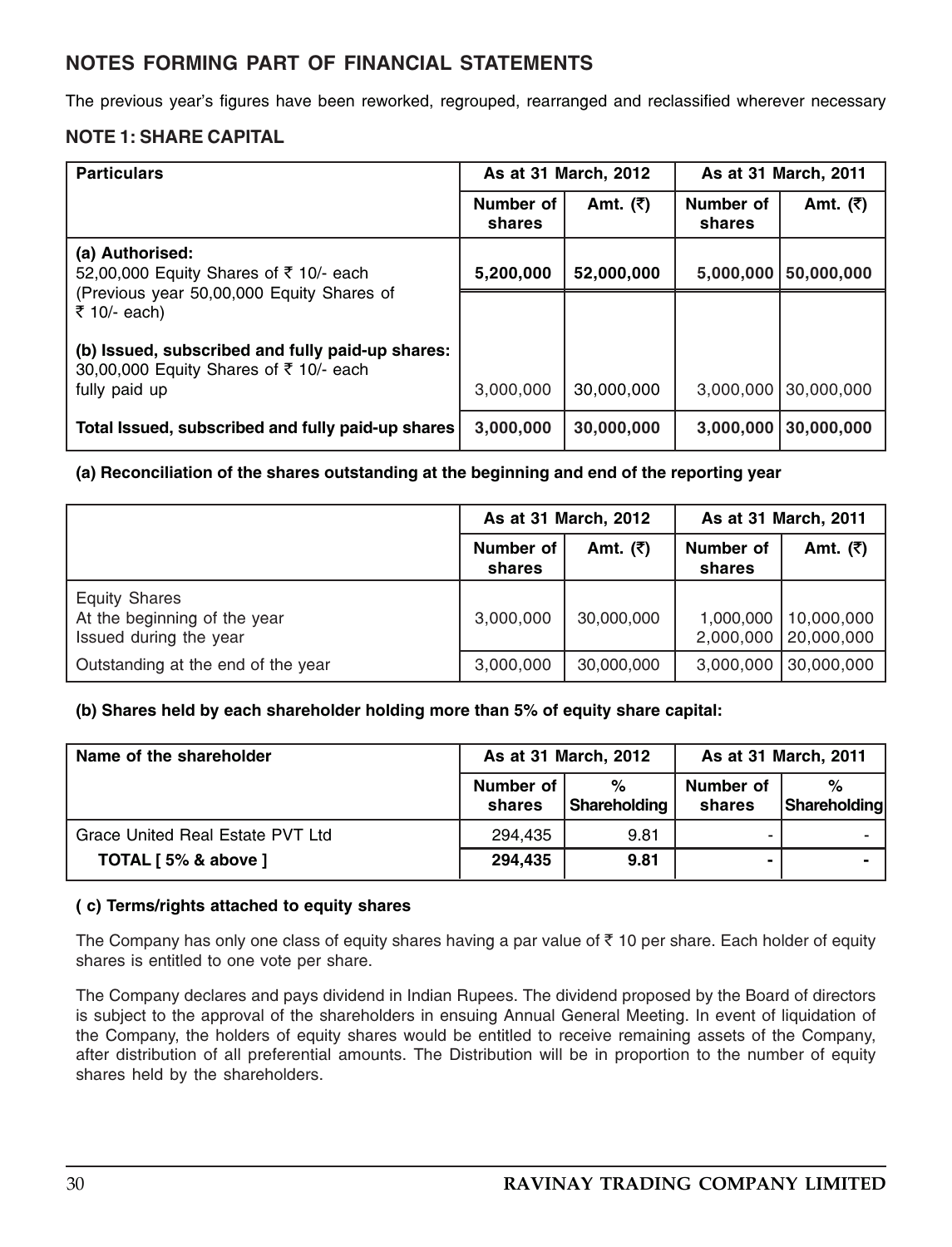#### Note : 2 Reserve & Surplus

| Sr. No | <b>Particulars</b>                                        | F.Y. 2011-12 | F.Y. 2010-11 |
|--------|-----------------------------------------------------------|--------------|--------------|
|        | Capital Reserve                                           | 1,024,970    |              |
| l 2    | Securities Premium Reserve                                | 42,750,000   | 42,750,000   |
| l 3    | Surplus - Opening Balance                                 | 41,122,187   | 4,186,341    |
|        | Add: Net Profit after tax from Statement of Profit & Loss | 2,367,732    | 1,086,692    |
|        | Balance in Profit & Loss                                  | 43,489,919   | 5,273,033    |
|        | Total                                                     | 87,264,889   | 48,023,033   |

#### Note : 3 Deferred Tax

| Sr. No | <b>Particulars</b>     | F.Y. 2011-12 | F.Y. 2010-11 |
|--------|------------------------|--------------|--------------|
|        | Deferred Tax Liability | 3.224        | 1.798        |
|        | Total                  | 3,224        | 1.798        |

# Note : 4 Short Term Borrowings

| Sr. No | <b>Particulars</b>  | F.Y. 2011-12 | F.Y. 2010-11             |
|--------|---------------------|--------------|--------------------------|
|        | Intercorporate Loan | 3,919,435    | $\overline{\phantom{0}}$ |
| 2      | Book OD - OBC Bank  | 1,328,804    | $\overline{\phantom{0}}$ |
|        | Total               | 5,248,239    | -                        |

# Note : 5 Trade Payables

| Sr. No | <b>Particulars</b>      | F.Y. 2011-12 | F.Y. 2010-11 |
|--------|-------------------------|--------------|--------------|
|        | <b>Sundry Creditors</b> | 1.528.221    | 210.139      |
|        | Total                   | 1.528.221    | 210.139      |

# Note : 6 Other Current Liabilities

| Sr. No         | <b>Particulars</b>      | F.Y. 2011-12 | F.Y. 2010-11 |
|----------------|-------------------------|--------------|--------------|
|                | Advances from Customers | 153,780,864  | 127.299.268  |
| $\overline{2}$ | Statutory remittances   | 2,739,024    | 195.582      |
|                | Total                   | 156,519,888  | 127,494,850  |

# Note : 7 Short Term Provisions

| Sr. No | <b>Particulars</b>       | F.Y. 2011-12 | F.Y. 2010-11 |
|--------|--------------------------|--------------|--------------|
|        | <b>Others</b>            |              |              |
|        | Income taxes AY- 2012-13 | 700,000      |              |
|        | Income taxes AY- 2011-12 | 545.000      | 545,000      |
|        | Income taxes AY- 2010-11 | 730,000      | 290,000      |
|        | Income taxes AY- 2009-10 | 700.000      |              |
|        | Total                    | 2,675,000    | 835,000      |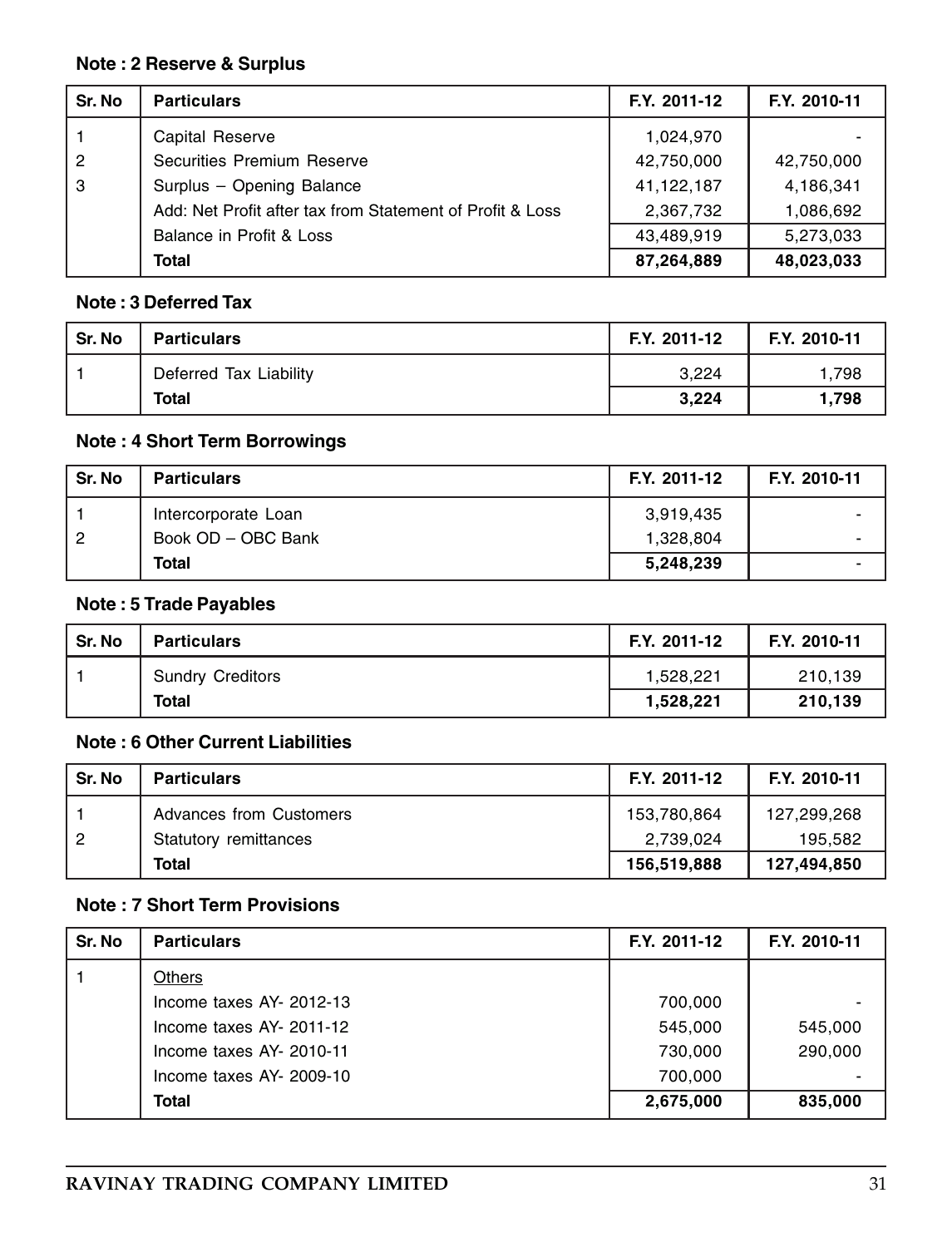| i<br>i<br>֚֚֡֡ |
|----------------|
|                |
| ٢              |
| ;<br>ă         |
| י<br>J         |
|                |

| u<br>U |
|--------|
| t<br>ğ |
| ထ<br>۰ |
|        |
|        |

| Sr. No | Particulars                  | Rate |                            |                | <b>Gross Block</b>                                  |                     |                              |       | Depreciaton                                         |                     |                           | <b>Net Block</b>          |
|--------|------------------------------|------|----------------------------|----------------|-----------------------------------------------------|---------------------|------------------------------|-------|-----------------------------------------------------|---------------------|---------------------------|---------------------------|
|        |                              |      | beginning<br>Value at<br>£ | year           | during the during the<br>Addition Deduction<br>year | Value at<br>the end | beginning<br>Value at<br>the | year  | during the during the<br>Addition Deduction<br>year | Value at<br>the end | 31.03.2012<br>WDV as<br>ã | 31.03.2011<br>WDV as<br>ã |
|        | Tangible Assets              |      |                            |                |                                                     |                     |                              |       |                                                     |                     |                           |                           |
| ↽      | Computer & Printer           |      | $\mathbf{I}$               | 12,300         | $\mathbf{r}$                                        | 12,300              | $\mathbf{r}$                 | 1,535 |                                                     | 1,535               | 10,765                    |                           |
| $\sim$ | Fingerprint Biometric System |      | $\mathbf{I}$               | 9,345          | $\mathbf{I}$                                        | 9,345               | $\mathbf{I}$                 | 1,435 |                                                     | 1,435               | 7,910                     |                           |
| က      | Camera                       |      | 21,352                     | $\blacksquare$ | $\mathbf{I}$                                        | 21,352              | 586                          | 3,441 | $\blacksquare$                                      | 4,027               | 17,325                    | 20,766                    |
|        | SUB TOTAL (A)                |      | 21,352                     | 21,645         | $\blacksquare$                                      | 42,997              | 586                          | 6,411 | $\blacksquare$                                      | 6,997               | 36,000                    | 20,766                    |
|        | (Current Year)<br>Ξ<br>Total |      | 21,352                     | 21,645         | $\blacksquare$                                      | 42,997              | 586                          | 6,411 | $\mathbf I$                                         | 6,997               | 36,000                    | 20,766                    |
|        | (Previous Year)              |      | 21,352                     | $\blacksquare$ | $\mathbf I$                                         | 21,352              | $\mathbf{I}$                 | 586   |                                                     | 586                 | $\mathbf I$               | 20,766                    |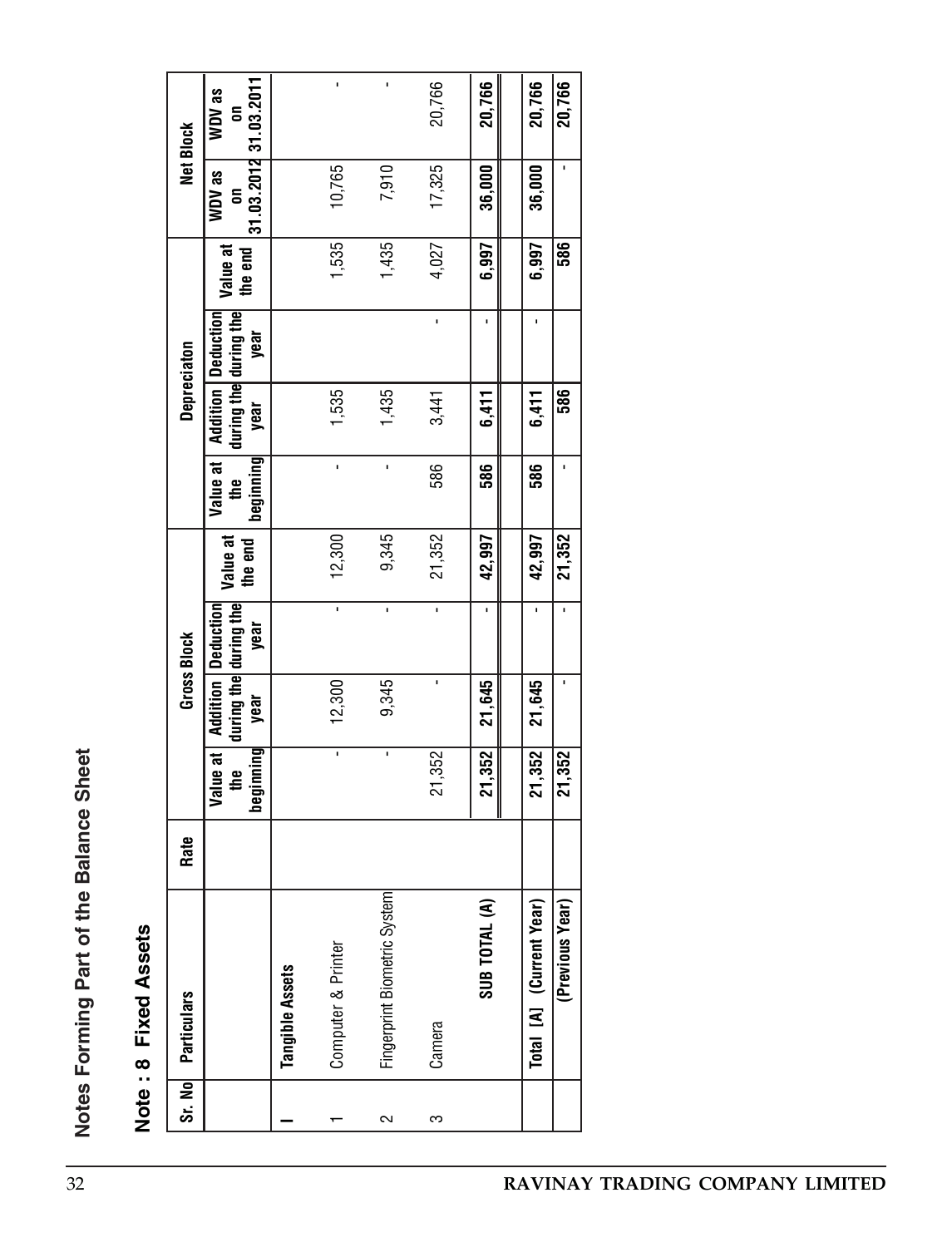#### Note : 9 Non Current Investment

| Sr. No     | <b>Particulars</b>               | F.Y.2011-12 | F.Y. 2010-11 |
|------------|----------------------------------|-------------|--------------|
|            | Investment in Equity Instrument  | 220,000     | 1,400,000    |
| $\sqrt{2}$ | Investment in Debentures & Bonds | 854.280     | 236.604      |
| 3          | Investment in Partnership Firm   | 24,350,000  | 24,350,000   |
|            | Total                            | 25,424,280  | 25,986,604   |

### Additional Information

| Sr. No | <b>Particulars</b>                                                                                                                                      | F.Y.2011-12 | F.Y. 2010-11 |
|--------|---------------------------------------------------------------------------------------------------------------------------------------------------------|-------------|--------------|
|        | <b>Quoted Investments</b><br>Shree Vindhya Paper -4000 Share<br>(MV as on 31.3.2012 is not ascertained as the<br>same is suspended due to penal reason) | 220,000     |              |
|        | (MV as on 31.3.2011 is not ascertained as the<br>same is suspended due to penal reason)                                                                 |             |              |
| 2      | <b>Unquoted Investments</b><br><b>ICICI Pru Flexible-Mutual Fund Unit</b><br>(MV as on 31.3.2012 ₹ 860386.84/-<br>(MV as on 31.3.2011 ₹ 806625.96/-)    | 854.280     | 236.604      |
|        | Total                                                                                                                                                   | 1,074,280   | 236,604      |

### 3 Investment in Partnership Firm M/s. Mark Developers Total Capital ₹ 3,63,50,000

| Sr. No         | <b>NAME OF PARTNER</b>      | % OF SHARING |  |
|----------------|-----------------------------|--------------|--|
|                | Kantilal Shah               | 8.33         |  |
| 2              | Ramesh R Sisodiya           | 8.33         |  |
| 3              | Ravinay Trading Company Itd | 50.00        |  |
| $\overline{4}$ | Ravi Rajnikant Desai        | 12.50        |  |
| 5              | Ronak R Shah                | 8.33         |  |
| 6              | Vinit Desai                 | 12.50        |  |

# Note : 10 Long Term Loans and Advances

| Sr. No | <b>Particulars</b>                                                  | F.Y.2011-12 | F.Y. 2010-11 |
|--------|---------------------------------------------------------------------|-------------|--------------|
|        | <b>Other Loans &amp; Advances</b><br>a) Unsecured, Considered Good: | 35,700,000  | 33,400,000   |
|        | Total                                                               | 35,700,000  | 33,400,000   |

### Note : 11 Inventories

| Sr. No | <b>Particulars</b> | F.Y.2011-12 | F.Y. 2010-11 |
|--------|--------------------|-------------|--------------|
|        | Stock of Share     | 27,937,367  |              |
| -2     | Work-in-Progress   | 184.247.236 | 97,692,413   |
|        | Total              | 212,184,603 | 97,692,413   |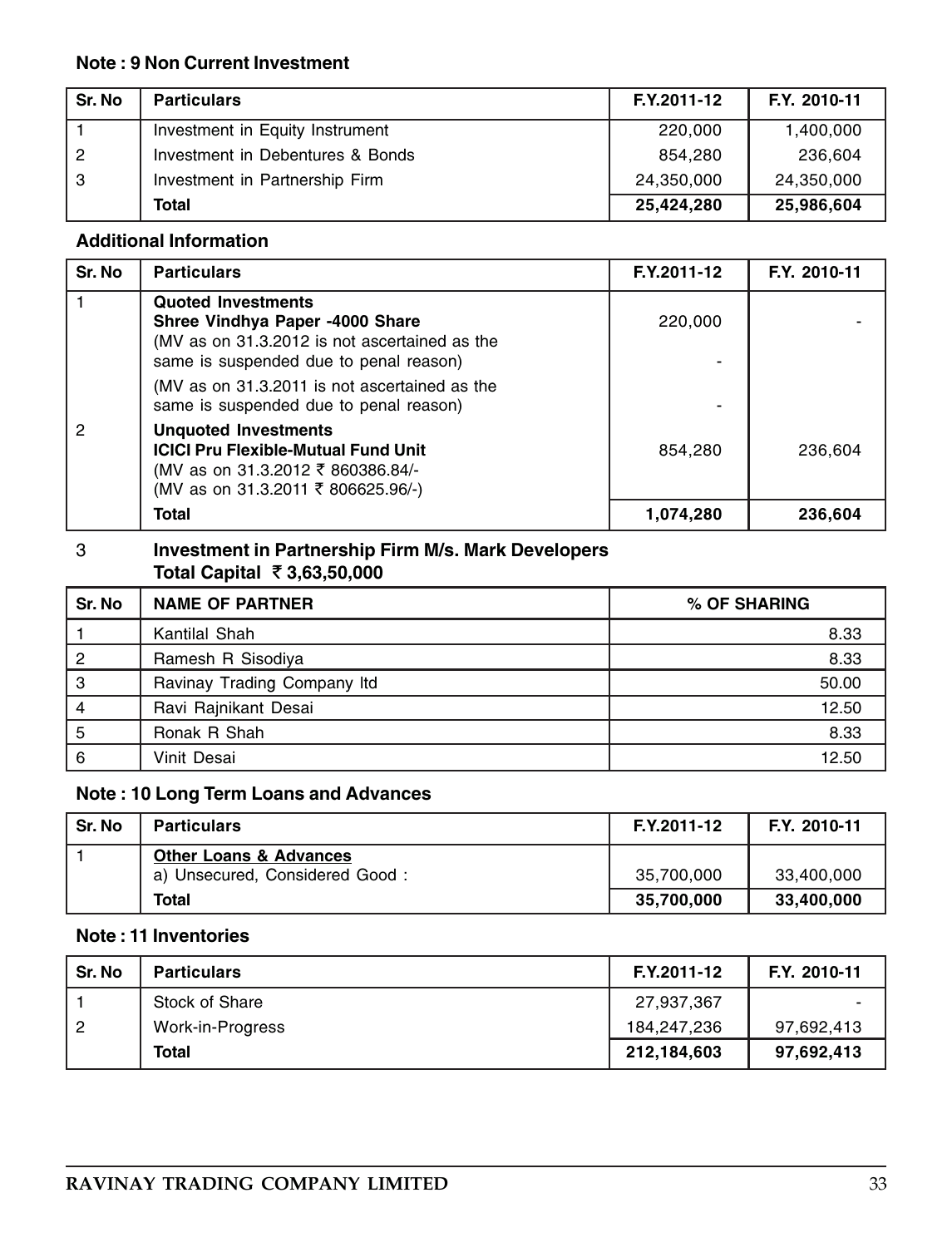### Note : 12 Cash & Cash Equivalent

| Sr. No         | <b>Particulars</b>  | F.Y.2011-12 | F.Y. 2010-11 |
|----------------|---------------------|-------------|--------------|
|                | <b>Bank Balance</b> |             |              |
|                | - Current Account   | 148,408     | 392,779      |
|                | Sub Total (A)       | 148,408     | 392,779      |
| $\overline{2}$ | Cash-in-Hand        |             |              |
|                | Cash Balance        | 566,834     | 1,455,317    |
|                | Sub Total (B)       | 566,834     | 1,455,317    |
|                | Total $[A + B]$     | 715,242     | 1,848,097    |

# Note :13 Short Terms Loans and Advances

| Sr. No | <b>Particulars</b> | F.Y.2011-12 | F.Y. 2010-11 |
|--------|--------------------|-------------|--------------|
| a      | Advance for Tax    | 1,964,593   | 425.466      |
| b      | Other Advances     | 7,214,742   | 47,179,850   |
|        | Total              | 9,179,335   | 47,605,316   |

# Note : 14 Other Current Assets

| Sr. No | <b>Particulars</b>      | F.Y.2011-12              | F.Y. 2010-11 |
|--------|-------------------------|--------------------------|--------------|
|        | <b>Prepaid Expenses</b> | $\overline{\phantom{0}}$ | 11.625       |
|        | <b>Total</b>            |                          | 11.625       |

### NOTES FORMING PART OF THE PROFIT AND LOSS STATEMENT

# Note : 15 Income from Operations

| Sr. No | <b>Particulars</b> | F.Y. 2011-12 | F.Y. 2010-11             |
|--------|--------------------|--------------|--------------------------|
|        | Sale of Shares     | 95,262,756   | $\overline{\phantom{0}}$ |
|        | Total              | 95,262,756   |                          |

#### Note : 16 Other Income

| Sr. No         | <b>Particulars</b>                                                                   | F.Y. 2011-12 | F.Y. 2010-11 |
|----------------|--------------------------------------------------------------------------------------|--------------|--------------|
|                | Interest Income                                                                      |              | 2,341,955    |
| $\overline{2}$ | Dividend Income                                                                      | 180,195      | 11.604       |
| 3              | Other non-operating income (net of expenses directly<br>attributable to such income) | -            |              |
|                | Total                                                                                | 180,195      | 2,353,559    |

# Note : 17 Purchase of Stock

| Sr. No | <b>Particulars</b>           | F.Y. 2011-12 | F.Y. 2010-11             |
|--------|------------------------------|--------------|--------------------------|
|        | Purchase of Share            | 103,187,372  |                          |
|        | Add: Account opening charges | 500          |                          |
|        | Stock Exchange charges       | 22,660       |                          |
|        | <b>STT Charges</b>           | 219,299      |                          |
|        | Services Tax                 | 58,263       | $\overline{\phantom{0}}$ |
|        | Total                        | 103,488,094  |                          |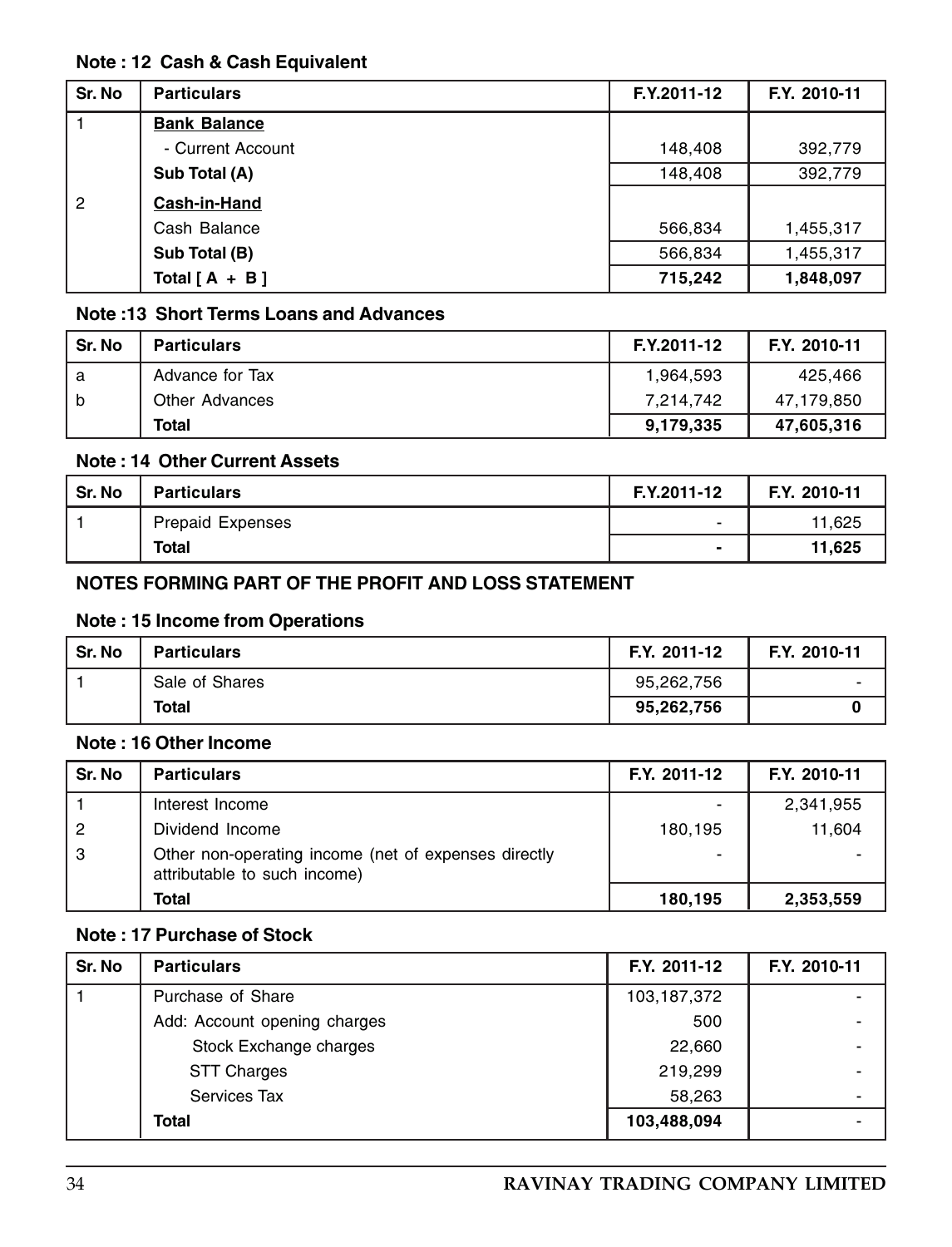# Note : 18 Change in Inventories

| Sr. No | <b>Particulars</b>                       | F.Y. 2011-12 | F.Y. 2010-11 |
|--------|------------------------------------------|--------------|--------------|
|        | Inventories at the beginning of the year |              |              |
|        | Finished goods                           | 14,578,210   |              |
|        | Inventories at the end of the year       |              |              |
|        | <b>Finished Goods</b>                    | 27,937,367   |              |
|        | Total                                    | (13,359,157) |              |

# Note : 19 Employment Benefit Expenses

| Sr. No | <b>Particulars</b>          | F.Y. 2011-12 | F.Y. 2010-11 |
|--------|-----------------------------|--------------|--------------|
|        | <b>Salaries &amp; Wages</b> |              |              |
|        | Salaries & Wages            | 97.250       | 24,000       |
|        | Total                       | 97.250       | 24,000       |

# Note :20 Financial Cost

| Sr. No | <b>Particulars</b>  | F.Y. 2011-12 | F.Y. 2010-11             |
|--------|---------------------|--------------|--------------------------|
|        | Interest Expense    | 1.646.208    | $\overline{\phantom{0}}$ |
| -2     | <b>Bank Charges</b> | 763          | 7.543                    |
|        | Total               | 1,646,970    | 7,543                    |

# Note : 21 Other Expenses

| Sr. No         | <b>Particulars</b>                        | F.Y. 2011-12 | F.Y. 2010-11 |
|----------------|-------------------------------------------|--------------|--------------|
|                | <b>Advertisement Expenses</b>             | 43.594       | 18,227       |
| $\overline{c}$ | Audit Fees                                | 50,562       | 4,412        |
| 3              | <b>BSE Annual Fees</b>                    | 71,695       | 66,180       |
| 4              | Conveyance Expenses                       | 750          | 13,986       |
| 5              | D P Charges                               | 28,667       | 18,495       |
| 6              | <b>Office Expenses</b>                    | 3,239        | 64,850       |
| 7              | <b>Printing &amp; Stationery Expenses</b> | 20,570       | 5,325        |
| 8              | Professional & Legal Fees                 | 40,812       | 45,586       |
| 9              | Professional Tax                          | 4,000        | 2,000        |
| 10             | <b>ROC Fees</b>                           | 11,175       | 300,737      |
| 11             | Stamp Duty on Share Certificate           |              | 50,000       |
| 12             | Telephone exp.                            | 1,250        | 1,935        |
|                | <b>Total</b>                              | 276,314      | 591,733      |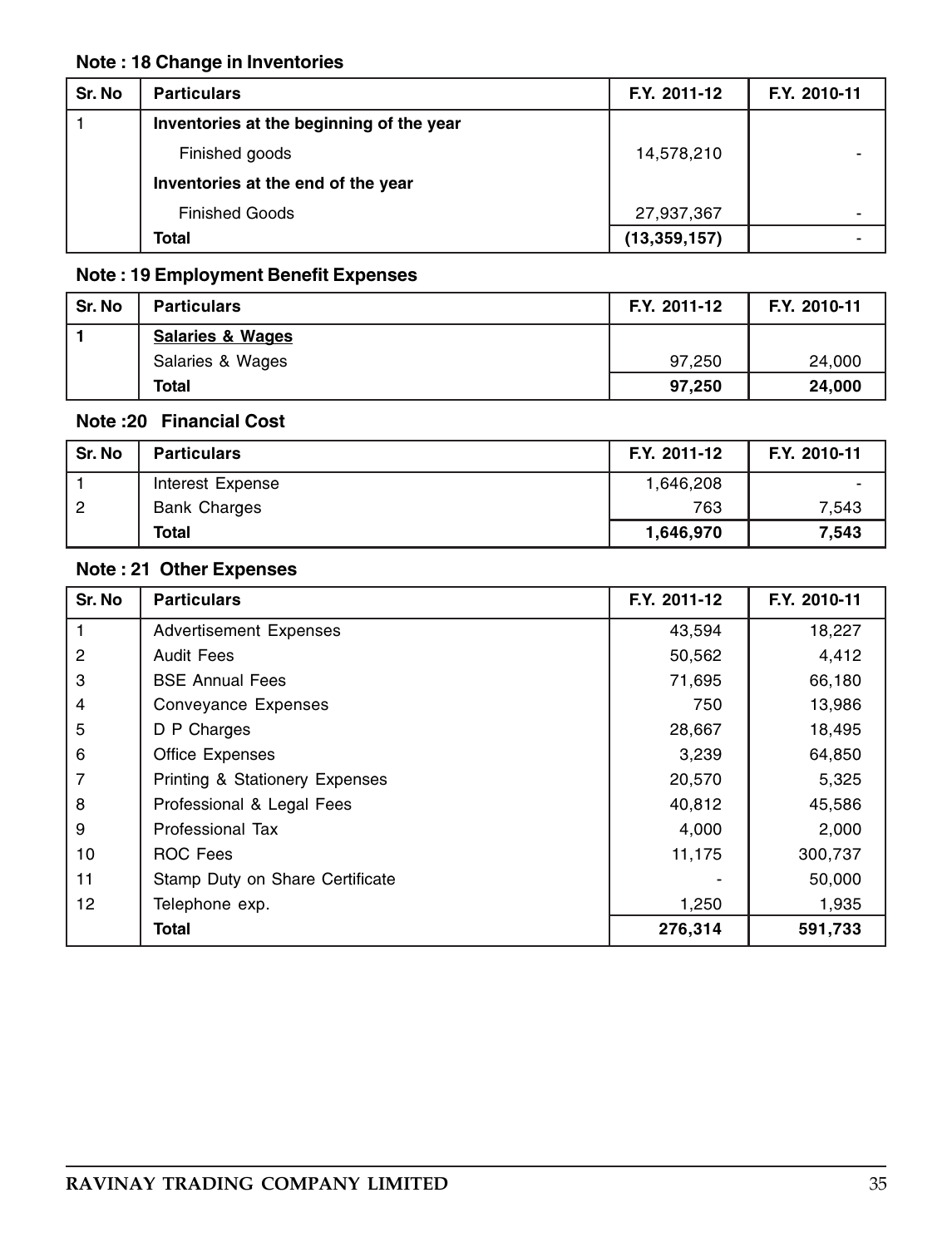#### Schedule"22" SIGNIFICANT ACCOUNTING POLICIES & NOTES ON ACCOUNTS as on 31/3/2012:-

#### 1. Accounting Policies:-

(a) Basis of Preparation of financial statements:

The financial statements are prepared under the historical cost convention, on accrual basis; in accordance with applicable mandatory accounting standards issued by the Institute of Chartered Accountants of India and the relevant provisions of the Companies Act, 1956.

(b) Revenue recognition:

Company follows accrual system of accounting and takes into account expense and incomes as accrued. Dividend and Miscellaneous Income is accounted on cash basis.

(c) Fixed Assets:

All Fixed assets are valued at cost less accumulated depreciation.

(d) Investment:

Investments are of long-term nature and are valued at cost, and include all other expenses incurred on its acquisition and interest accrued thereon, if any less any permanent diminishing in the value of investment.

(e) Use of estimates

The preparation of financial statements in conformity with Generally Accepted Accounting Principles requires estimates and assumptions to be made that affect the reported amounts of assets and liabilities and disclosure of contingent liabilities on the date of the financial statements and the reported amounts of revenues and expenses during the reporting period. Actual results could differ from those estimates and differences between actual results and estimates are recognized in the period in which the results are known / materialize

(f) Contingent Liabilities:

Contingent Liability, if any, are generally not provided for in the accounts and is shown separately as a note to the accounts.

(g) Taxation:

Income-tax expenses comprises of Current Tax, and Deferred Tax charge or credit. Provision of Current Tax is made on the assessable income at the tax rate applicable to the relevant assessment year.

Deferred Tax is recognised, subject to the consideration of prudence, on timing differences, being the difference between taxable incomes and accounting income that originate in one period and are capable of reversal in one or more subsequent periods.

#### 2. Notes To Accounts:-

- (i) The company has entered as a partner into partnership for development of land in and around Surat district of Gujrat in the name of M/s Mark Developers. The amount paid to this partnership, is classified as investment.
- (ii) Related Party Disclosure as per Accounting Standard 18 on "Related Party Disclosures":
	- (A) Names of the related parties and description of relationship:

Enterprises where control exist:

- (i) Partnership Firms
	- (a) Mark Developers
- (ii) Key Management Personnel
	- (a) Mr. Vivek Sharma

**(B)** The following transaction was carried out with related parties in the ordinary course of business ( $\bar{\tau}$  Lac):-

|                                   | <b>Partnership Firm</b> |                 | <b>Key Management Personnel</b> |                              | Total          |                       |
|-----------------------------------|-------------------------|-----------------|---------------------------------|------------------------------|----------------|-----------------------|
|                                   | Current Year            | Previous Year I |                                 | Current Year   Previous Year | l Current Year | <b>Previous Yearl</b> |
| Advance Given (Net)               |                         | 243.50          |                                 |                              |                | 243.50                |
| Payment for Development<br>Rights |                         |                 | 200                             |                              |                |                       |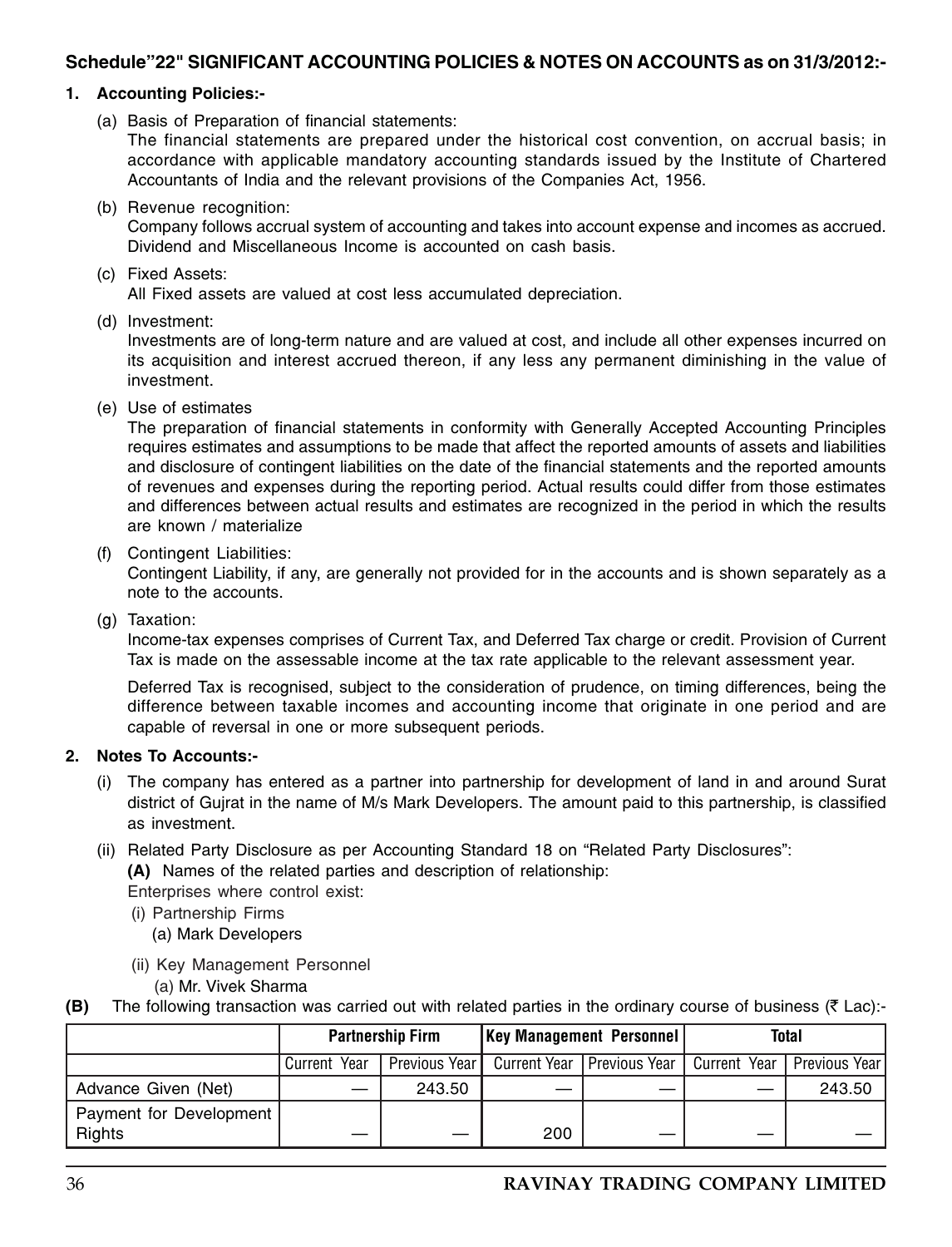#### (C) Outstanding

| Pavable                  | <b>Current Year</b> | Pervious Year |
|--------------------------|---------------------|---------------|
| Partnership firm         | 243.50              | 243.50        |
| Key Management Personnel | 38.20               |               |

(iii) In the opinion of the Board of Directors, the current assets, loans and advances are approximately of the value stated if realized in the ordinary course of business. In the opinion of the Board of directors, the provisions for all the liabilities are adequate and not in excess of the amounts considered reasonably necessary and there are no contingent liabilities outstanding on the balance sheet date.

#### (iv) Earnings Per Share:

| <b>Particular</b>                                                                                       | <b>Current Year</b> | <b>Previous Year</b><br>(₹) |
|---------------------------------------------------------------------------------------------------------|---------------------|-----------------------------|
| Face Value Per Share                                                                                    | 10                  | 10                          |
| Profit after tax (excluding excess/short) provision of taxation earlier<br>years written back/(off)     | 25,92,053           | 11,83,485                   |
| Number of shares used in computing Basic & Diluted EPS<br>(Calculated by using Weighted Average Method) | 30,00,000           | 20,00,000                   |
| Earning Per Share - Basic & Diluted                                                                     | 0.86                | 0.59                        |

Calculation of Number of shares used in computing Basic & Diluted EPS (Calculated by using Weighted Average Method)

| Date | <b>Particulars</b>                          | Number of shares | Time Period (In months)   Product |                                 |
|------|---------------------------------------------|------------------|-----------------------------------|---------------------------------|
|      | 01/04/2011 Opening Balance                  | 30,00,000        | 12                                | 3,60,00,000                     |
|      | Total of Product                            |                  |                                   | 3,60,00,000                     |
|      |                                             |                  |                                   |                                 |
|      | Average Number of shares<br>during the year |                  |                                   | 3,60,00,000/12<br>$= 30,00,000$ |

(v) There are no amounts due and outstanding to be credited to investor education & protection fund as at 31<sup>st</sup> March, 2012.

(vi) The company is primarily engaged in the business of investment & trading, which as per accounting standard 17 on "Segment Reporting" issued by the ICAI is considered to the only reportable segment. The company is carrying on the construction business activity under trade name M/s OM VASISTHA DEVELOPERS in Kalyan. As there is no revenue generation from this segment, only on reportable segment exist. The company is primarily operating in India which is considered as a single geographical segment.

(vii) Auditors remuneration & expenses charges to accounts:- ₹ 33,708/-Tax Audit Fees ₹ 16,854/-

(viii) Amalgamation of Company

The company has amalgamated with its 100% subsidiary Vinay Kumar Family Trading & holding Company limited pursuant to amalgamation scheme approved by Hon'ble High Court vide its order dt 03<sup>rd</sup> August,2012 w.e.f. 01.04.2011. Accordingly all assets, liabilities, income and expenses pertaining to both the company are group together, hence current year's figure are not comparable with previous year.

(ix) The authorized capital of company has been increased by  $\bar{\tau}$  20,00,000 due to amalgamation of its Subsidiary Vinay Kumar Family Trading & Holding Co. Itd with effect from 01.04.2011 as per court order dated 03<sup>rd</sup> August, 2012.

(x) Additional information required vide Part II of Schedule VI of Companies Act, 1956 are either Nil or not applicable.

FRN No. 124305W

Sd/- Sd/- Sd/- M.No. 035783

Place: Mumbai Date: 27<sup>th</sup> August 2012.

#### For CLB & Associates<br>CHARTERED ACCOUNTANTS **For a struck and on Behalf of the Board of** Ravinay Trading Company Limited

S. SARUPRIA R. V. Ruia Vardhman Mishrilal Jain Partner (Director) (Director)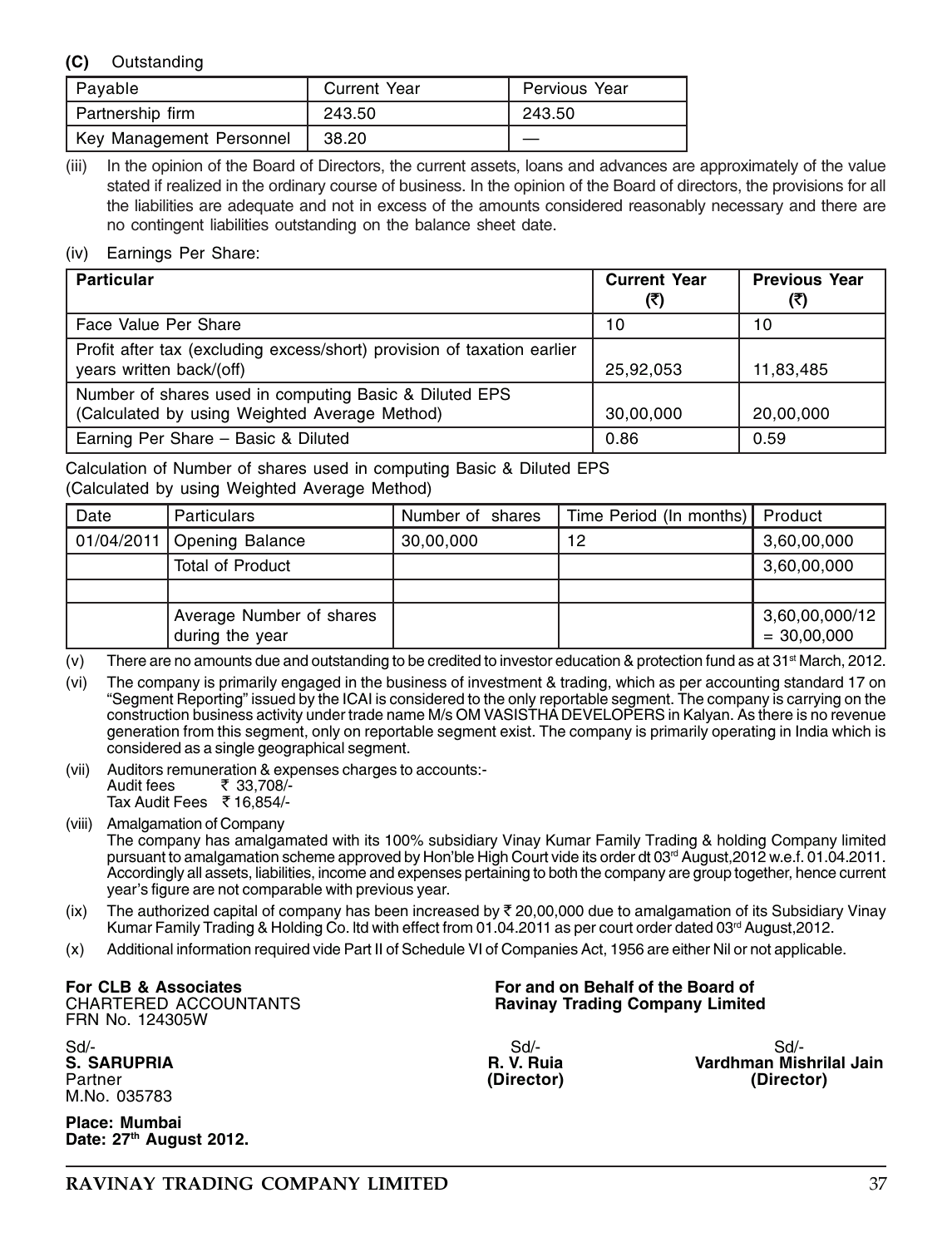# ATTENDANCE SLIP

# RAVINAY TRADING COMPANY LIMITED

Regd. Office: State Bank Building Annex, 1st Floor, Bank Street, Fort, Mumbai-400 023 (Please fill in attendance slip and hand it over at the entrance of the meeting place.)

I hereby record my presence at the 31st Annual General Meeting of the Company being held on **Friday**, the 28th day of September, 2012 at 4.00 p.m. at State Bank Building Annex, 1st Floor, Bank Street, Fort, Mumbai - 400 023, and at any adjournment thereof.

| (in Block Letters) | (Member's/ Proxy's Signature)                        |
|--------------------|------------------------------------------------------|
|                    | (To be signed at the time of handing over this slip) |

\* Applicable for Members holding Shares in electronic form.

-TEAR HEAR—

#### PROXY FORM

# RAVINAY TRADING COMPANY LIMITED

Regd. Office: State Bank Building Annex, 1<sup>st</sup> Floor, Bank Street, Fort, Mumbai-400 023

| at the 31st Annual General Meeting of the Company to be held on Friday, the 28th day of September, 2012 at               |  |                     |  |
|--------------------------------------------------------------------------------------------------------------------------|--|---------------------|--|
| 4.00 p.m. at State Bank Building Annex, 1st Floor, Bank Street, Fort, Mumbai-400 0233 and at any adjournment<br>thereof. |  |                     |  |
|                                                                                                                          |  |                     |  |
|                                                                                                                          |  | Affix<br>Re. $1.00$ |  |
|                                                                                                                          |  | Revenue             |  |

#### Signature of Member

\* Applicable for members holding Shares in electronic form

Note: This proxy form in order to be effective should be duly filled, stamped, and signed and must be deposited at the Registered Office of the Company at State Bank Building Annex, 1st Floor, Bank Street, Fort, Mumbai - 400 023, not less than 48 hours before the time for holding the meeting. A proxy need not be a member of the Company.